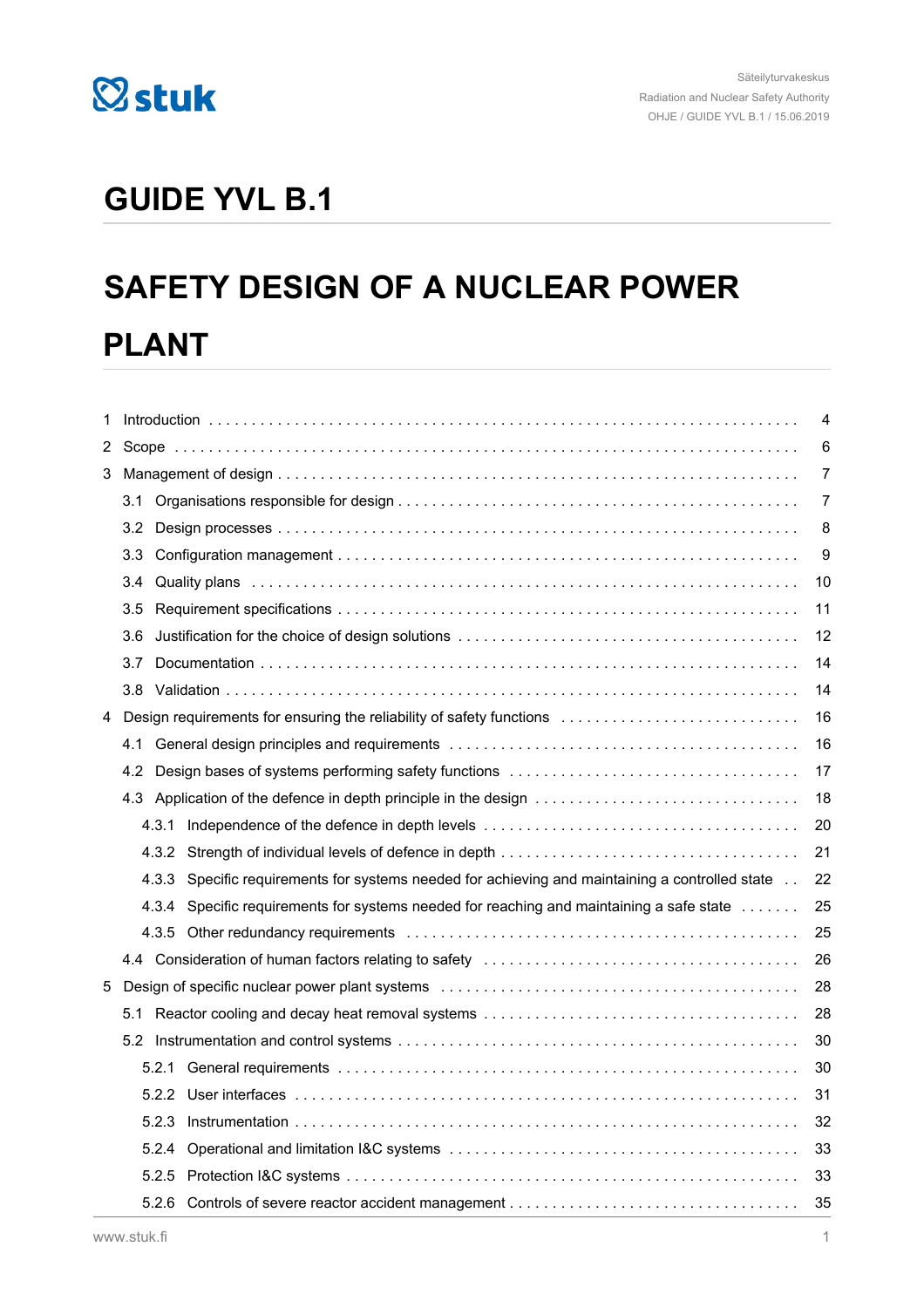# **Østuk**

|   |       | 5.2.7 Separation of I&C systems and prevention of fault propagation                                                                                                                                                            | 35 |  |
|---|-------|--------------------------------------------------------------------------------------------------------------------------------------------------------------------------------------------------------------------------------|----|--|
|   |       |                                                                                                                                                                                                                                | 37 |  |
|   | 5.3.1 |                                                                                                                                                                                                                                | 37 |  |
|   | 5.3.2 |                                                                                                                                                                                                                                | 38 |  |
|   |       |                                                                                                                                                                                                                                | 39 |  |
|   |       | 5.4 Electrical power systems (all contained all contained all contained all contained all contained and stated all contained all contained all contained all contained all contained all contained all contained all contained | 39 |  |
|   | 5.4.1 |                                                                                                                                                                                                                                | 41 |  |
|   |       |                                                                                                                                                                                                                                | 42 |  |
|   | 5.4.3 |                                                                                                                                                                                                                                | 43 |  |
|   | 5.4.4 |                                                                                                                                                                                                                                | 44 |  |
|   | 5.4.5 |                                                                                                                                                                                                                                | 45 |  |
|   | 5.4.6 |                                                                                                                                                                                                                                | 46 |  |
|   |       |                                                                                                                                                                                                                                | 46 |  |
|   |       |                                                                                                                                                                                                                                | 47 |  |
|   | 5.5.1 |                                                                                                                                                                                                                                | 47 |  |
|   |       |                                                                                                                                                                                                                                | 49 |  |
|   | 5.5.3 |                                                                                                                                                                                                                                | 50 |  |
|   |       |                                                                                                                                                                                                                                | 50 |  |
|   | 5.5.5 |                                                                                                                                                                                                                                | 51 |  |
| 6 |       |                                                                                                                                                                                                                                | 52 |  |
|   |       |                                                                                                                                                                                                                                | 52 |  |
|   |       | 6.1.1 Documents to be submitted when applying for a decision-in-principle                                                                                                                                                      | 52 |  |
|   |       |                                                                                                                                                                                                                                | 53 |  |
|   | 6.1.3 |                                                                                                                                                                                                                                | 57 |  |
|   |       |                                                                                                                                                                                                                                | 57 |  |
|   |       |                                                                                                                                                                                                                                | 60 |  |
|   |       |                                                                                                                                                                                                                                | 62 |  |
|   |       |                                                                                                                                                                                                                                | 62 |  |
|   | 7.2   | Processing of the preliminary safety analysis report in connection with the construction license                                                                                                                               | 62 |  |
|   |       | 7.3 Processing of the final safety analysis report in connection with the operating license application                                                                                                                        | 63 |  |
|   | 7.4   | System modifications at nuclear power plants during construction and operation                                                                                                                                                 | 64 |  |
| 8 |       |                                                                                                                                                                                                                                | 65 |  |
| 9 |       | 66                                                                                                                                                                                                                             |    |  |

#### Definitions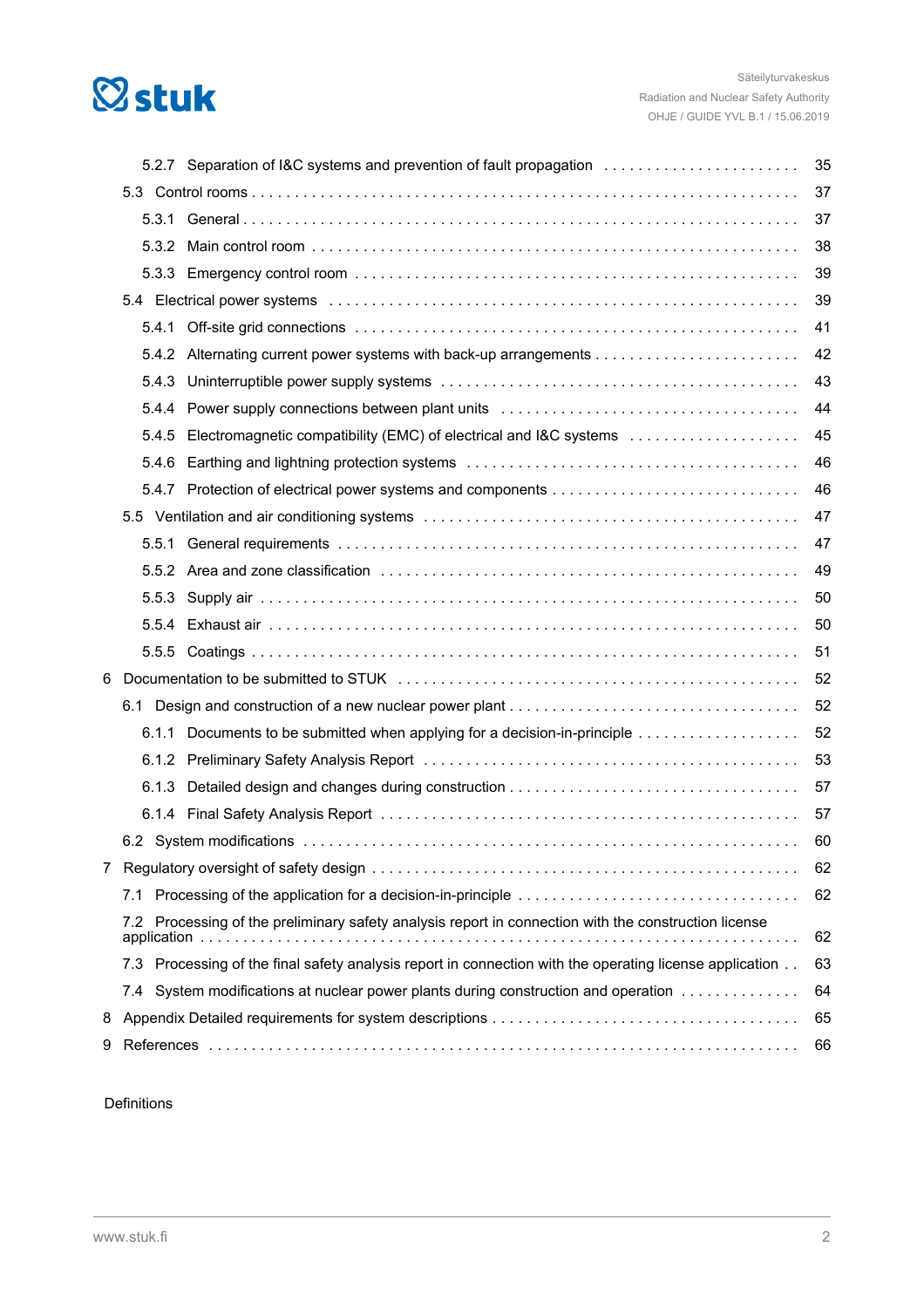

# **Authorisation**

According to Section 7 r of the Nuclear Energy Act (990/1987), *the Radiation and Nuclear Safety Authority (STUK) shall specify detailed safety requirements for the implementation of the safety level in accordance with the Nuclear Energy Act.*

# **Rules for application**

The publication of a YVL Guide shall not, as such, alter any previous decisions made by STUK. After having heard the parties concerned STUK will issue a separate decision as to how a new or revised YVL Guide is to be applied to operating nuclear facilities or those under construction, and to licensees' operational activities. The Guide shall apply as it stands to new nuclear facilities.

When considering how the new safety requirements presented in the YVL Guides shall be applied to the operating nuclear facilities, or to those under construction, STUK will take due account of the principles laid down in Section 7 a of the Nuclear Energy Act (990/1987): *The safety of nuclear energy use shall be maintained at as high a level as practically possible. For the further development of safety, measures shall be implemented that can be considered justified considering operating experience, safety research and advances in science and technology.*

According to Section 7 r(3) of the Nuclear Energy Act, *the safety requirements of the Radiation and Nuclear Safety Authority (STUK) are binding on the licensee, while preserving the licensee's right to propose an alternative procedure or solution to that provided for in the regulations. If the licensee can convincingly demonstrate that the proposed procedure or solution will implement safety standards in accordance with this Act, the Radiation and Nuclear Safety Authority (STUK) may approve a procedure or solution by which the safety level set forth is achieved.*

With regard to new nuclear facilities, this Guide shall apply as of 1 July 2019 until further notice. With regard to operating nuclear facilities and those under construction, this Guide shall be enforced through a separate decision to be taken by STUK. This Guide replaces Guide YVL B.1 (15.11.2013).

Translation. Original text in Finnish.

#### **STUK • SÄTEILYTURVAKESKUS STRÅLSÄKERHETSCENTRALEN RADIATION AND NUCLEAR SAFETY AUTHORITY** Osoite / Address • Laippatie 4, 00880 Helsinki Postiosoite / Postal address • PL / P.O.Box 14, FI-00811 Helsinki, FINLAND Puh. / Tel. (09) 759 881, +358 9 759 881 • Fax (09) 759 88 500, +358 9 759 88 500 • www.stuk.fi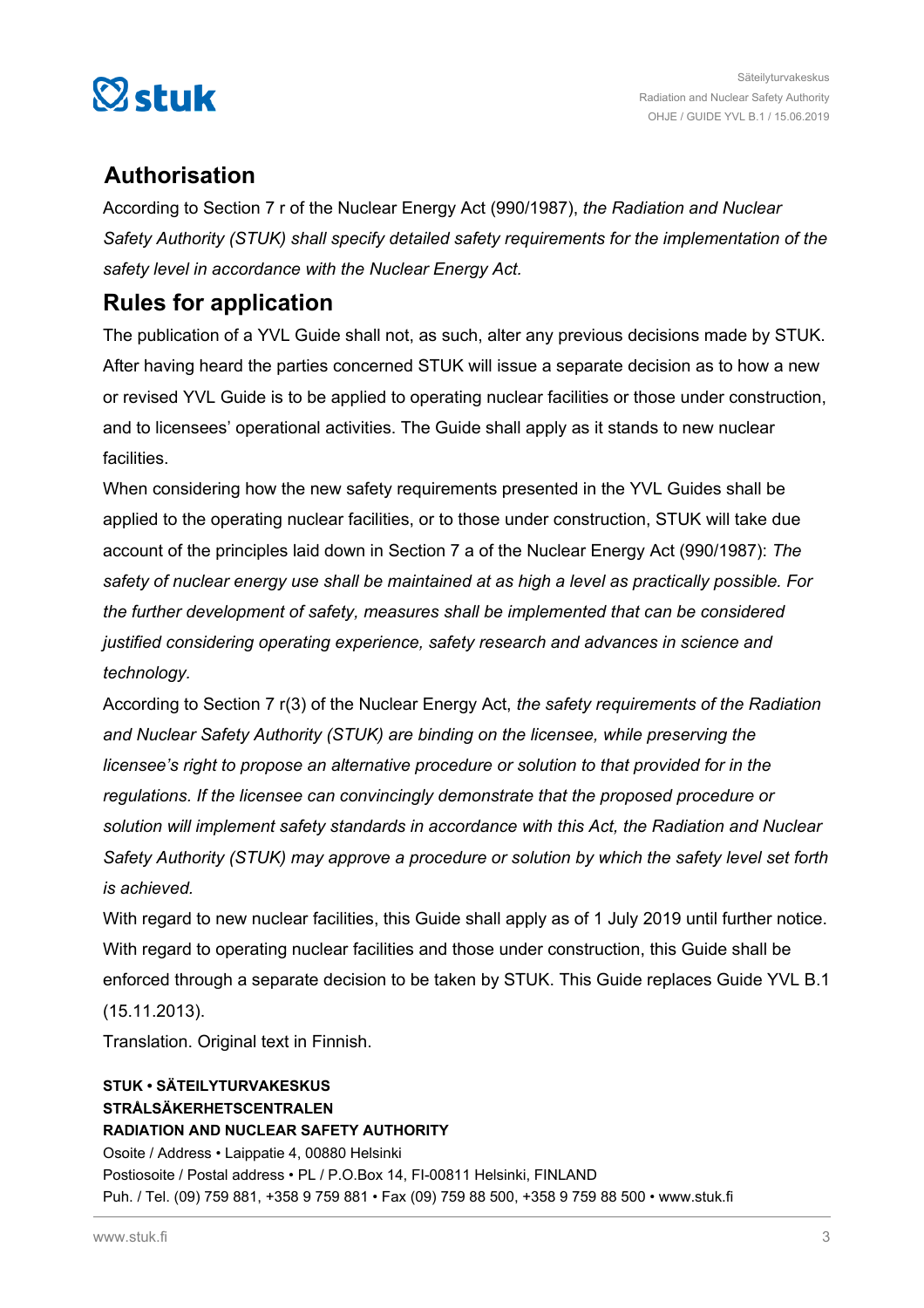<span id="page-3-0"></span>

# **1 Introduction**

101. The requirements pertaining to the safety design of a nuclear power plant are based on the defence-in-depth principle. According to this principle, a nuclear power plant shall be designed using multiple, successive redundant structures and systems in order to prevent reactor damage and the detrimental effects of radiation. Safety functions in accordance with the defence-in-depth principle shall be based on five successive levels of protection; levels one and two are designed to prevent accidents, whereas the remaining levels are designed to protect the plant, its operators and the environment from the adverse effects of accidents. The requirements presented in the guidelines issued by IAEA and WENRA are based on the same principle. This Guide sets out requirements for the design of a nuclear power plant and systems important to safety, and specifies in more detail the design requirements set forth in Radiation and Nuclear Safety Authority Regulation on the Safety of a Nuclear Power Plant (STUK Y/1/2018). **[**2019-06-15 **]**

102. Requirements related to the safety design of a nuclear power plant have also been set out in the following Guides:

- YVL A.1 Regulatory oversight of safety in the use of nuclear energy
- YVL A.3 Leadership and management for safety
- YVL A.5 Construction and commissioning of a nuclear facility
- YVL A.6 Conduct of operations at a nuclear power plant
- YVL A.7 Probabilistic risk assessment and risk management of a nuclear power plant
- YVL A.11 Security of a nuclear facility
- YVL B.2 Classification of systems, structures and components of a nuclear facility.

#### **[**2019-06-15 **]**

103. Additional detailed requirements pertaining to the safety design of a nuclear power plant are given in the following Guides:

- YVL A.12 Information security management of a nuclear facility
- YVL B.3 Deterministic safety analyses for a nuclear power plant
- YVL B.4 Nuclear fuel and reactor
- YVL B.5 Reactor coolant circuit of a nuclear power plant
- YVL B.6 Containment of a nuclear power plant
- YVL B.7 Provisions for internal and external hazards at a nuclear facility
- YVL B.8 Fire protection at a nuclear facility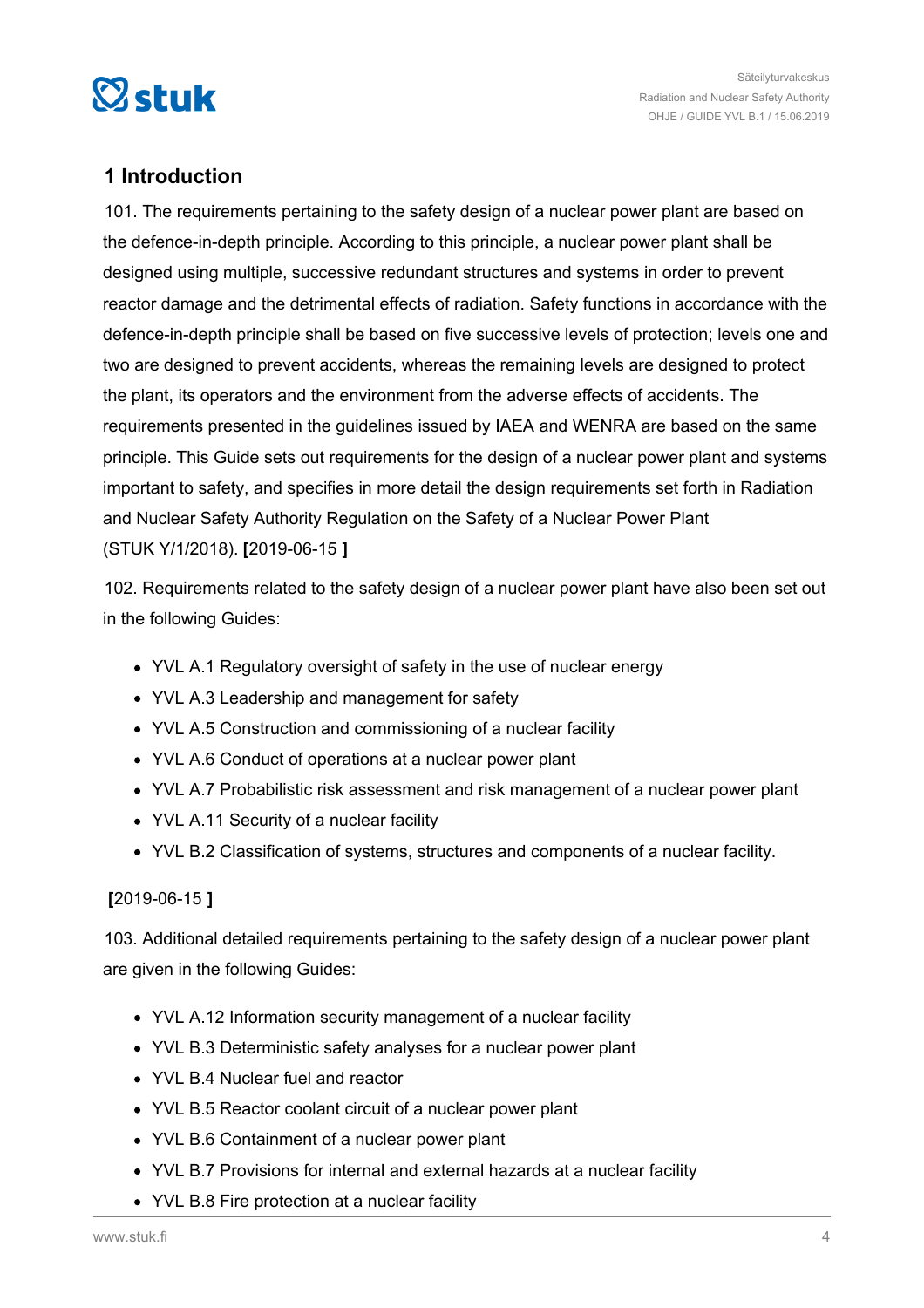

- YVL E.6 Buildings and structures of a nuclear facility
- YVL E.7 Electrical and I&C equipment of a nuclear facility
- YVL E.10 Emergency power supplies of a nuclear facility
- YVL E.11 Hoisting and transfer equipment of a nuclear facility
- YVL E.13 Ventilation and air conditioning equipment of a nuclear facility.

#### **[**2019-06-15 **]**

104. The structural radiation protection of a nuclear facility, the radiation protection of workers and the environment as well as the requirements pertaining to radiation measuring instruments are addressed in the following Guides:

- YVL C.1 Structural radiation safety at a nuclear facility
- YVL C.2 Radiation protection and exposure monitoring of nuclear facility workers
- YVL C.3 Limitation and monitoring of radioactive releases from a nuclear facility
- YVL C.4 Assessment of radiation doses to the public in the vicinity of a nuclear facility
- YVL C.6 Radiation monitoring at a nuclear facility
- YVL C.7 Radiological monitoring of the environment of a nuclear facility.

**[**2019-06-15 **]**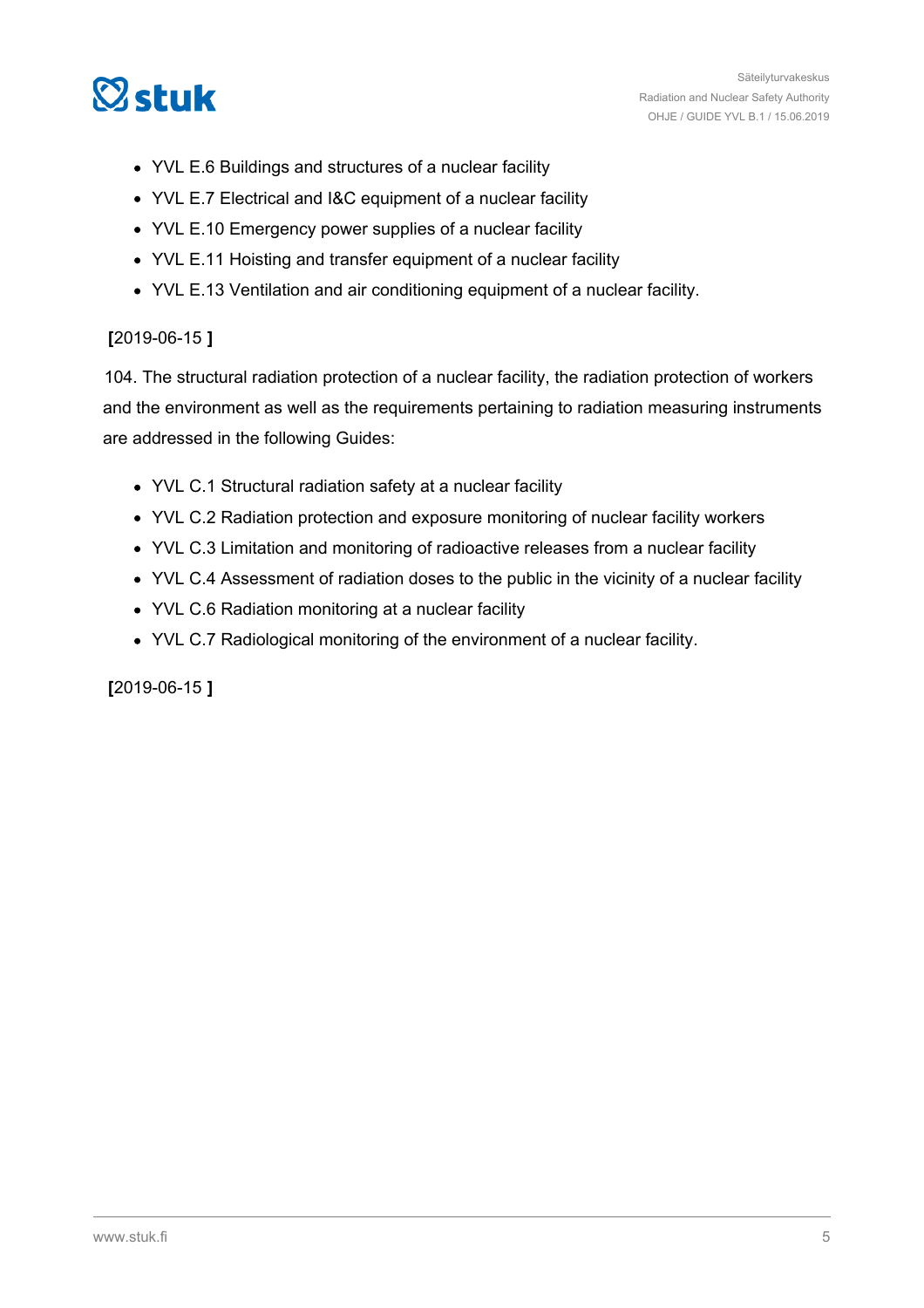<span id="page-5-0"></span>

# **2 Scope**

201. This Guide applies to the design of a nuclear power plant and its systems important to safety. The Guide shall apply equally to the original design of the plant and any system modifications. This Guide may also be applied to the design of other nuclear facilities.

**[**2019-06-15 **]**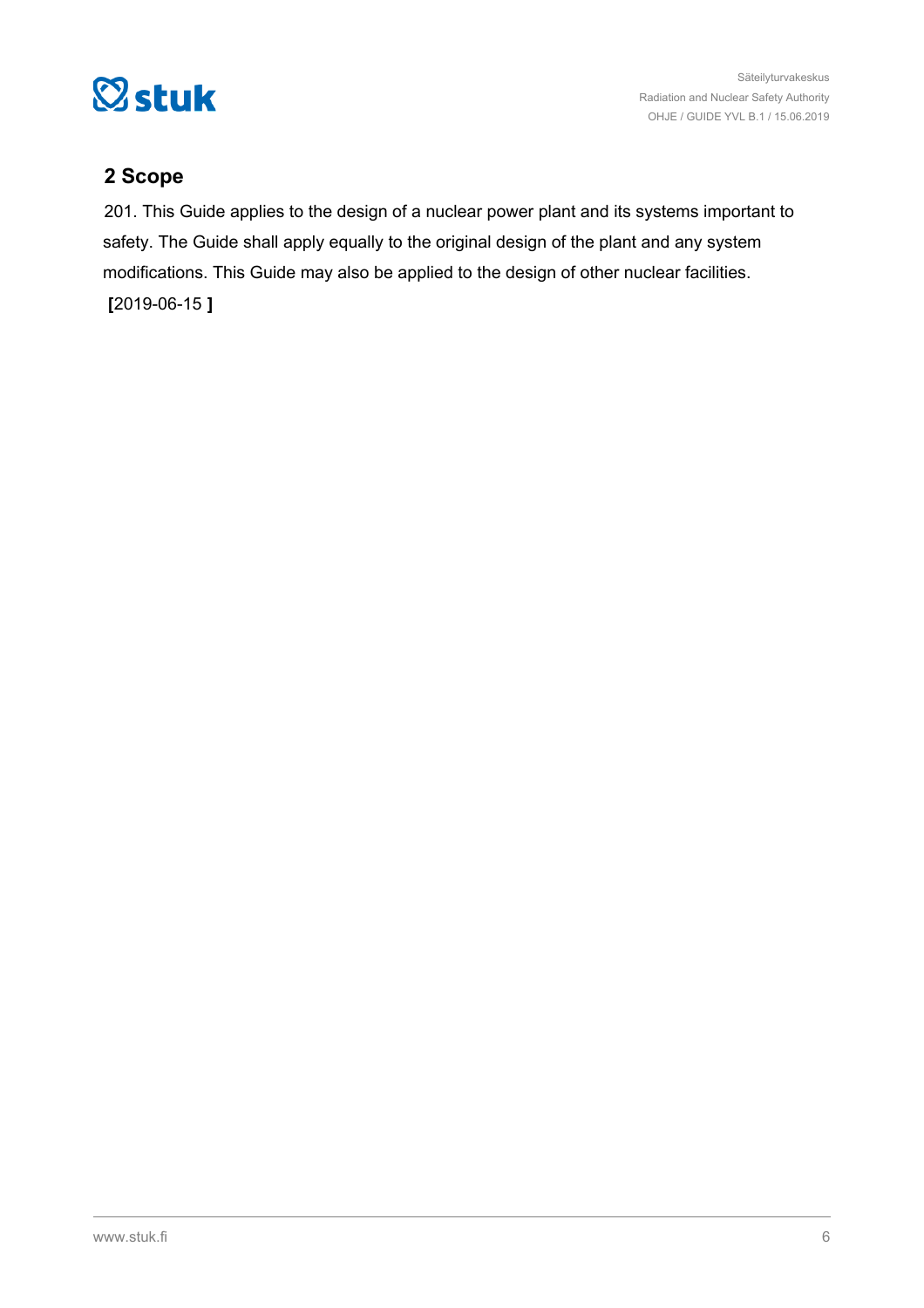<span id="page-6-0"></span>

## **3 Management of design**

#### **3.1 Organisations responsible for design**

301. According to Section 7 f of the Nuclear Energy Act (990/1987), safety shall take priority during the construction and operation of a nuclear facility. The holder of a construction/operating license shall be responsible for ensuring that the nuclear facility is constructed and operated in compliance with the safety requirements. **[**2019-06-15 **]**

302. The licensee shall

1. ensure that the design and implementation of the nuclear facility and its systems are safe and fulfil the safety requirements; and

2. demonstrate that the nuclear facility and its systems are safe and that the safety requirements are met. **[**2019-06-15 **]**

303. The licensee shall ensure the design integrity and safety of the facility during the design, construction, operation and decommissioning of the facility. **[**2019-06-15 **]**

304. The licensee shall have competent and experienced staff at its disposal. **[**2013-11-15 **]**

305. The licensee shall maintain detailed design documentation to be able to ensure the design integrity and safety of the facility over its entire service life, including the planning of modifications and component replacements. **[**2013-11-15 **]**

306. Management systems of organisations participating in the design of a nuclear facility and its safety-classified systems shall be in accordance with requirements 629 and 629a of Guide YVL A.3. The requirements set forth in chapter 3 of the present Guide are applicable to the design organisations. **[**2019-06-15 **]**

307. The design organisations shall have the required resources and competences in place. The licensee shall ensure the adequacy of the resources and level of competence.

**[**2019-06-15 **]**

308. If an organisation involved in the design of a nuclear facility and systems important to safety relies on subcontractors, it shall ensure that

1. the subcontractor is capable of executing the assigned task;

2. the safety requirements related to the subcontracted design task are communicated clearly and unambiguously;

3. the subcontractor is duly briefed, instructed and supervised and its services used as appropriate; and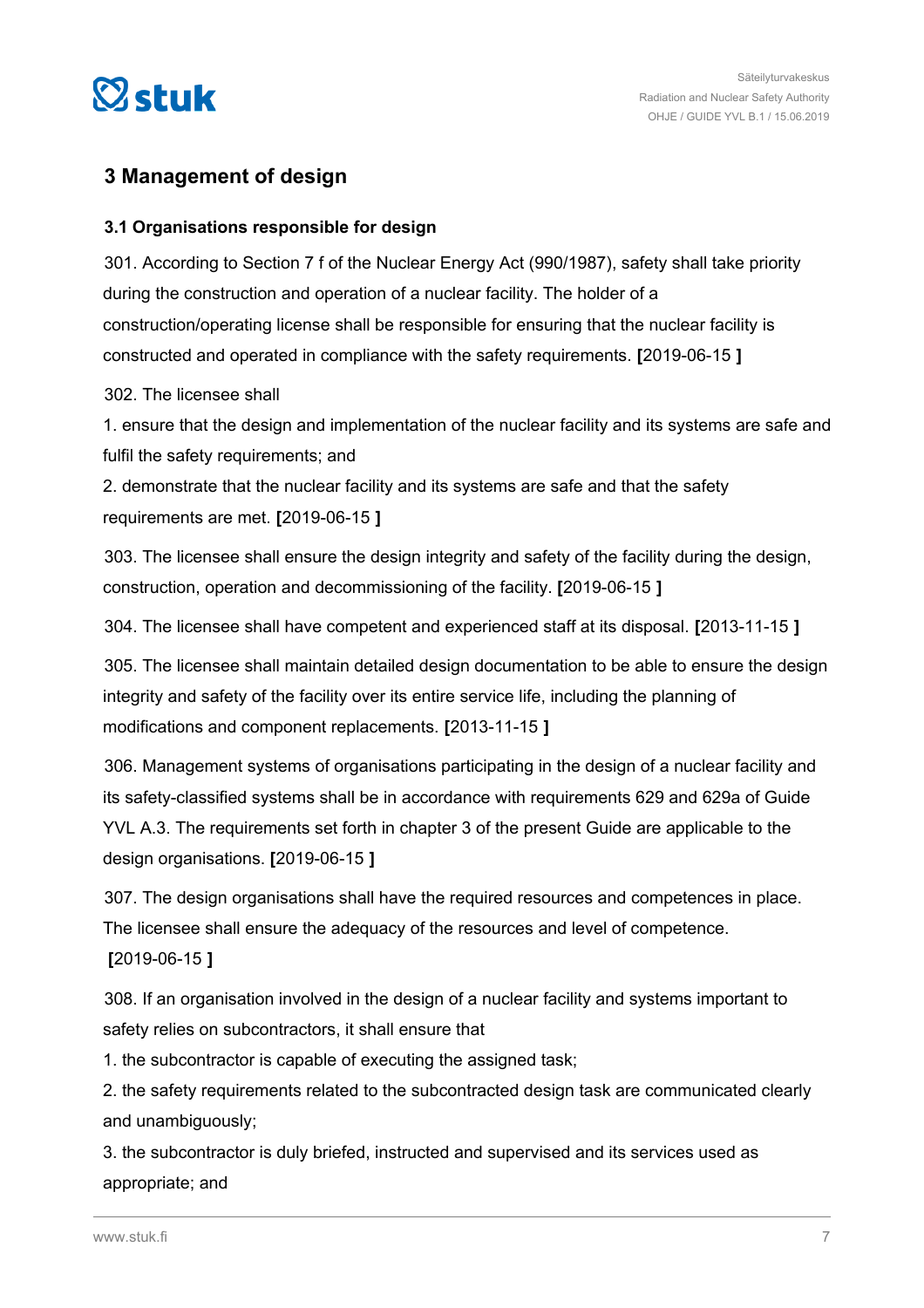<span id="page-7-0"></span>

4. the use of the subcontractor is transparent and documented in such detail as to allow an independent expert organisation to assess the design if necessary. **[**2019-06-15 **]**

309. Removed. **[**2019-06-15 **]**

#### **3.2 Design processes**

310. Removed. **[**2019-06-15 **]**

311. A nuclear facility and the systems important to safety shall be designed by using design processes and methods appropriate for the required level of quality, and by applying the relevant safety regulations, guidelines and standards. The selection of the standards applied in design shall be justified in terms of suitability and coverage. **[**2019-06-15 **]**

312. The design and implementation of a system important to safety shall be based on a lifecycle model where design and implementation are divided into stages. The life-cycle model shall comprise all successive stages from defining the applicable requirements to the operation stage. In the life-cycle model, the requirements shall be defined before the phase that will be steered by them. **[**2019-06-15 **]**

313. Each design and implementation stage shall be verified. The verification activities and methods shall be duly planned. **[**2013-11-15 **]**

314. Each design and implementation stage shall be reviewed before the stage is declared as complete (stage review). **[**2019-06-15 **]**

314a. Experts in various technical fields shall participate in performing phase reviews. **[**2019-06-15 **]**

314b. Nuclear safety experts of the design organisation responsible for the nuclear facility entity shall participate in verifying systems important to safety and performing related phase reviews. **[**2019-06-15 **]**

315. The licensee shall reserve the opportunity for themselves to participate in the review of any phase. The licensee shall participate in reviews significant to safety. The licensee shall assess the safety significance of issues possibly remaining open after the review and the preconditions for transitioning to the next stage of the life-cycle model. The licensee shall reserve the right for themselves to forbid the starting of a task that is part of the next phase or to interrupt a started task if it is obvious that the safety requirements are not met. **[**2019-06-15 **]**

316. The organisations involved in the design shall have defined and appropriate processes in place for the purpose of requirement management. **[**2019-06-15 **]**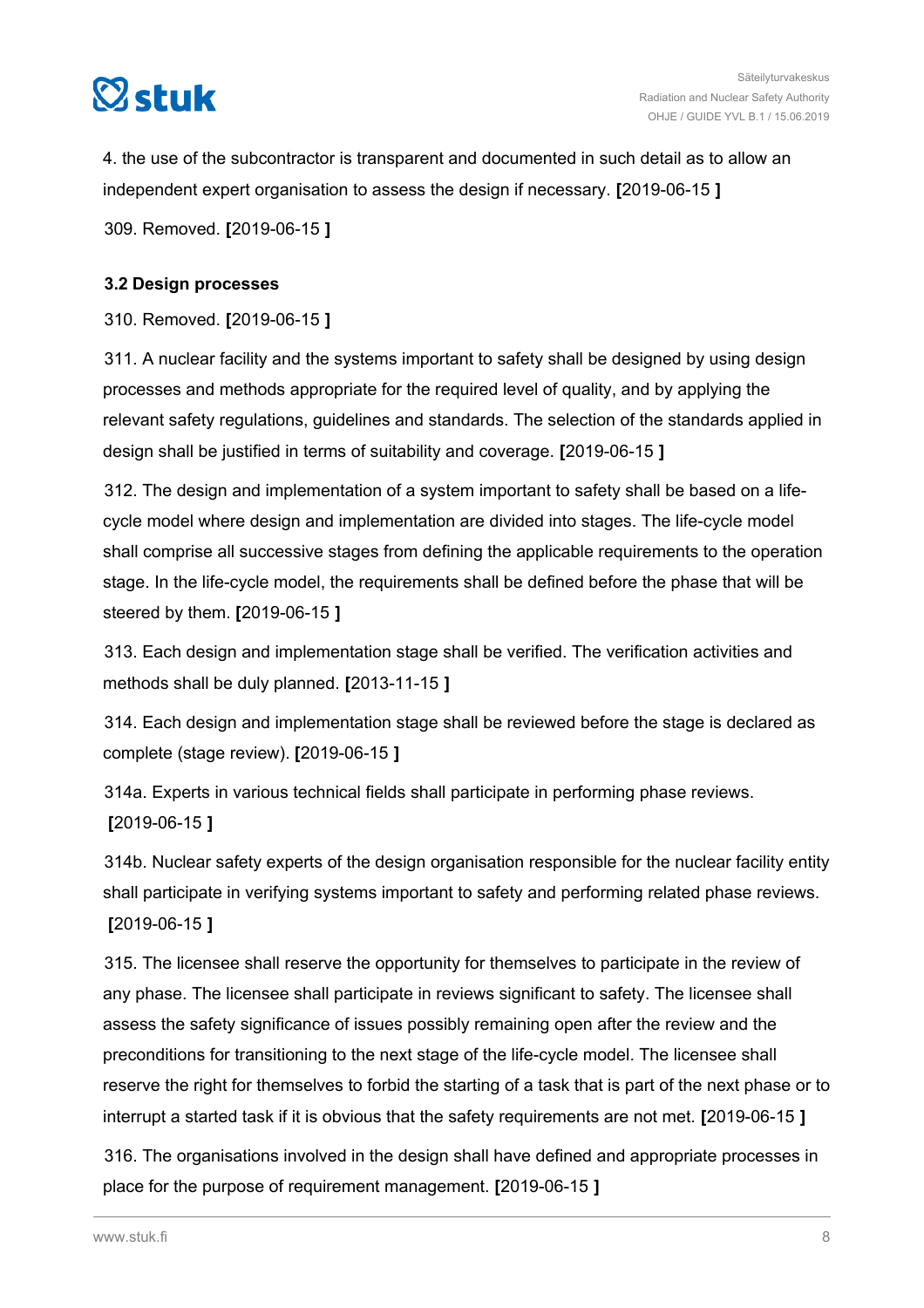<span id="page-8-0"></span>

317. In design tasks involving several fields of technology, appropriate procedures shall be included in the design process to ensure the correct transfer of information between the design tasks and across organisational interfaces. **[**2019-06-15 **]**

318. Removed. **[**2019-06-15 **]**

#### **3.3 Configuration management**

319. The licensee's management system shall define the processes and procedures applied in configuration management related to the construction and operation of a nuclear facility. **[**2013-11-15 **]**

320. The configuration management processes and procedures shall cover the entire lifecycle of the facility, from design to commissioning and decommissioning. **[**2019-06-15 **]**

321. The configuration management processes and procedures shall define responsibilities and provide a description of the procedures applied in the monitoring of configuration management. **[**2013-11-15 **]**

322. All systems and equipment at a nuclear facility shall be divided into sufficiently small subassemblies (configuration units) in order to ensure that they are readily identified and easy to monitor and manage. **[**2013-11-15 **]**

323. The facility, entities of systems, systems, components, software, auxiliary devices, parameters (settings), interfaces and their related documentation shall be defined as hierarchical configuration units. **[**2019-06-15 **]**

324. Configuration management procedures shall be applied to configuration units and their documentation, including documentation related to verification and validation, throughout the configuration units' life-cycle. **[**2019-06-15 **]**

325. During the nuclear facility's life-cycle, the baseline configuration shall be defined for appropriate points with regard to the operation processes, starting from the design of the nuclear facility. **[**2019-06-15 **]**

326. All changes between baseline configuration levels shall be made in accordance with predetermined change management procedures. **[**2013-11-15 **]**

327. The configuration system documentation shall be updated in connection with any modifications made. **[**2013-11-15 **]**

328. Each organisation involved in the design of, or modifications to, a nuclear facility shall have in place adequate configuration management procedures for managing the configurations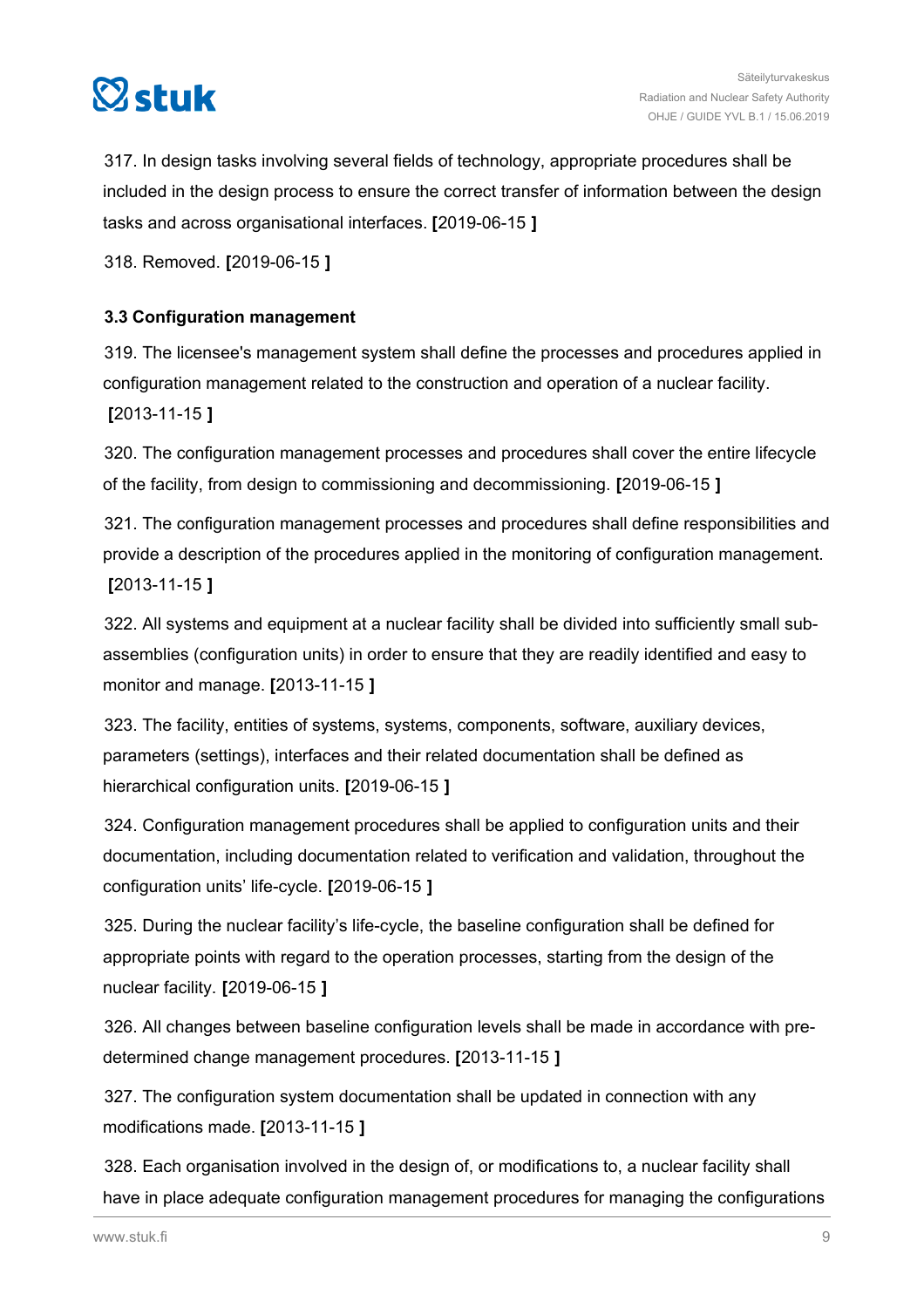<span id="page-9-0"></span>

of all the products provided by such an organisation, and for ensuring the compatibility of the systems as a whole. **[**2013-11-15 **]**

329. If there are several configuration management procedures in the supply chain, the licensee shall verify their acceptability and compatibility. **[**2013-11-15 **]**

330. When a new nuclear facility is constructed and commissioned or extensive modifications are made to an existing facility, a description of the configuration management processes and related instructions, responsibilities and resources shall be provided in a configuration management plan specific to each individual project. Additionally, the management plan shall present the baseline configuration levels to be applied relative to the progress made in the project and the reviews and processing to be carried out by STUK. **[**2013-11-15 **]**

330a. To allow efficient version management of software-based systems and to manage human factors, software and hardware versions shall be provided with unique identifiers. **[**2019-06-15 **]**

330b. The rooms and systems – including related components, structures and cables – shall be easy to identify. An unambiguous coding system shall be used for identification. **[**2019-06-15 **]**

#### **3.4 Quality plans**

331. Before starting the actual design work, a system-specific quality plan shall be prepared to steer the design and implementation of systems important to safety and their modifications according to requirement 628. The same quality plan may be utilised for several systems if the quality objectives, methods for attaining the quality objectives and organisation implementing the plan are the same for all the systems concerned. **[**2019-06-15 **]**

332. The quality plan shall present

1. the organisation designing the system, complete with responsibilities and interfaces to other organisations involved in design;

2. the standards and guidelines, including the YVL Guides, to be applied in the design and implementation;

3. the stages of the design and implementation process;

4. the documents, records and other stage inputs serving as input data for each design stage;

5. the documents, records and other stage outputs created as an outcome of each design stage;

6. the stage reviews upon completion of individual stages including the timing, content and performers of the stage review, acceptance criteria, and the applicable decision-making procedures and responsibilities;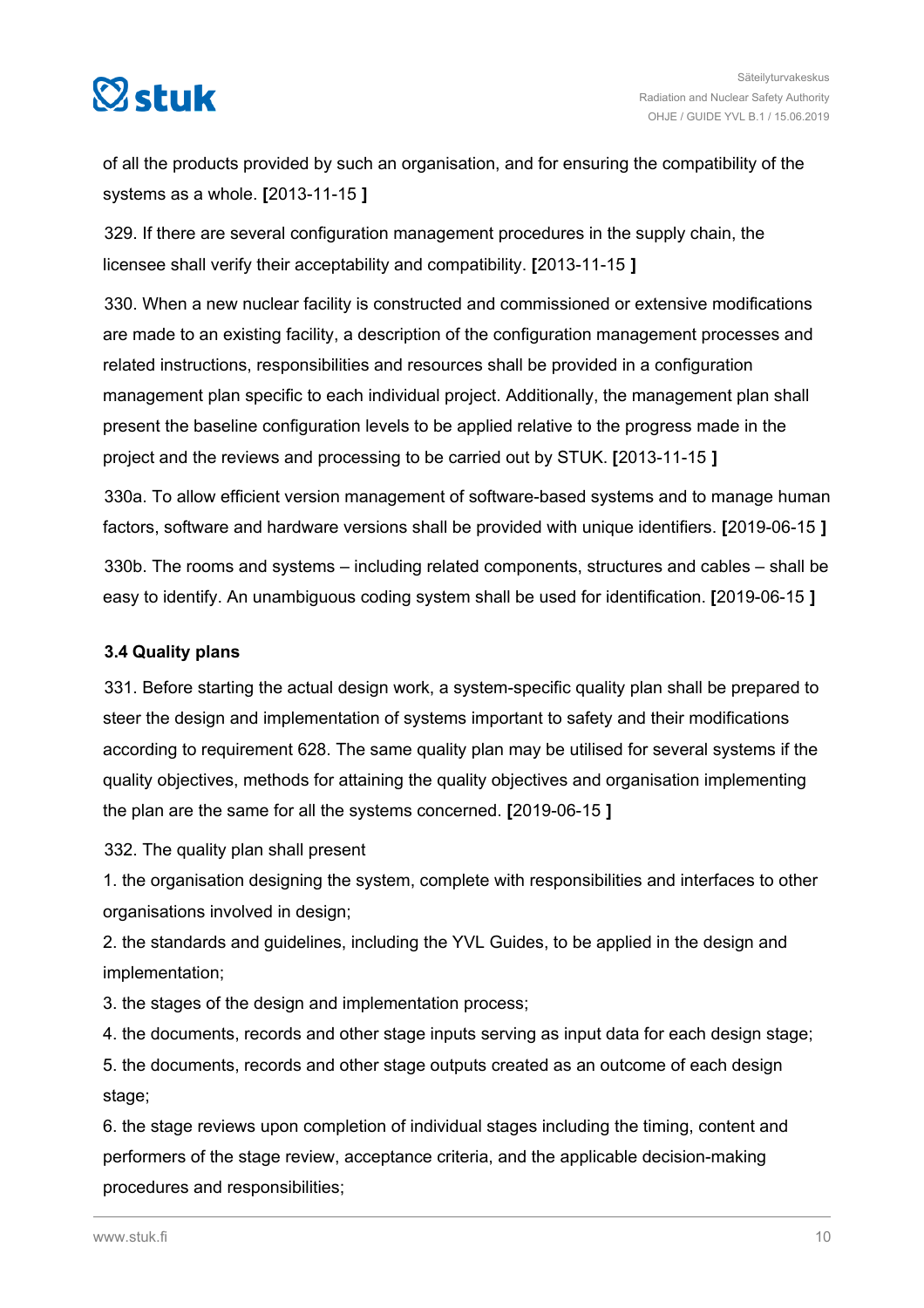<span id="page-10-0"></span>

7. the procedures used in the management of subcontractors;

8. configuration and change management and procedures for product identification;

9. the management of conformity, design changes, and management of non-conformities;

10. the support processes utilised concurrently with design and implementation, complete with the associated management and quality procedures;

11. the division of responsibilities for the processes and decision-making procedures, including the procedures for modifying the quality plan. **[**2019-06-15 **]**

333. The system-specific quality plan shall be prepared and implemented in compliance with the requirements set out in this YVL Guide and an applicable standard. **[**2013-11-15 **]**

334. When standards-compliant processes and the quality manual of the design organisation are used, a detailed description of the application of the processes and guidelines shall be provided in the quality plan. **[**2013-11-15 **]**

334a. The design organisation shall perform assessments of the implementation of quality plans of systems important to safety. The assessments shall be carried out during the design and verification activities so that the implementation of the necessary corrective actions is possible. **[**2019-06-15 **]**

334b. Experts conducting quality plan assessments shall be independent of the design and implementation work and qualified for the task. Cross-technological aspects shall be taken into account in assessments in a systematic fashion. **[**2019-06-15 **]**

335. The requirements pertaining to the delivery-specific quality plan are presented in Guide YVL A.3. Quality plans required by Guides YVL A.3 and YVL B.1 can be combined in smallscale modification work of operating plants. **[**2019-06-15 **]**

#### **3.5 Requirement specifications**

336. The requirements concerning a system important to safety of the nuclear facility shall be defined to such a level of detail that a designer independent of the requirement specification process is able to carry out the re-design required for the in-service maintenance of the system and its components as well as their modifications throughout the life cycle of the facility. **[**2019-06-15 **]**

337. Requirements that are not considered functional requirements, such as the applicable quality requirements and standards, shall also be specified. **[**2013-11-15 **]**

338. The applicability of the standards used shall be justified in connection with the requirement specification. If an exception is made to a specified standard or guideline, such a departure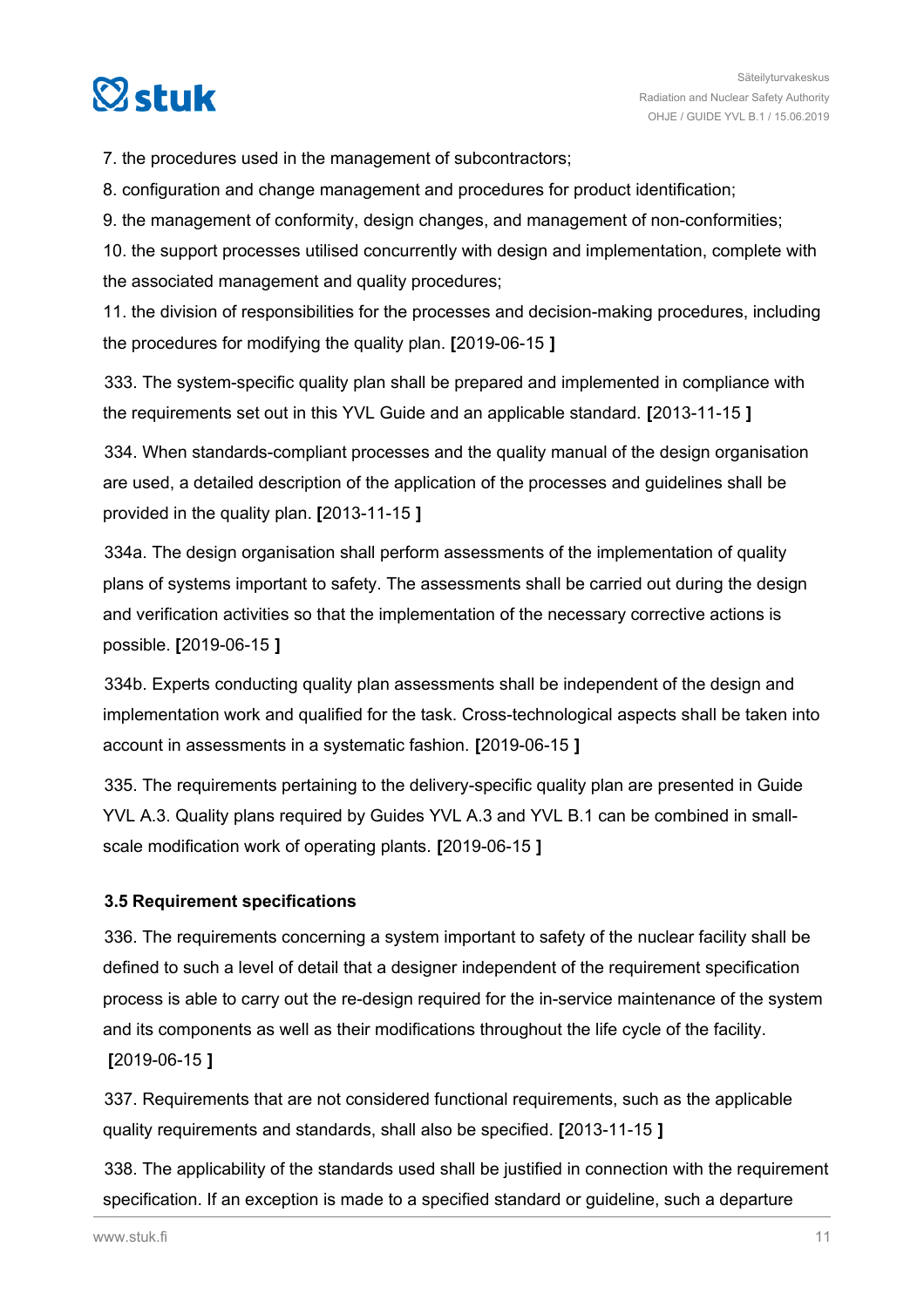<span id="page-11-0"></span>

shall be justified and its effect assessed. **[**2019-06-15 **]**

339. The requirement specifications shall be unambiguous, consistent and traceable. It shall be possible to verify the fulfilment of the requirements. **[**2013-11-15 **]**

340. Experts who are independent of the design and implementation process shall assess the accuracy, completeness and consistency of the requirement specification of a system important to safety. **[**2019-06-15 **]**

- 341. The requirements shall be traceable in the various design stages. **[**2019-06-15 **]**
- 342. Moved to para 334a. **[**2019-06-15 **]**
- 343. Moved to para 334b. **[**2019-06-15 **]**
- 344. Removed. **[**2019-06-15 **]**
- 345. Removed. **[**2019-06-15 **]**
- 346. Moved to para 348a. **[**2019-06-15 **]**
- 347. Removed. **[**2019-06-15 **]**

#### **3.6 Justification for the choice of design solutions**

348. The solutions and methods chosen during the course of the design shall be based on proven technology and operating experience, and they shall be in compliance with the applicable standards. The design shall strive for simplicity. If new solutions are proposed, they shall be validated through tests and experiments. **[**2013-11-15 **]**

348a. The licensee shall request an assessment of a safety-classified system, structure or component from an independent expert organisation if new technology is applied, or tested technology is applied on it in a new way or if its validation requires extensive experimental research. **[**2019-06-15 **]**

349. The design of systems performing safety functions shall be justified by means of deterministic safety analyses. These analyses shall ensure that safety functions can be performed by the designed systems and that the safety targets established for the plant are met. Deterministic safety analyses shall be made of the initiating events after which the respective safety functions are needed. The functional requirements pertaining to systems performing safety functions shall be specified according to the consequences of such initiating events and the need to mitigate them. Detailed requirements concerning the deterministic safety analyses are given in Guides YVL B.3 and YVL B.5. **[**2019-06-15 **]**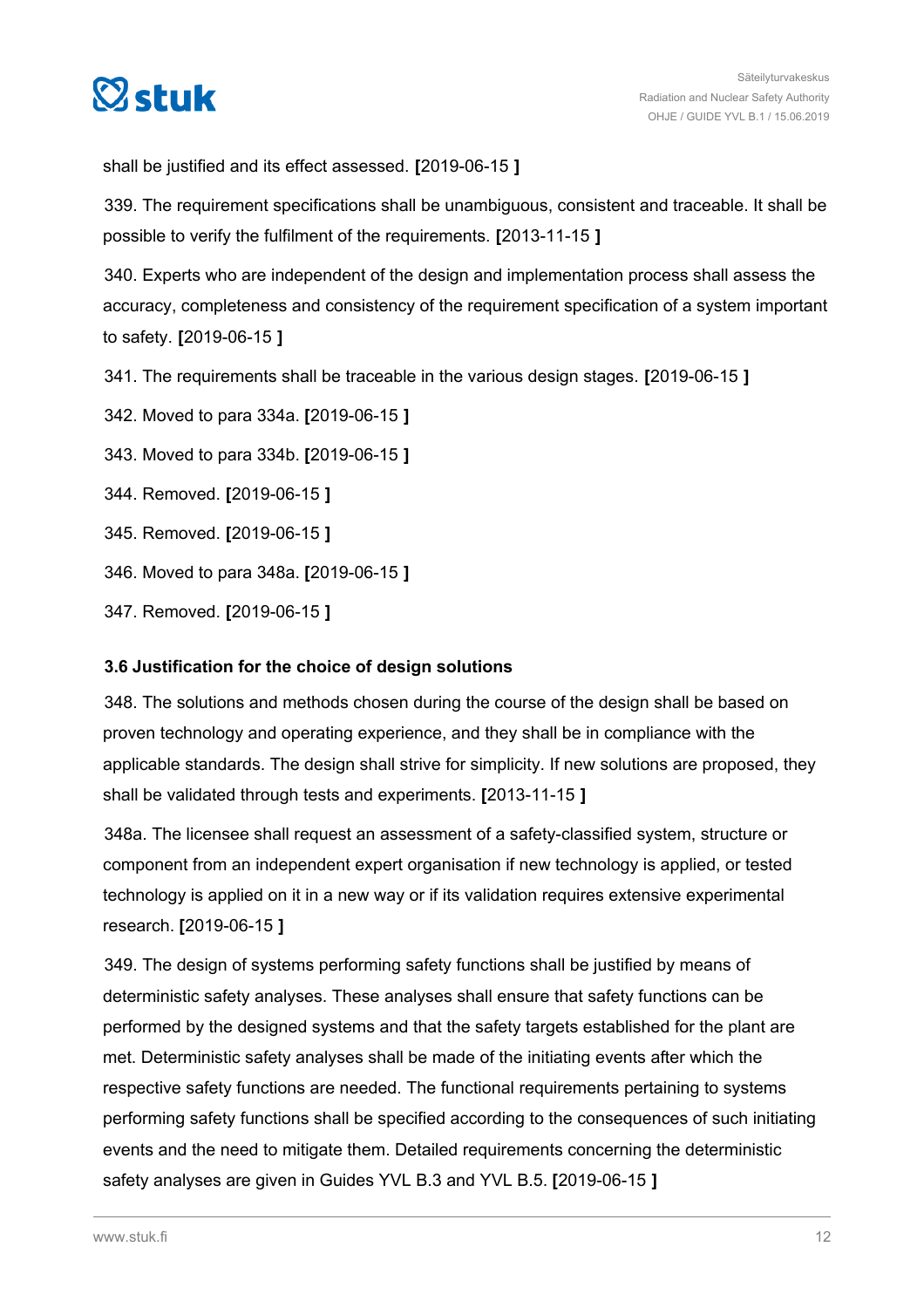

350. Probabilistic risk assessments (PRAs) shall be used to assess the probability of severe reactor core damage; the probability of a major release of radioactive substances, the balance of the design; and the risk significance of systems, structures and components. Detailed requirements concerning the probabilistic risk assessment are given in Guide YVL A.7. **[**2013-11-15 **]**

351. The fulfilment of the failure criteria of systems implementing safety functions and their support systems as well as common cause failures shall be assessed by means of failure tolerance analysis when designing the systems or their modifications. If necessary, analyses shall be performed in more detail in different stages of design. **[**2019-06-15 **]**

352. A failure tolerance analysis shall assess one functional complex at a time, with due regard both to the system that performs a safety function and its auxiliary systems. The analysis shall address each component that, in the event of a failure, may affect the successful execution of the safety function performed by the system following a specific initiating event. The analysis shall address all modes of failure for all the components affecting the system performing the safety function. Depending on the applicable failure criterion, the analysis shall focus on one or multiple failures at a time and examine their impact in terms of the operation of the system. **[**2019-06-15 **]**

353. A common cause failure analysis shall be drawn up for anticipated operational occurrences and class 1 postulated accidents. For the common cause failure analysis, the implementation of the safety functions shall be presented for each initiating event in a manner that indicates the use of the systems implementing the principles of diversity and redundancy. The common cause failure analysis shall address one safety function, or part of it, at a time with due regard to the systems implementing the function and the related auxiliary systems. The analysis shall address the common cause failures of all components whose common cause failures or spurious actuation may affect the performance of the safety function. The common cause failure analysis shall consider the initiating event, their consequential effects as well as common cause failures between components sharing a similar property, i.e. components that are similar or contain a significant number of similar parts. **[**2019-06-15 **]**

354. Removed. **[**2019-06-15 **]**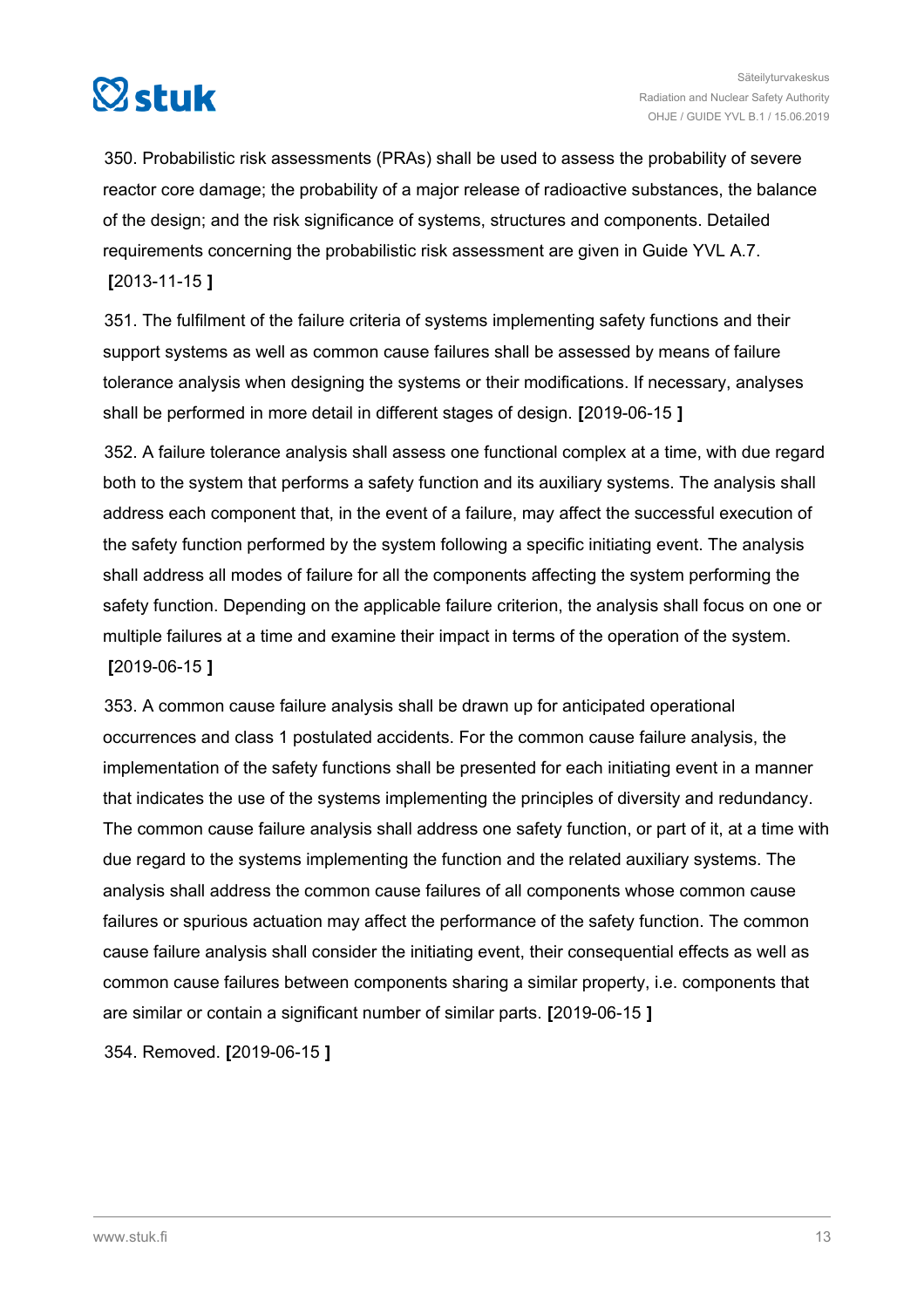<span id="page-13-0"></span>

#### **3.7 Documentation**

355. The documentation describing the nuclear facility, its systems and their design requirements shall be clearly structured, comprehensive and capable of accommodating any updates made during the course of design, implementation and operation. **[**2019-06-15 **]**

356. The process of designing and implementing safety-classified systems shall be transparent, traceable and verifiable in its entirety. The work stages and their outcomes shall be documented to

1. allow verification in all design stages so that the specified requirements are duly incorporated in the final system to be commissioned; and

2. ensure that they can be assessed by an independent expert. **[**2019-06-15 **]**

357. The documentation shall be of high quality, unambiguous and traceable. **[**2013-11-15 **]**

358. Up-to-date and valid documentation shall be available to those involved in design and implementation. **[**2013-11-15 **]**

359. The documentation concerning design and implementation shall be consistent and traceable to a frozen baseline of the plant design. **[**2013-11-15 **]**

360. The documentation, including diagrams and illustrations (e.g. functional diagrams), shall be prepared using a clear and precise presentation method that is understandable to the experts in the various fields of technology who are involved in the design of the plant and its systems. **[**2013-11-15 **]**

361. Moved to para 330a. **[**2019-06-15 **]**

#### **3.8 Validation**

362. Systems, structures and components important to safety shall be validated, i.e. it shall be demonstrated that they are appropriate for their purpose of use and fulfil the set safety requirements. **[**2019-06-15 **]**

363. A qualification plan shall be prepared for the system to guide the validation process. The qualification plan shall

1. present the data generated in connection with the quality assurance stages (verification and validation) of the systems, structures and components to be used for qualification purposes;

2. identify the assessments, tests and analyses to be used the purpose of qualification,

including the methods to be used, their relevance and the performer;

3. present a qualification roadmap complete with estimated timetables and dependencies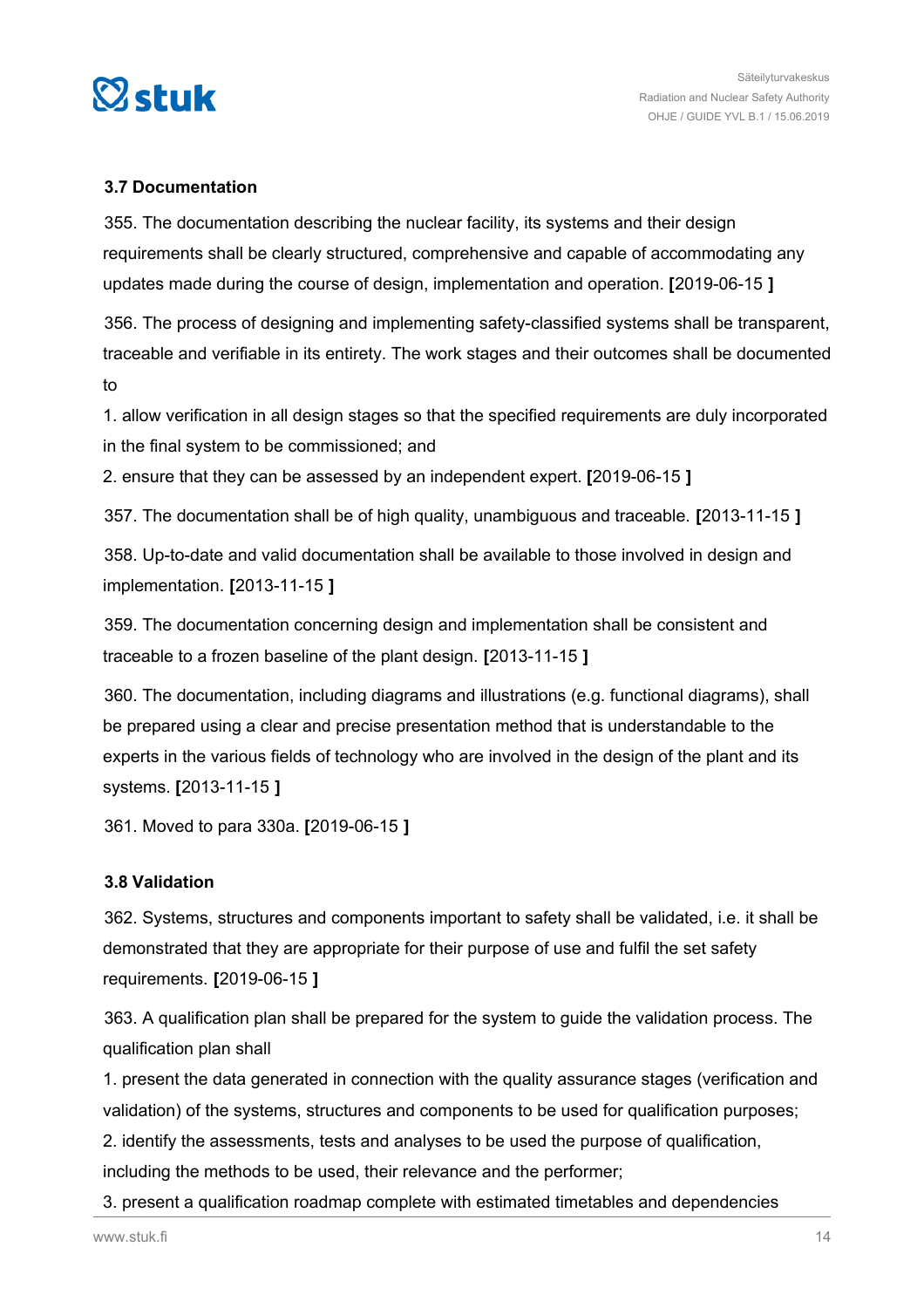

relative to the progress of the project; and

4. specify the documentation to be produced in connection with the qualification process and its submission for regulatory review. **[**2019-06-15 **]**

364. The licensee shall evaluate the acceptability of the validation results and present a justified conclusion drawn from the results. **[**2019-06-15 **]**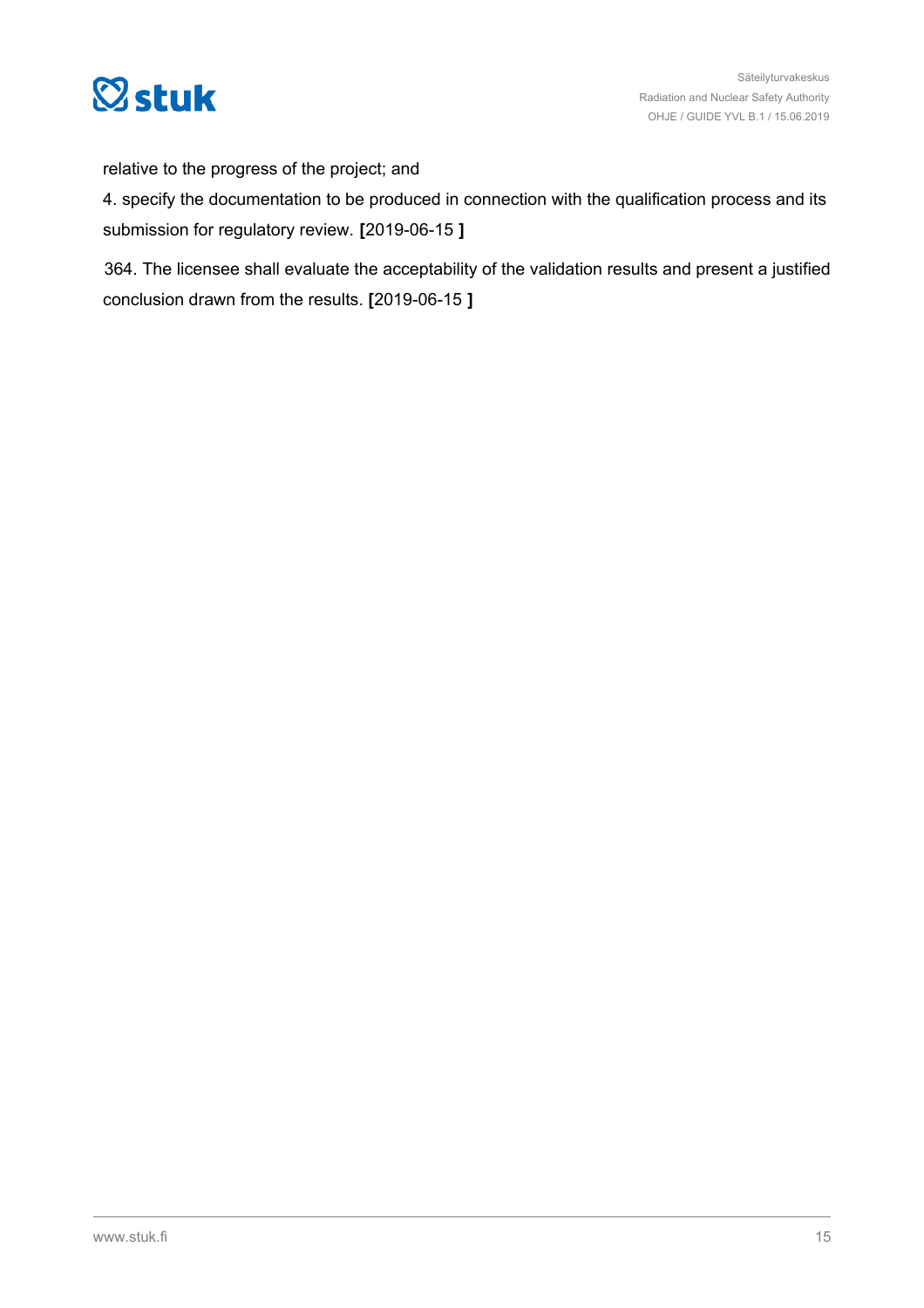<span id="page-15-0"></span>

# **4 Design requirements for ensuring the reliability of safety functions**

#### **4.1 General design principles and requirements**

401. According to Section 7 a of the Nuclear Energy Act (990/1987), *the safety of nuclear energy use shall be maintained at as high a level as practically possible* (the SAHARA principle). **[**2019-06-15 **]**

402. According to Section 11(1) of STUK regulation STUK Y/1/2018, *in ensuring safety functions, inherent safety features attainable by design shall be primarily utilised. In particular, the combined effect of a nuclear reactor's physical feedback characteristics shall be such that it mitigates the increase in reactor power.* **[**2019-06-15 **]**

403. According to Section 11(2) of STUK regulation STUK Y/1/2018, *if inherent safety features cannot be utilised in ensuring a safety function, priority shall be given to systems and components which do not require a power supply or which, in consequence of a loss of a power supply, will settle in a state preferable from the safety point of view.* **[**2019-06-15 **]**

404. The design basis for all systems, structures and components of the nuclear power plant shall be the environmental conditions in which they are required to operate. Environmental conditions to be considered in the design shall include, as appropriate, vibration, temperature, pressure, electromagnetic effects, radiation, humidity, fluid properties and combinations of these conditions. **[**2019-06-15 **]**

405. The location and materials of systems, structures and components that need to be maintained or inspected shall be planned with due regard to the radiation protection of workers in accordance with the ALARA (As Low As Reasonably Achievable) principle. **[**2013-11-15 **]**

406. Systems performing safety functions shall be so designed as to ensure that their operability can be tested or otherwise verified during the operation of the plant under operational states and operating conditions as close as possible to the actual operational states and operating conditions for which they were designed. Components important to the operability of a safety function shall be accessible for inspection. **[**2013-11-15 **]**

#### 407. Removed. **[**2019-06-15 **]**

408. In the design phase, solutions shall be preferred that can help restrict the accumulation of radioactive waste during the operation and decommissioning of the plant and facilitate the dismantling of the facility. In particular, attention shall be given to the selection of materials and system design, so that the effects of neutron activation can be limited, decontamination is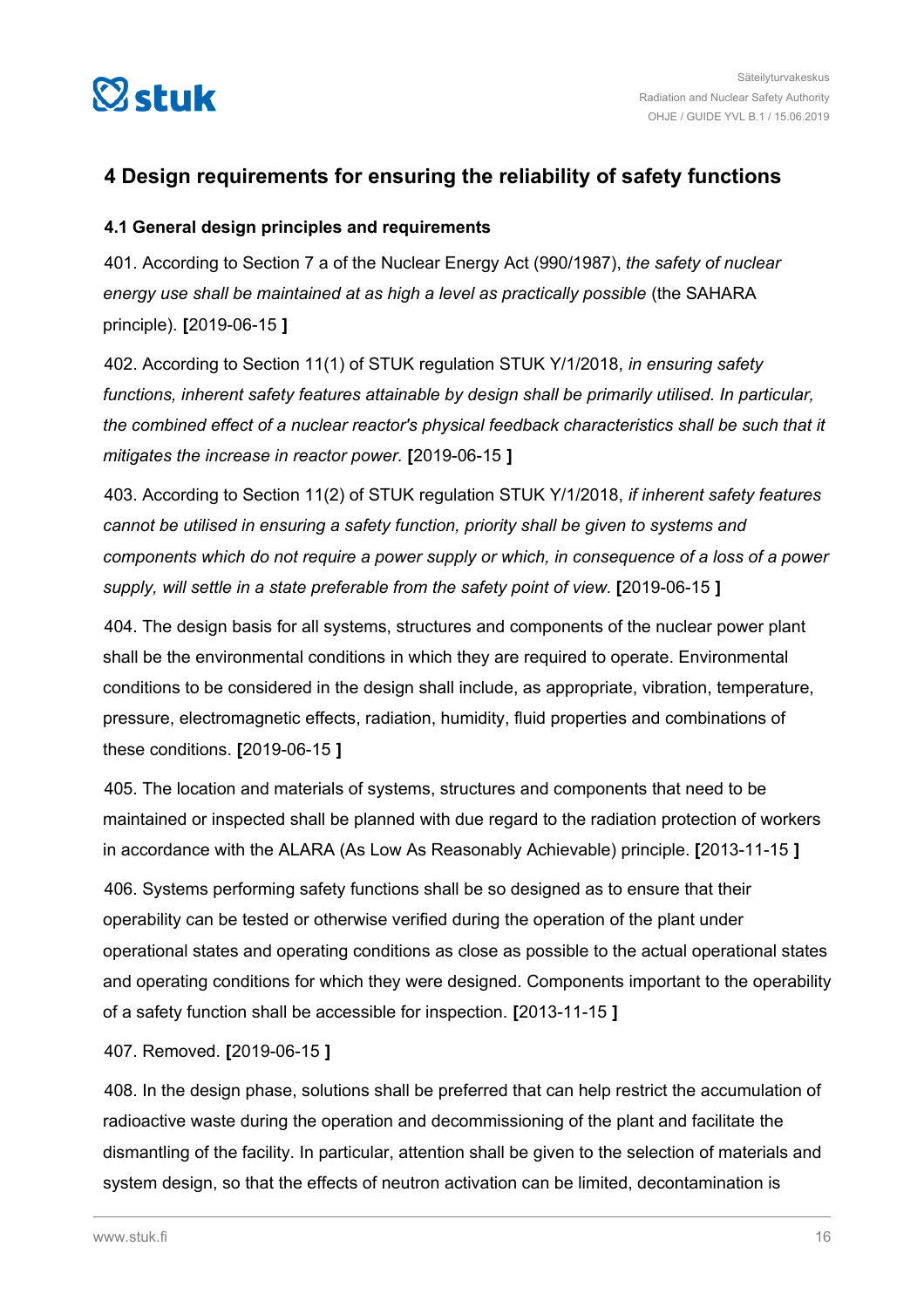<span id="page-16-0"></span>

facilitated and the future amount of radioactive waste remains as small as practically possible. The design shall include the facilities required for the processing and storage of radioactive waste generated during operation, and the treatment of radioactive waste generated in the decommissioning of the plant shall also be anticipated. **[**2019-06-15 **]**

409. In the design, due account shall be taken of security aspects to minimise potential conflicts between safety and physical protection considerations. Due consideration shall be given to cybersecurity in the design of a nuclear power plant. Specific requirements pertaining to security arrangements are provided in Guide YVL A.11 and those pertaining to information security in Guide YVL A.12. **[**2019-06-15 **]**

410. Provisions shall be made in the design for requirements concerning the installation of the IAEA's safeguards equipment for non-proliferation control purposes. Requirements pertaining to nuclear safeguards are provided in Guide YVL D.1. **[**2013-11-15 **]**

411. If shared structures, systems and components important to safety are designed for nuclear power plant units and fuel storage facilities located at the same plant site, it shall be demonstrated that the solution is beneficial for the plants' safety. Fault propagation through shared structures, systems and components shall be prevented. The functions needed by each unit shall, when necessary, be implemented also in the event of a transient or accident occurring simultaneously at the plants. **[**2019-06-15 **]**

412. Removed. **[**2019-06-15 **]**

#### **4.2 Design bases of systems performing safety functions**

413. According to Section 7 d of the Nuclear Energy Act (990/1987), *the design of a nuclear facility shall provide for the possibility of operational occurrences and accidents. The probability of an accident must be lower, the more severe the consequences of such an accident would prove for people, the environment or property.* **[**2013-11-15 **]**

414. The nuclear power plant design shall take into account events that may cause a deviation of the plant parameters from normal values and threaten integrity of the nuclear fuel or other barriers. Such events may be caused, for example, by a rupture in pressure equipment or piping; a component failure; a fault in the plant's operation or automatic control; or an internal or external threat. **[**2019-06-15 **]**

414a. A transient or accident occurring simultaneously at nuclear power plant units and other nuclear facilities located at the plant site shall be considered in the design of a nuclear power plant. **[**2019-06-15 **]**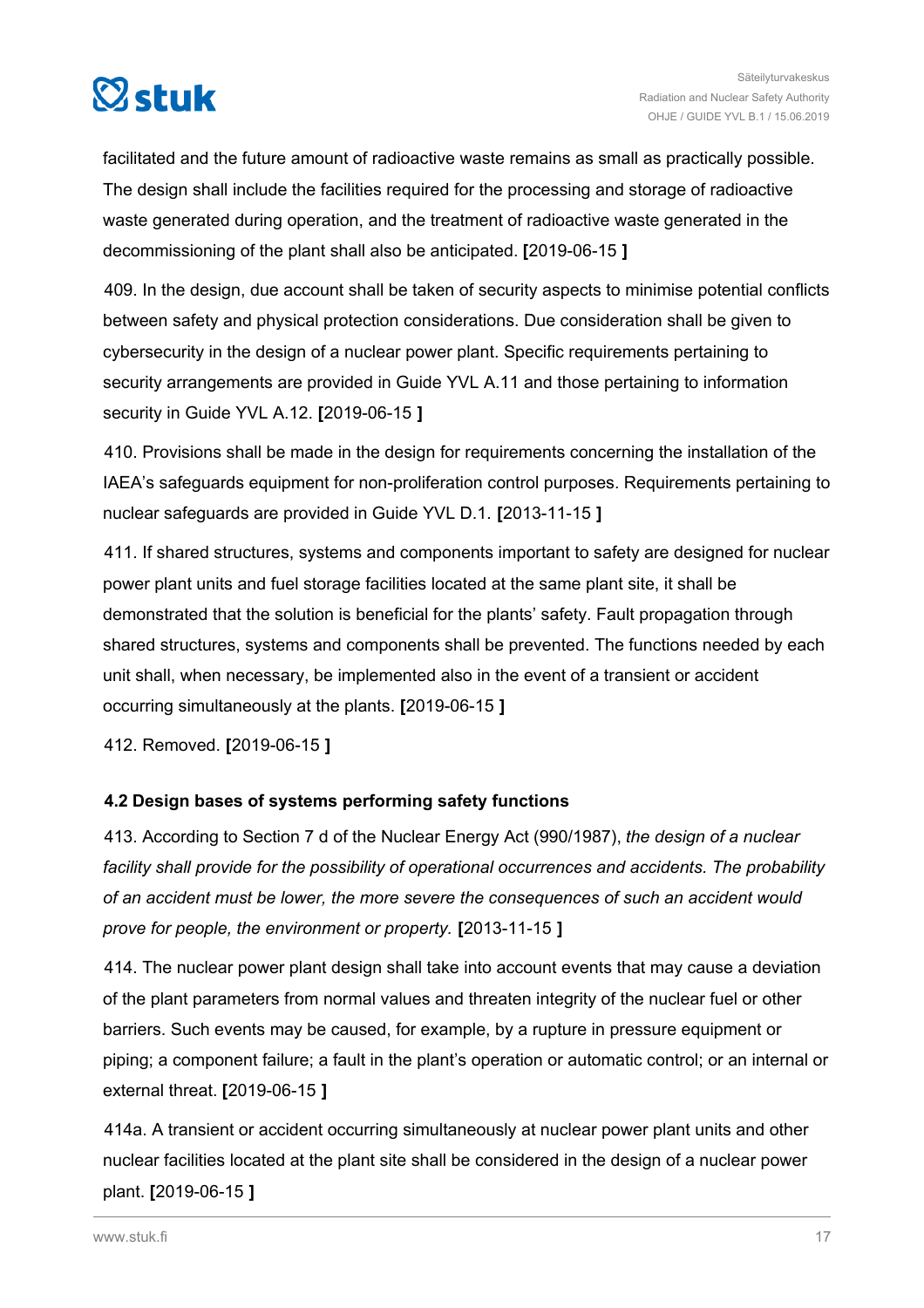<span id="page-17-0"></span>

415. Removed. **[**2019-06-15 **]**

416. Removed. **[**2019-06-15 **]**

417. Detailed requirements concerning the events to be taken into account in the design of a nuclear power plant are specified in Guides YVL B.5, B.7, B.8, A.11 and A.12. **[**2019-06-15 **]**

#### **4.3 Application of the defence in depth principle in the design**

418. According to Section 11(3) of STUK regulation STUK Y/1/2018, *in order to prevent accidents and mitigate the consequences thereof, a nuclear power plant shall be provided with systems for shutting down the reactor and maintaining it in a sub-critical state, for removing decay heat generated in the reactor, and for retaining radioactive materials within the plant. Design of such systems shall apply redundancy, separation and diversity principles that ensure implementation of a safety function even in the event of a malfunction.* According to Section 11(5) of STUK regulation STUK Y/1/2018, *common cause failures shall only have minor impacts on nuclear power plant safety.* **[**2019-06-15 **]**

419. According to Section 7 b of the Nuclear Energy Act (990/1987), *the safety of a nuclear facility shall be ensured by means of successive levels of protection independent of each other (safety principle of defence-in-depth). This principle shall extend to the functional and structural safety of the plant.* **[**2013-11-15 **]**

420. The requirements contained in Sections 7 b and 7 d of the Nuclear Energy Act referenced above are specified in more detail in Section 9(1) of STUK regulation STUK Y/1/2018 as follows: *In order to prevent anticipated operational occurrences and accidents, and to mitigate the consequences thereof, the functional defence-in-depth principle shall be implemented in the design, construction and operation of a nuclear facility.* **[**2019-06-15 **]**

421. According to Section 9 of STUK regulation STUK Y/1/2018, *in order to prevent anticipated operational occurrences and accidents, and to mitigate the consequences thereof, the functional defence-in-depth principle shall be implemented in the design, construction and operation of a nuclear facility. In accordance with the functional defence-in-depth safety principle, the design of a nuclear facility must include the following levels of defence:*

*1) prevention to ensure that the operation of the nuclear facility is reliable and deviations from normal operating conditions are rare;*

*2) control of deviations from the nuclear facility's normal operating conditions so that the facility is equipped with systems which are able to limit the development of operational occurrences into accidents and if required can bring the facility into a controlled state;*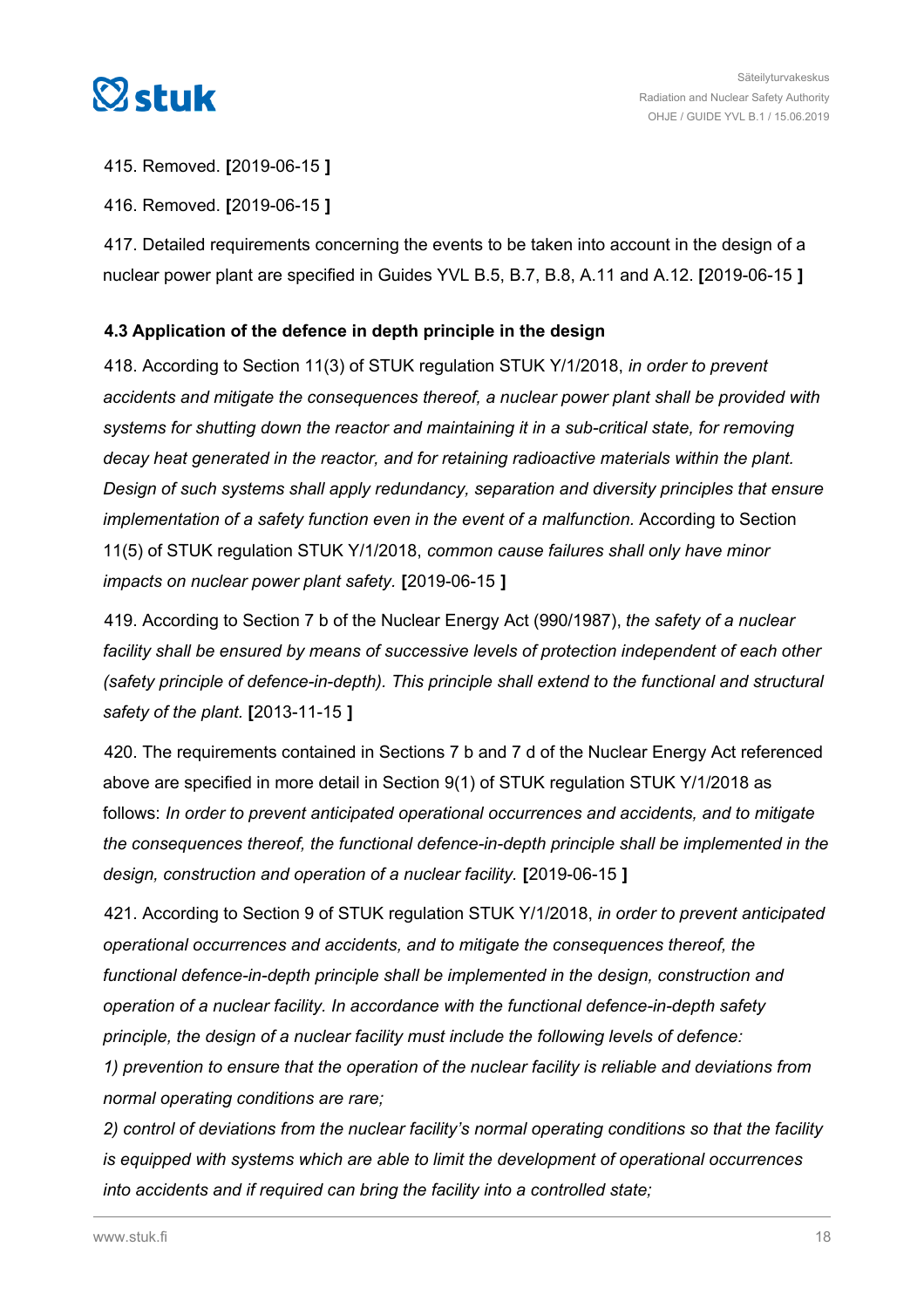

*3) control of accident situations so that the nuclear facility is equipped with systems that function automatically and reliably to prevent severe fuel damage in postulated accidents and in design extension conditions; manually actuated systems can be used to manage accident situations if it can be justified from a safety perspective;*

*4) confinement of a release of radioactive substances in severe reactor accidents by equipping the nuclear power plant with systems which ensure the sufficient leak tightness of the containment in severe reactor accidents so that the limits for releases in severe reactor accidents are not exceeded;*

*5) mitigation of the consequences by means of emergency arrangements to limit the public's exposure to radiation in situations where radioactive substances are released from the nuclear facility into the environment.* **[**2019-06-15 **]**

421a. The third level of defence shall be divided into level 3a and level 3b. At level 3a, the objective is to control the postulated accidents (Class 1 and Class 2) arising from single initiating events and their consequential effects, in order to limit the releases of radioactive materials. At level 3b, the objective is to control design extension conditions so that severe fuel damage can be prevented. **[**2019-06-15 **]**

421b. An anticipated operational occurrence or class 1 postulated accident involving a common cause failure in a system required to execute a safety function in safety class 2 shall be regarded as a design extension condition DEC A. **[**2019-06-15 **]**

421c. A common cause failure of any individual component type (for example, a similar check valve, same type and manufacturer) shall not prevent the nuclear power plant from being brought to a controlled state or a safe state. **[**2019-06-15 **]**

421d. Failure combinations recognised as significant based on probabilistic risk assessment shall be processed as a design extension condition DEC B. Furthermore, such failure combinations or additional failures that emerge during the initiating event, and could significantly affect the integrity of fuel, the radiological effects of the accident or primary circuit pressure shall be considered. **[**2019-06-15 **]**

422. Removed. **[**2019-06-15 **]**

423. Events that result in a release requiring measures to protect the population in the early stages of the accident shall be practically eliminated. **[**2019-06-15 **]**

423a. Events leading to a large release shall be practically eliminated. **[**2019-06-15 **]**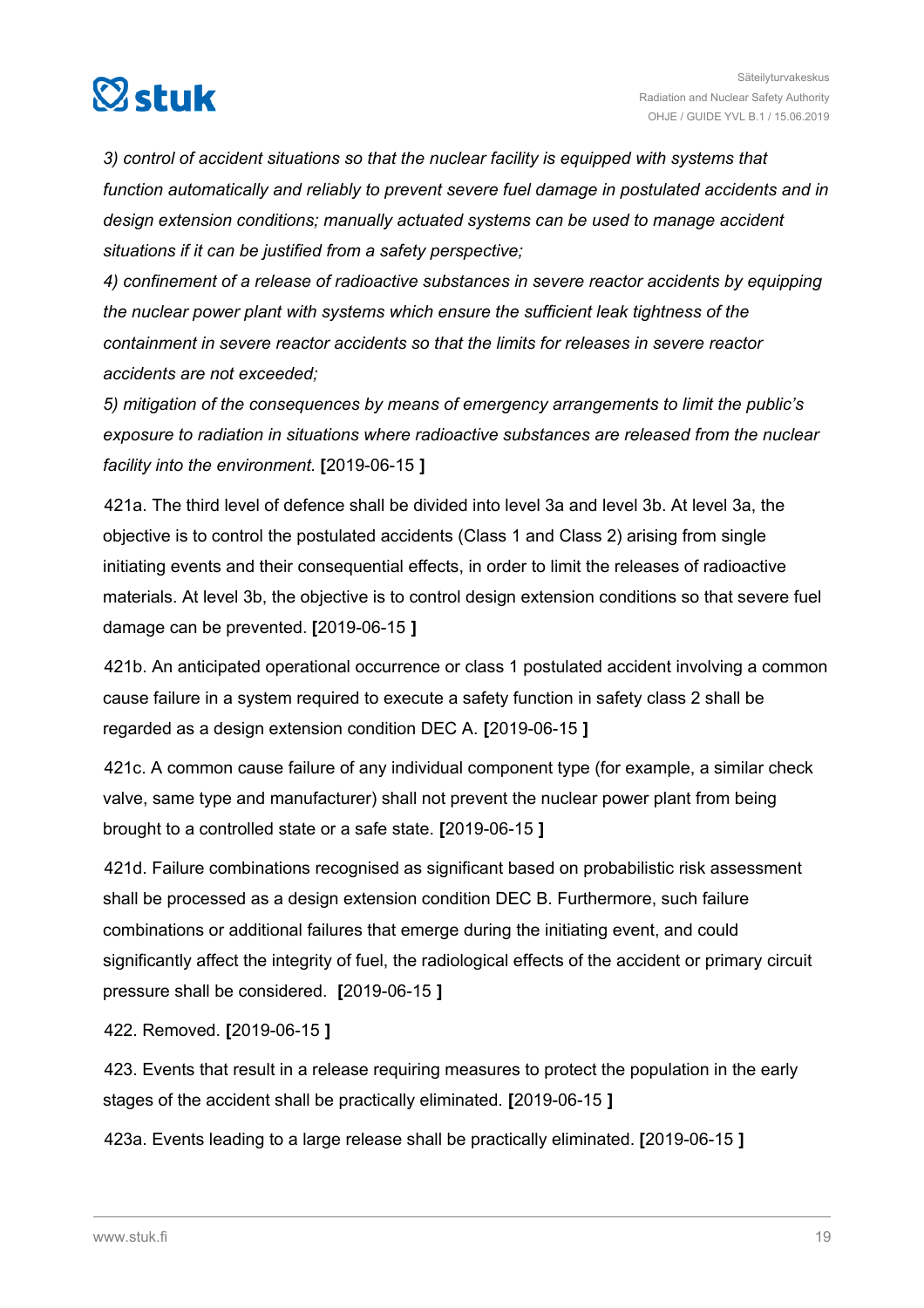<span id="page-19-0"></span>

424. Events to be practically eliminated shall be identified and analysed using methods based on deterministic analyses complemented by probabilistic risk assessments and expert assessments. Practical elimination cannot be based solely on compliance with a cut-off probabilistic value. Even if the probabilistic analysis suggests that the probability of an event is extremely low, all practicable measures shall be taken to reduce the risk. **[**2019-06-15 **]**

#### **4.3.1 Independence of the defence in depth levels**

425. According to Section 9(3) of STUK regulation STUK Y/1/2018, *the levels of defence required under the defence-in-depth principle shall be as independent of one another as is reasonably achievable.* **[**2019-06-15 **]**

426. Independence between the levels of defence shall be based on the adequate application of functional isolation, the diversity principle and physical separation. **[**2019-06-15 **]**

427. Removed. **[**2019-06-15 **]**

428. The systems, structures and components required for each postulated initiating event shall be identified, and it shall be shown by means of deterministic analyses that the systems, structures and components required for implementing any one level of defence in depth are sufficiently independent from the other levels. The adequacy of the achieved independence shall also be judged by probabilistic analyses. **[**2013-11-15 **]**

429. The systems required for implementing different levels of defence according to the defence-in-depth principle shall be functionally isolated from one another, in such a way that a failure on one level shall not prevent the implementation of necessary functions at other levels of defence. **[**2019-06-15 **]**

430. Removed. **[**2019-06-15 **]**

431. The systems intended for reaching and maintaining a controlled state in severe reactor accidents (level 4 of the defence in depth concept) shall be functionally and physically separated from the systems intended for normal operation and anticipated operational occurrences and for controlling postulated accidents and design extension conditions (levels 1, 2, 3a and 3b). The defence-in-depth level 4 systems intended for controlling severe reactor accidents may, for sound reasons, also be used for preventing severe core damage in design extension conditions provided that this will not undermine the ability of the systems to perform their primary function in case the conditions evolve into a severe reactor accident. **[**2019-06-15 **]**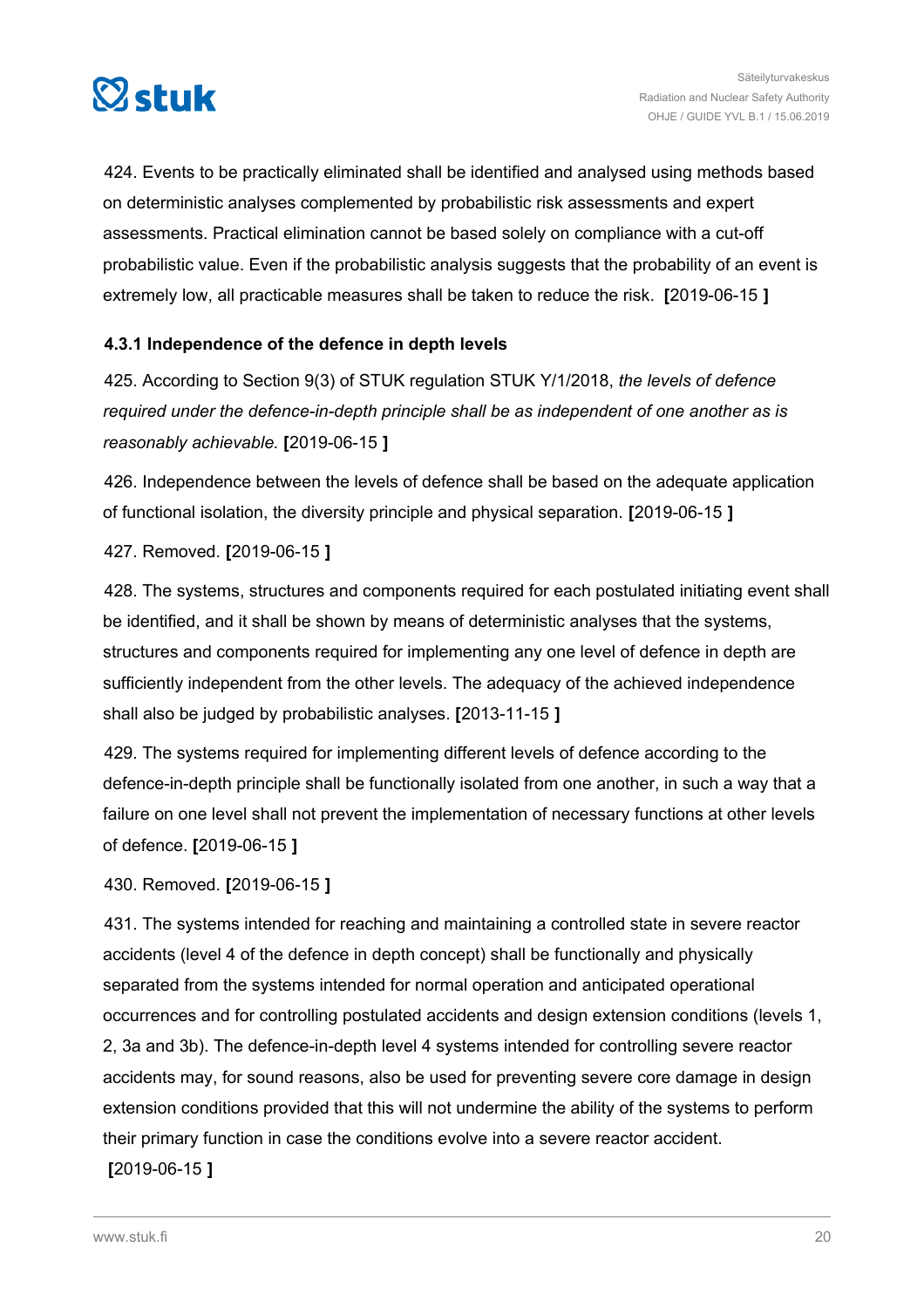<span id="page-20-0"></span>

#### **4.3.2 Strength of individual levels of defence in depth**

432. No single anticipated failure or spurious action of an active component taking place during normal plant operation shall lead to a situation requiring intervention by systems designed to manage postulated accidents. **[**2013-11-15 **]**

433. Provisions shall be made for failures by ensuring that systems performing a safety function consist of two or more redundant systems or system parts in parallel, so that the safety function can be performed even if any of them is rendered inoperable. **[**2013-11-15 **]**

434. The redundant parts of a system performing safety functions shall be assigned to different safety divisions. **[**2013-11-15 **]**

435. The failure of a subsystem in a system executing safety functions shall not cause the failure of another redundant subsystem of the same system or the failure of several subsystems participating in the same safety function. **[**2019-06-15 **]**

436. Removed. **[**2019-06-15 **]**

437. The safety divisions hosting redundant parts of safety systems shall be located in different buildings or housed in dedicated compartments to separate them from the other safety divisions in the same building in order to prevent faults from spreading from one redundant system part to another as a result of internal events (e.g. fire, flood or dynamic effects) or external events. **[**2019-06-15 **]**

438. The requirement for the separation of redundant system parts also applies to all auxiliary systems of systems necessary for performing a safety function and to all I&C systems controlling the safety function, from the measurement indicating a need to actuate the system up to the equipment performing the safety function. **[**2013-11-15 **]**

439. If the redundant parts of a safety function are interconnected for the distribution of electricity or control signals, the safety advantage as compared to a solution without such interconnection shall be justified. **[**2019-06-15 **]**

440. Systems and components assigned to different safety classes shall be functionally isolated from one another to ensure that the mode of operation or a failure of a system or component of a lower safety class does not result in the malfunction or loss of function of a system of a higher safety class. **[**2013-11-15 **]**

441. Removed. **[**2019-06-15 **]**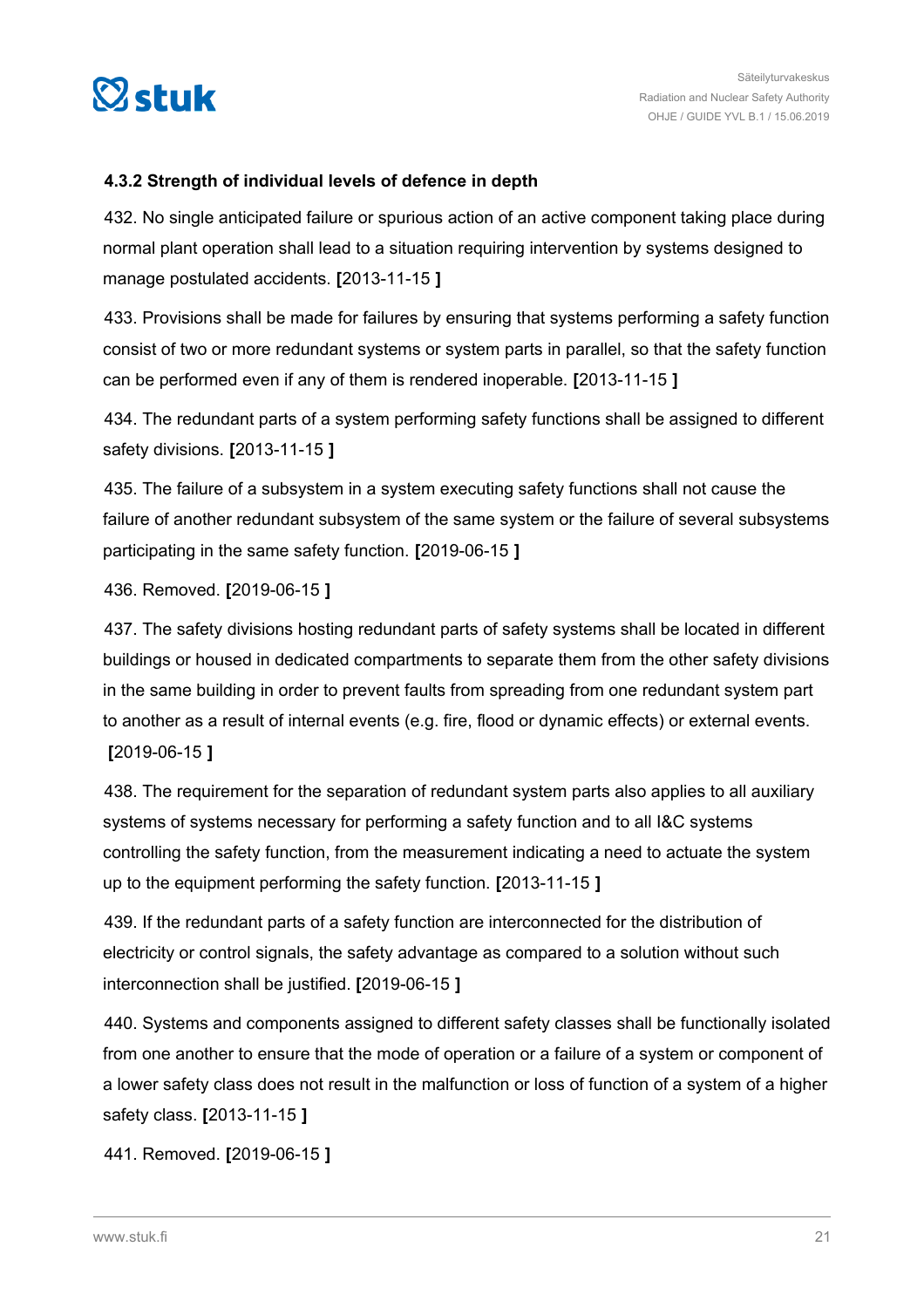<span id="page-21-0"></span>

442. The failure criterion shall be applied to the complete train of systems consisting of the safety system and all auxiliary systems that are needed to perform the safety function. Such auxiliary systems include equipment cooling and power supply, as well as the systems controlling such functions. The (N+2) or (N+1) failure criterion, as defined herein, shall be used as the failure criterion. **[**2013-11-15 **]**

442a. The consequences caused by an initiating event to the systems needed to execute safety functions shall be identified. The failure criterion shall be applied in addition to any consequential failures possibly caused by the initiating event. **[**2019-06-15 **]**

443. More detailed requirements concerning the physical separation of systems and components are given in Guides YVL B.7 and YVL B.8. **[**2019-06-15 **]**

# **4.3.3 Specific requirements for systems needed for achieving and maintaining a controlled state**

444. Removed. **[**2019-06-15 **]**

445. In anticipated operational occurrences, it shall be possible to limit reactor power, if necessary, in order to ensure that the limit values set for fuel integrity, radiological consequences and primary circuit pressure during anticipated operational occurrence shall not be exceeded. The necessary limitation functions shall meet the failure criterion according to requirement 456. It shall also be possible to quickly shut down the reactor, if necessary, by a system based on solid neutron absorbers so that the acceptance criteria are fulfilled. **[**2019-06-15 **]**

445a. The reactor shall have a fast shutdown system employing solid neutron absorbers that alone, or in combination with the reactivity poison provided by the emergency core cooling system, is capable of shutting down the reactor into a controlled state and keeping it subcritical for a prolonged period of time after any anticipated operational occurrence or postulated accident in such a way that the limits set forth for fuel integrity, radiological consequences and primary circuit pressure in class 1 or class 2 postulated accidents are not exceeded. The insertion of the neutron absorbers into the reactor core shall make use of gravity, stored energy of compressed gas, or another driving force that does not need external power during insertion. The shutdown shall be accomplished even if any of the neutron absorber sets to be driven in together were to fail to be inserted. The reactor protection system initiating fast shutdown shall meet the (N+2) failure criterion. **[**2019-06-15 **]**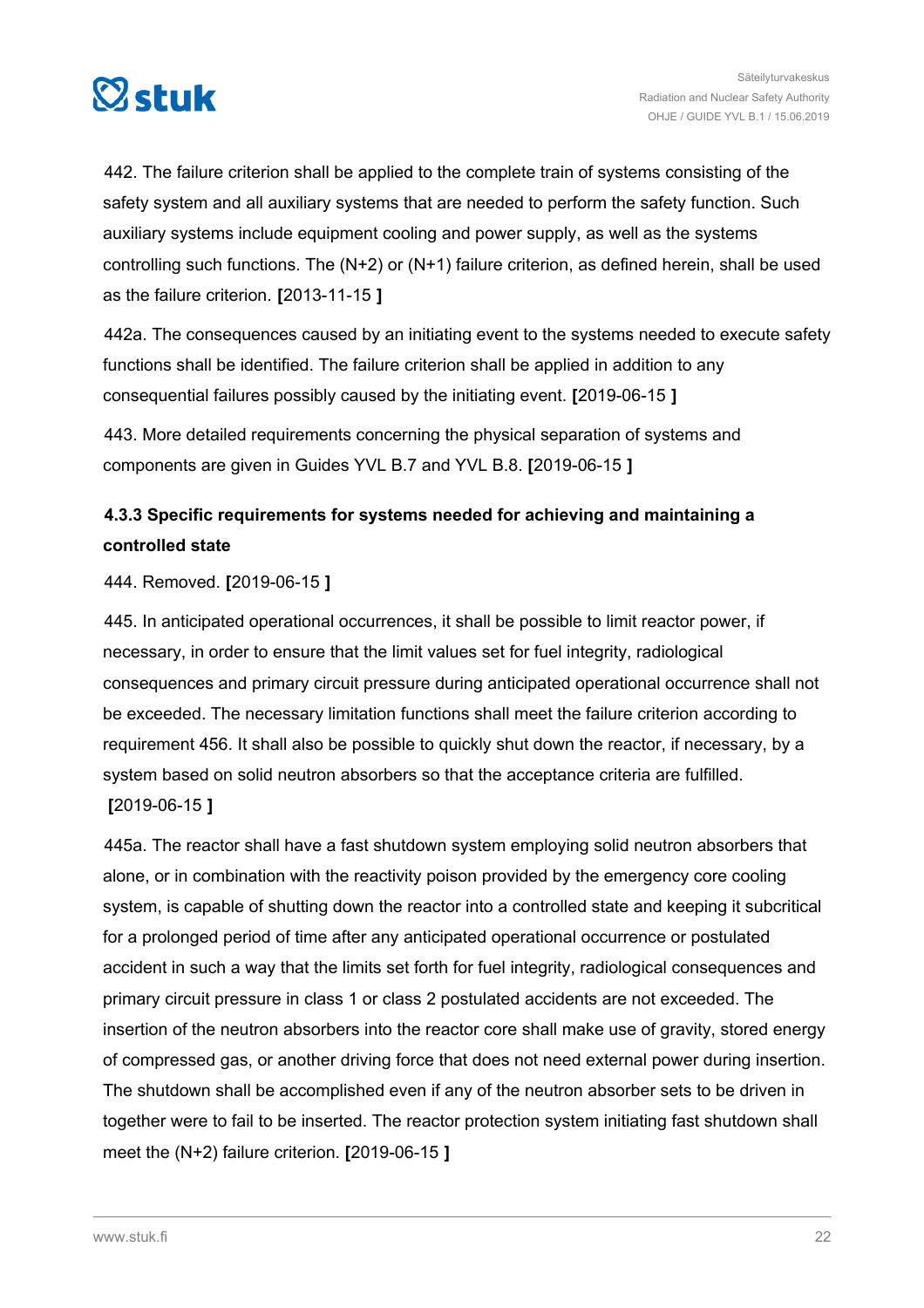

446. In addition to the fast shutdown system based on solid neutron absorbers, the reactor shall have a diverse shutdown system capable of shutting down the reactor into a controlled state and keeping it subcritical for a prolonged period of time following an initiating event of any anticipated operational occurrence in such a way that the limits set forth for fuel integrity, radiological consequences and overpressure protection in design extension conditions. The shutdown system that complies with the diversity principle shall satisfy the (N+1) failure criterion. **[**2019-06-15 **]**

447. In events involving a combination of failures (DEC B) and in rare external events (DEC C), it shall be possible to shut down the reactor and keep it subcritical in a controlled state in such a way that the limits set forth for fuel integrity, radiological consequences and overpressure protection in design extension conditions are not exceeded. **[**2019-06-15 **]**

448. It shall be possible to carry out fuel cooling in the reactor and the removal of residual heat from the reactor and containment in anticipated operational occurrences so that the limit values set for fuel integrity, radiological consequences and overpressure protection are not exceeded. The necessary limitation functions shall meet the failure criterion according to requirement 456. **[**2019-06-15 **]**

448a. It shall be possible to accomplish decay heat removal from the reactor and containment in postulated accidents by one or several systems that jointly meet the  $(N+2)$  failure criterion and the 72-hour self-sufficiency criterion in such a way that the limits set forth for fuel integrity, radiological consequences and overpressure protection in class 1 or class 2 postulated accidents are not exceeded. If the decay heat removal systems or their auxiliary systems have passive components that have a very low probability of failure in connection with the anticipated operational occurrence or postulated accident, the (N+1) failure criterion may be applied to those components instead of the (N+2) failure criterion. **[**2019-06-15 **]**

449. In addition to the decay heat removal system(s) meeting requirement 448, the nuclear power plant shall have a system that complies with the diversity principle and is capable of removing the decay heat from the reactor and containment following an initiating event of any anticipated operational occurrence or class 1 postulated accident in such a way that the limits set forth for fuel integrity, radiological consequences and overpressure protection in design extension conditions DEC A are not exceeded. The decay heat removal system that complies with the diversity principle shall satisfy the (N+1) failure criterion and the 72-hour self-sufficiency criterion. If the system that complies with the diversity principle is capable of providing decay heat removal in such a way that the limits set forth for fuel integrity, radiological consequences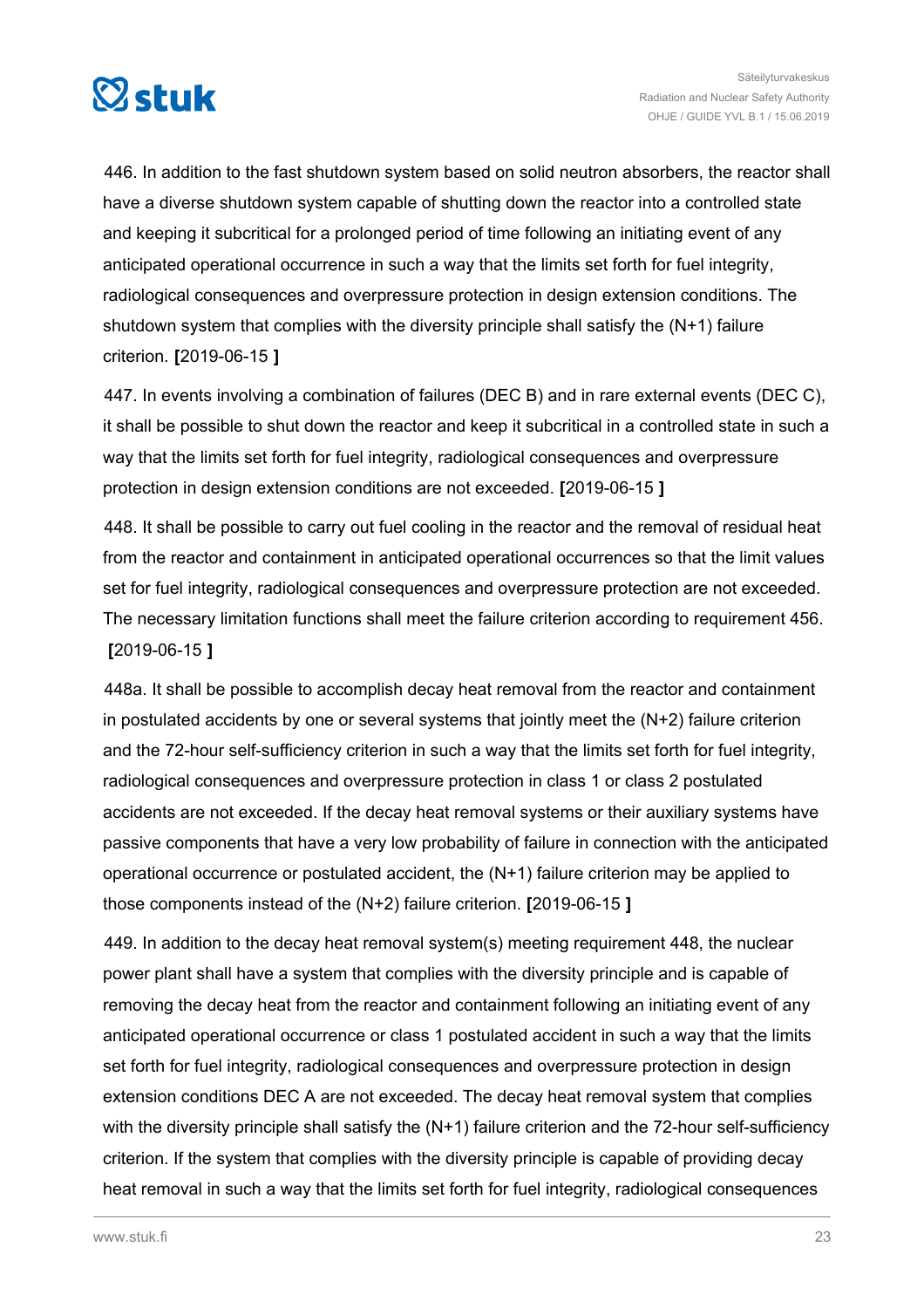

and overpressure protection in the class 1 or class 2 postulated accidents are not exceeded, the system can also be counted among the systems that jointly meet the  $(N+2)$  failure criterion given in requirement 448. **[**2019-06-15 **]**

450. It shall be possible to carry out the removal of residual heat from the reactor to outside the containment in events involving a combination of failures (DEC B) so that the limit values set for fuel integrity, radiological consequences and overpressure protection are not exceeded under design extension conditions. Systems needed in the events shall fulfil the self-sufficiency criterion. It is not necessary to apply the single failure criterion to the arrangements.

**[**2019-06-15 **]**

450a. It shall be possible to carry out the removal of residual heat from the reactor outside the containment in rare external events (DEC C) so that that the limit values set for fuel integrity, radiological consequences and overpressure protection are not exceeded under design extension conditions. Systems needed in the events shall be stationary and meet the selfsufficiency criterion. Measures related to the use of the systems and conducted at the plant site shall not require the use of vehicles during the first eight hours. Components designed for use shall be accessible even if any individual route or hatch were blocked by an external obstacle. It is not necessary to apply the single failure criterion to the arrangements. **[**2019-06-15 **]**

451. The design of a nuclear power plant shall provide for the loss of the power distribution network caused by an electrical transient or prevent it. The event shall primarily be prevented in accordance with the general DEC A design principles with electrical power distribution systems that fulfil the diversity principle and (N+1) failure criterion as well as by separating the severe reactor accident management systems from other systems. If the situation is managed through additional arrangements deviating from this, the DEC B design criteria shall be applied to the additional arrangements. Design extension condition acceptance criteria for fuel integrity, radiological consequences and overpressure protection shall be applied to the event. **[**2019-06-15 **]**

452. Removed. **[**2019-06-15 **]**

453. In the event that the reactor is not directly brought to a safe state as a result of an anticipated operational occurrence, a postulated accident or a design extension condition, it shall be possible to maintain the reactor in a controlled state long enough to ensure that the systems required for achieving a safe state are operable. Provisions shall be made to enable the repair and service of the systems needed for cooling the reactor from a controlled state to a safe state. **[**2013-11-15 **]**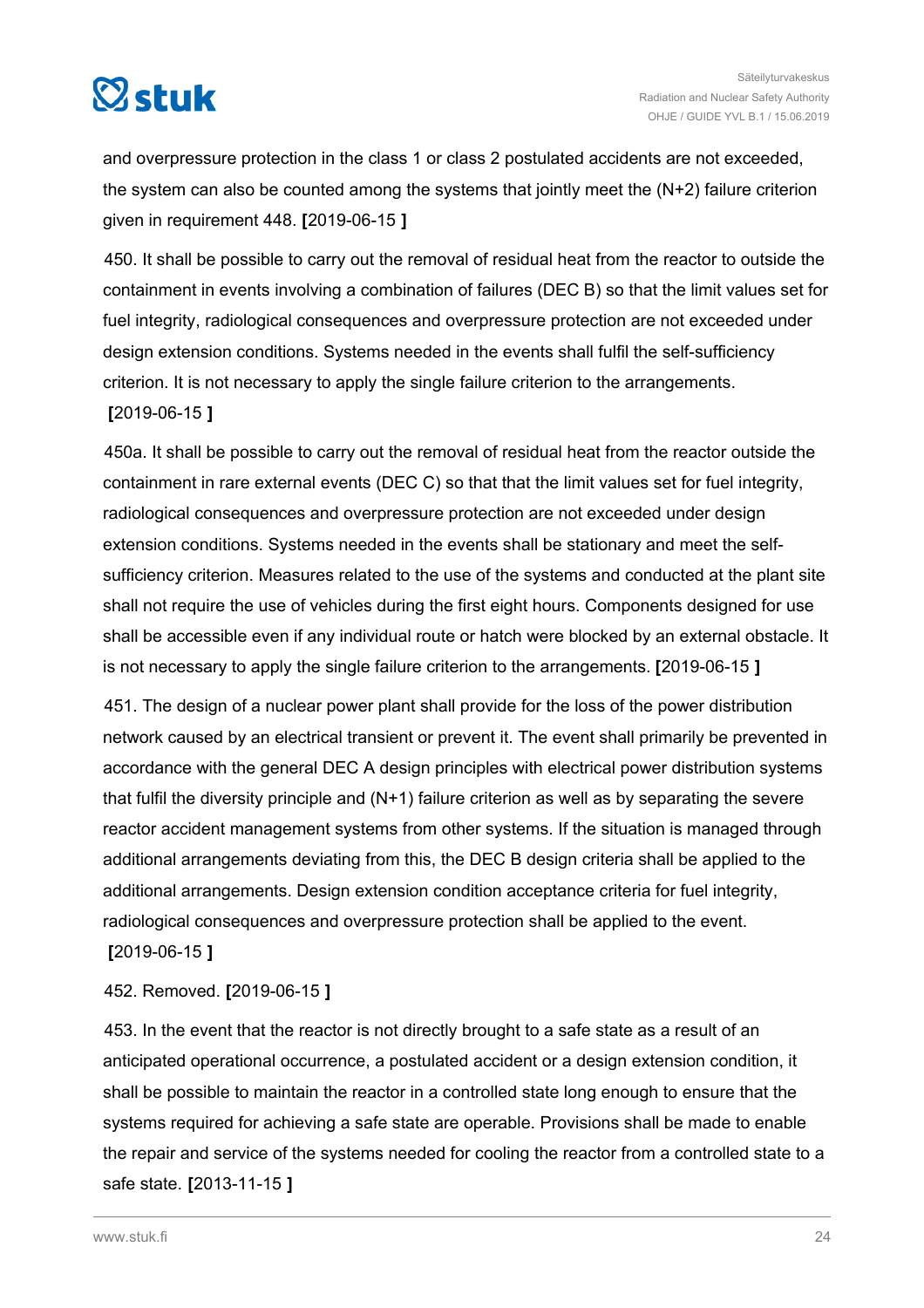<span id="page-24-0"></span>

#### **4.3.4 Specific requirements for systems needed for reaching and maintaining a safe state**

454. The reactor shall be kept subcritical in all its possible temperatures without a scram system based on solid neutron absorbers. Subcriticality can also be ensured with merely solid neutron absorbers in situations where they are operable. The function shall fulfil the single failure criterion. **[**2019-06-15 **]**

455. It shall be possible to cool the reactor from a controlled state to a safe state and maintain it in a safe state for a prolonged period of time after any anticipated operational occurrences, postulated accidents and common cause failure conditions (DEC A) by decay heat removal systems meeting the (N+1) failure criterion. **[**2019-06-15 **]**

455a. It shall be possible to cool the reactor from a controlled state to a safe state and keep it in the safe state on a long-term basis in events involving a combination of failures (DEC B) and rare external events (DEC C). It is not necessary to apply the single failure criterion to the required systems. **[**2019-06-15 **]**

455b. Provisions shall be made to enable the repair and servicing of the systems needed for maintaining the safe state. **[**2019-06-15 **]**

455c. After anticipated operational occurrences, postulated accidents and design extension conditions, the plant shall, in the long term, be brought into a state where fuel removal from the reactor is possible. **[**2019-06-15 **]**

#### **4.3.5 Other redundancy requirements**

456. Functions designed to mitigate the consequences of anticipated operational occurrences shall meet the (N+1) failure criterion. **[**2019-06-15 **]**

456a. The instrumentation referred to in requirement 5214 of Guide YVL B.1 shall meet the (N+1) failure criterion. **[**2019-06-15 **]**

456b. Active components of the systems designed to reach and maintain the controlled state in severe reactor accidents shall satisfy the (N+1) failure criterion. **[**2019-06-15 **]**

456c. Functions, whose purpose is to prevent the propagation of radioactive substances if the components or structures containing such substances break down or operate erroneously, shall meet the (N+1) failure criterion. **[**2019-06-15 **]**

456d. Systems necessary for maintaining safe working conditions in the control room shall satisfy the (N+1) failure criterion. **[**2019-06-15 **]**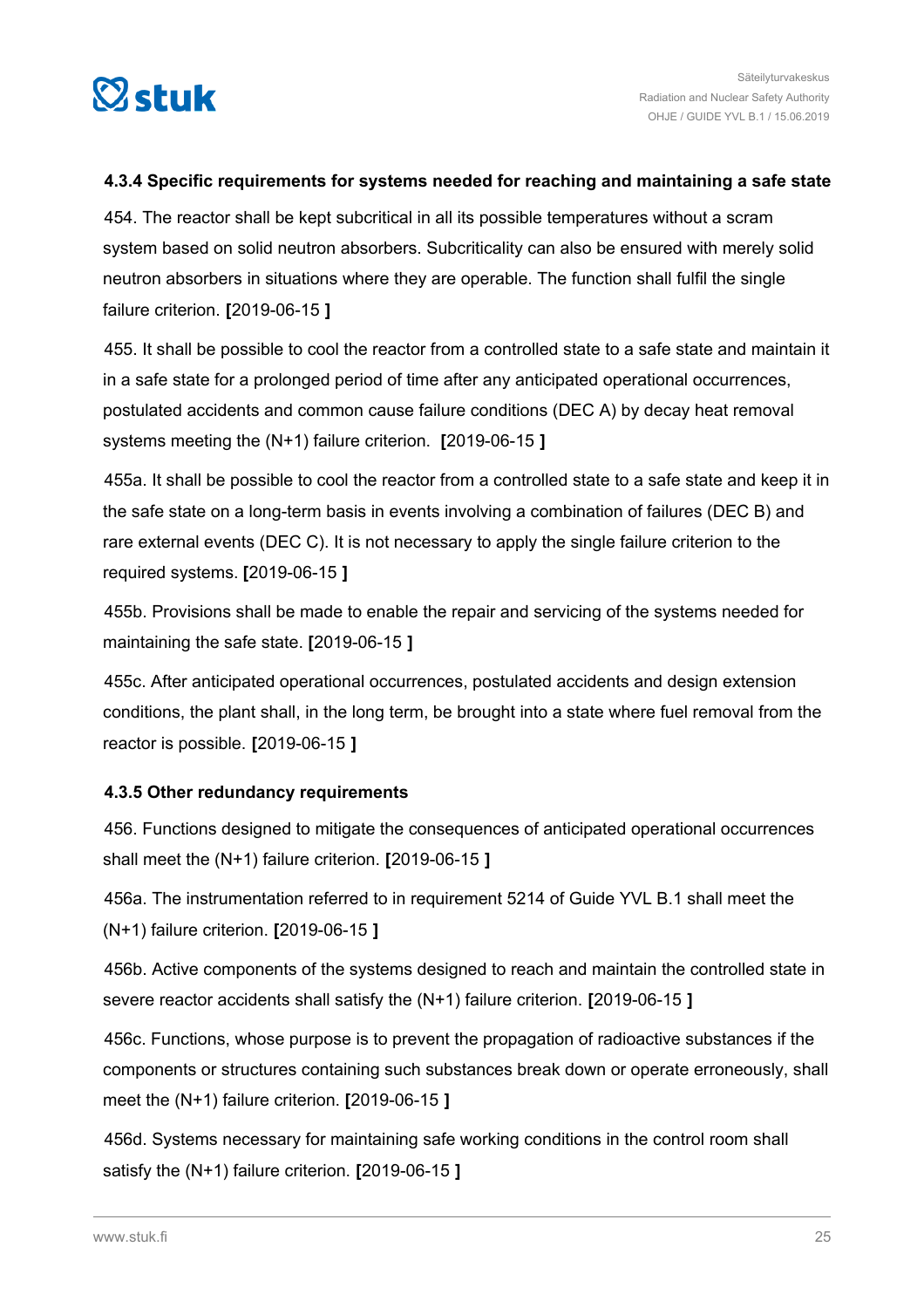<span id="page-25-0"></span>

456e. The containment isolation function shall satisfy the (N+1) failure criterion in postulated accidents in spite of possible maintenance, repair or testing operations on the I&C or other auxiliary systems needed to perform the isolation function. In design extension conditions DEC A, the I&C and auxiliary systems needed to perform the containment isolation function shall meet the (N+1) failure criterion. Design extension conditions DEC B and C do not require failure postulation. Detailed requirements concerning the containment isolation function are provided in Guide YVL B.6. **[**2019-06-15 **]**

457. System-specific requirements concerning the application of the redundancy principle are provided in chapter 5 of this Guide and in Guides YVL B.4, YVL B.5, YVL B.6 and YVL D.3. **[**2019-06-15 **]**

#### **4.4 Consideration of human factors relating to safety**

458. According to Section 6 of STUK regulation STUK Y/1/2018, *human factors relating to safety shall be controlled with systematic procedures throughout the entire life cycle of the nuclear facility. Human factors shall be taken into account in the design of the nuclear facility and in the planning of its operations, maintenance and decommissioning in a manner that supports the high-quality implementation of the work and ensures that human activities do not endanger plant safety. Attention shall be paid to the avoidance, detection and correction of human errors and the limiting of their effects.* **[**2019-06-15 **]**

458a. In new projects, the HFE programme (Human Factors Engineering) shall be used to design the control, testing, review and maintenance of systems important to safety, with the following areas included where applicable:

- 1. Managing the HFE programme
- 2. Utilisation of operating experience
- 3. Analysis and allocation of functions
- 4. Task analyses
- 5. Analysis of staff members and competences
- 6. Processing of human tasks significant to safety
- 7. Design of user interfaces
- 8. Planning of instructions
- 9. Planning of training programmes
- 10. Verification and validation related to human factors
- 11. Installation and commissioning
- 12. Assessment and monitoring of functionality during operation. **[**2019-06-15 **]**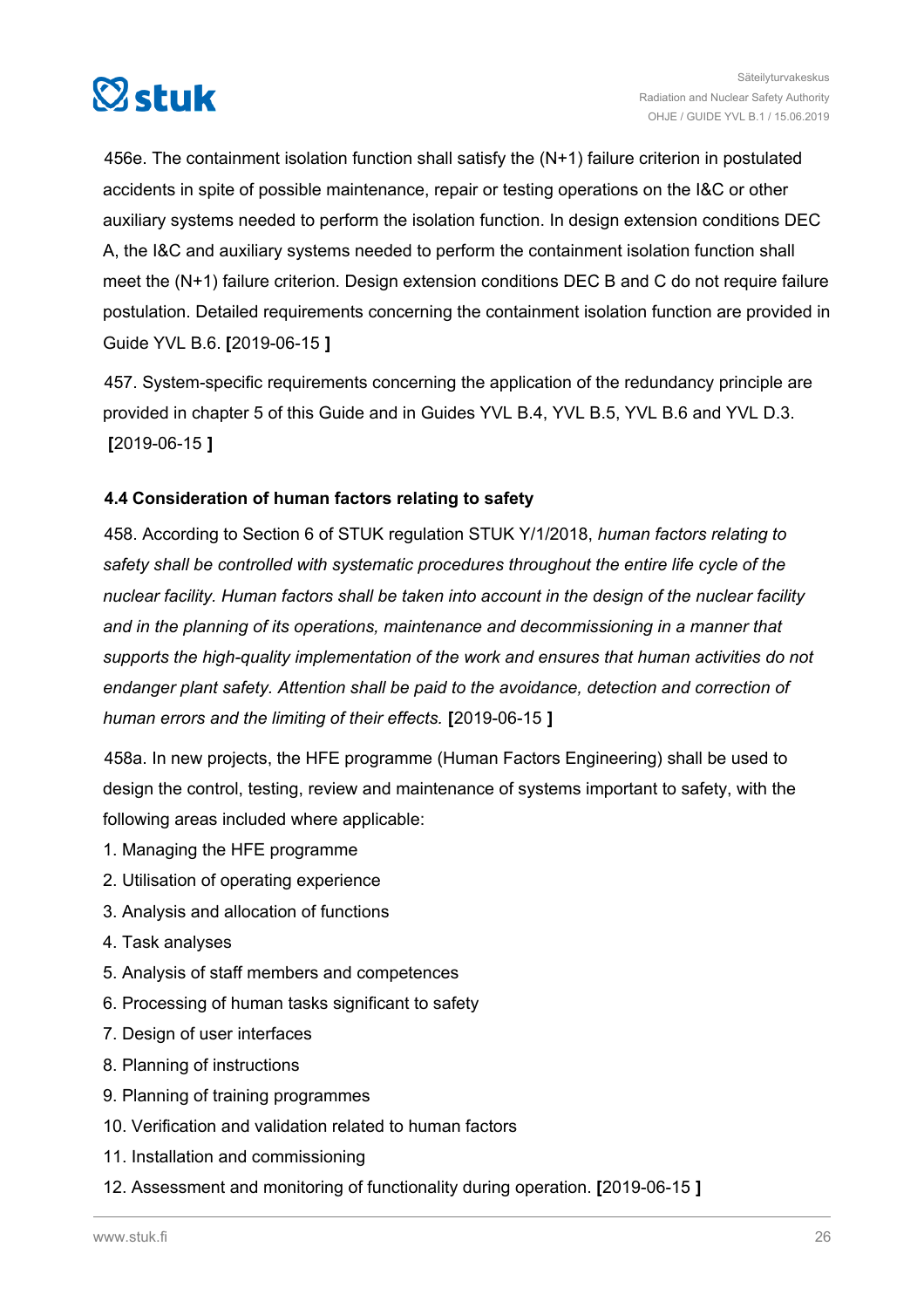

458b. For the purpose of designing nuclear power plant modifications, a HFE programme in accordance with requirement 458a shall be prepared in the extent appropriate for the modification. **[**2019-06-15 **]**

- 459. Removed. **[**2019-06-15 **]**
- 460. Removed. **[**2019-06-15 **]**
- 461. Removed. **[**2019-06-15 **]**
- 462. Moved to para 330b. **[**2019-06-15 **]**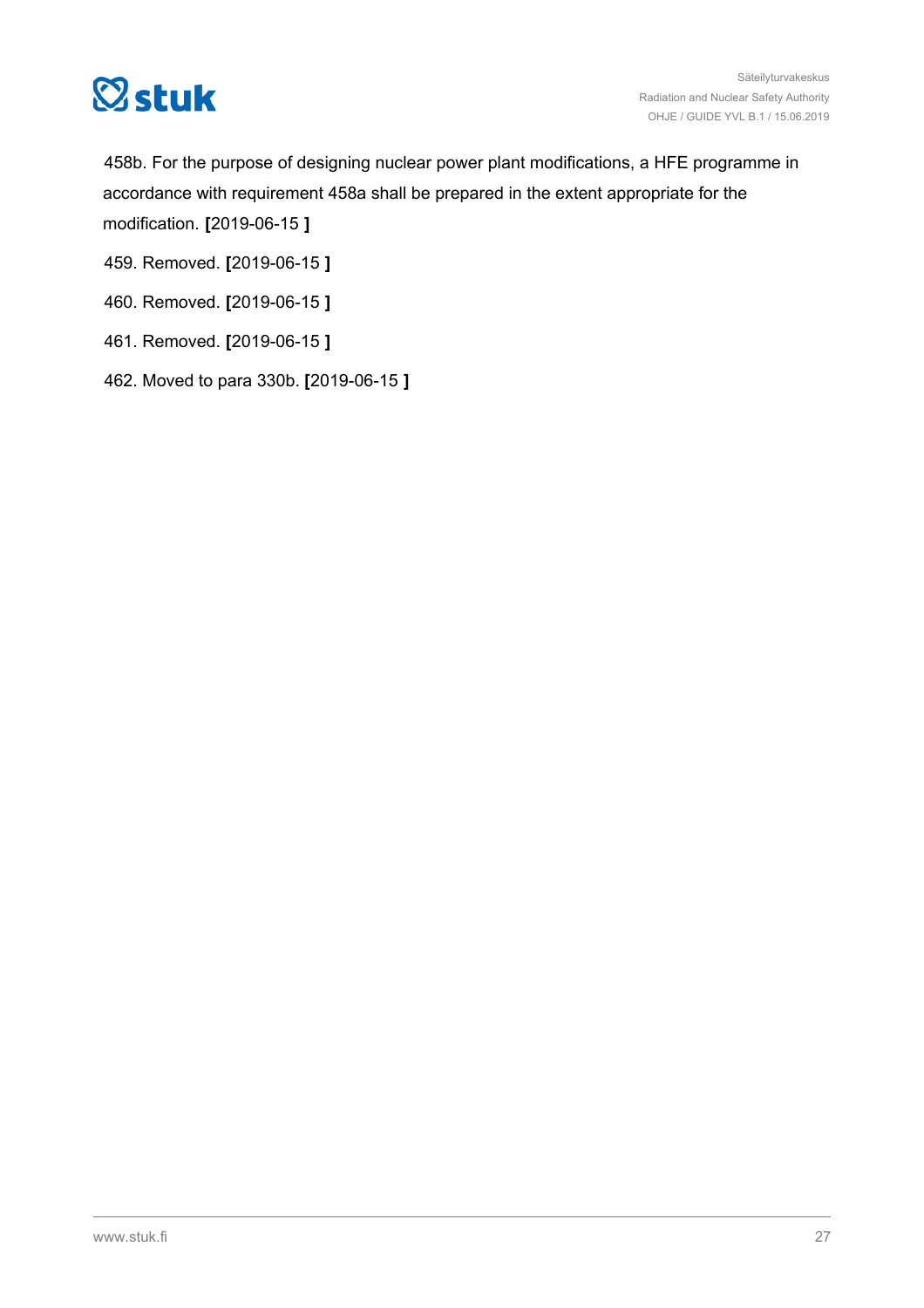<span id="page-27-0"></span>

### **5 Design of specific nuclear power plant systems**

#### **5.1 Reactor cooling and decay heat removal systems**

5101. Nuclear power plants shall be provided with systems that cool the reactor in operational states and accidents, and remove the decay heat produced in the reactor to the ultimate heat sink. The systems shall be designed to meet the safety design requirements presented in section 4. **[**2013-11-15 **]**

5102. The design of the plant shall provide a secondary ultimate heat sink for decay heat removal in the event of unavailability of the primary ultimate heat sink. The secondary ultimate heat sink shall fulfil the 72-hour self-sufficiency criterion. The prevention of the use of the heat sink can be provided for with arrangements fulfilling the DEC C requirements if residual heat removal from the reactor and containment into the final heat sink as well as cooling required by safety functions during anticipated operational occurrences or class 1 postulated accidents can otherwise be executed with functions that fulfil the diversity principle. **[**2019-06-15 **]**

5103. The reactor cooling system and the associated auxiliary, control and protection systems shall be so designed as to ensure that the design parameters of the reactor primary circuit are not exceeded in operational states. **[**2013-11-15 **]**

5104. The reactor coolant system shall be so designed as to ensure that:

1. the risk of loss of reactor coolant due to leaks below the top of active fuel is extremely low in all operational states; and

2. the maintenance operations affecting the primary circuit during an outage do not pose an essentially significant risk of a loss of reactor coolant. **[**2013-11-15 **]**

5105. The reactor coolant volume control system shall be so designed as to ensure that the coolant volume in the primary circuit can be maintained within the range required for normal cooling, even in the event of a single failure of a component or control system affecting volume control. **[**2013-11-15 **]**

5106. In order to detect leaks from the primary circuit and the systems directly associated with it, procedures and systems shall be designed that provide information on the leak and its scope quickly enough and which can be used to locate the leak with sufficient accuracy. When following the Leak Before Break principle, the requirements concerning the required leakage monitoring system are presented in Guide YVL E.4. **[**2019-06-15 **]**

5107. Removed. **[**2019-06-15 **]**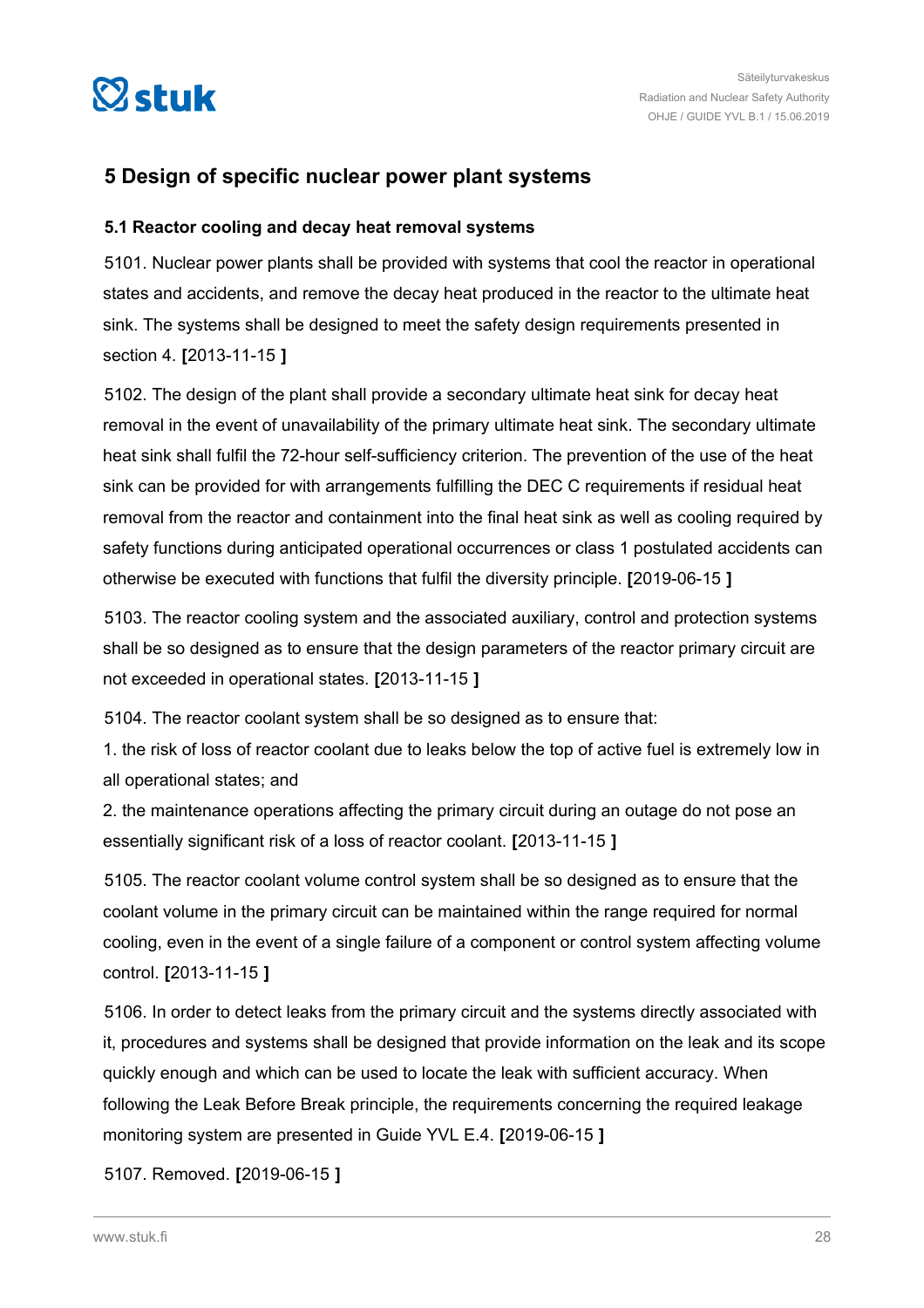

5108. An emergency core cooling system shall be provided to cope with coolant leaks in the primary circuit and the systems directly associated with it, to compensate for any loss of coolant or to otherwise provide efficient reactor cooling in order to ensure that the design limits for fuel are not exceeded. Requirements related to residual heat removal systems apply to the emergency core cooling system. **[**2019-06-15 **]**

5109. The capacity of the emergency core cooling system shall be adequate to compensate for leaks of various magnitudes, with the largest postulated leak equalling the complete, instantaneous break of the largest primary circuit pipe. **[**2013-11-15 **]**

5110. The primary circuit configuration and the positioning of the emergency cooling connections must be designed in a manner that helps steer the coolant flow into the reactor core. **[**2019-06-15 **]**

5111. The emergency core cooling system shall be designed to remove the decay heat produced in the reactor for as long as necessary. To achieve this, provisions shall be made to allow the recirculation of the leaked water back into the reactor. In the course of design, due consideration shall be given to any solid or chemical impurities that may be released into the water and impede water recirculation or impair reactor cooling. To control solid impurities, the coolant recirculation system shall be provided with filtering structures whose intended function and adequate performance is verified by tests. These tests shall be carried out in chemically representative conditions using representative aged insulation and coating materials. The design of the filtering structures shall take into account the following:

1. The amount of impurities passing through the filters shall be low enough so as not to interfere with the operation of the coolant recirculation pumps or and other components required for cooling, or reduce the efficiency of nuclear fuel cooling;

2. The pressure loss caused by the impurities trapped by the filtering structures shall not prevent the coolant recirculation system from performing as designed;

3. It shall be possible to clean the filtering structures by means of a reversed coolant flow or gas blowdown if the pressure loss across the filters suggests a risk of excessive clogging. **[**2019-06-15 **]**

5111a. If, as a result of an initiating event, impurities can end up in the cooling water of a residual heat removal system of the containment or another cooling system needed in the accident, solid or chemical impurities shall be considered in its design. To control solid impurities, the coolant recirculation system shall be provided with filtering structures whose intended function and adequate performance is verified by tests. These tests shall be carried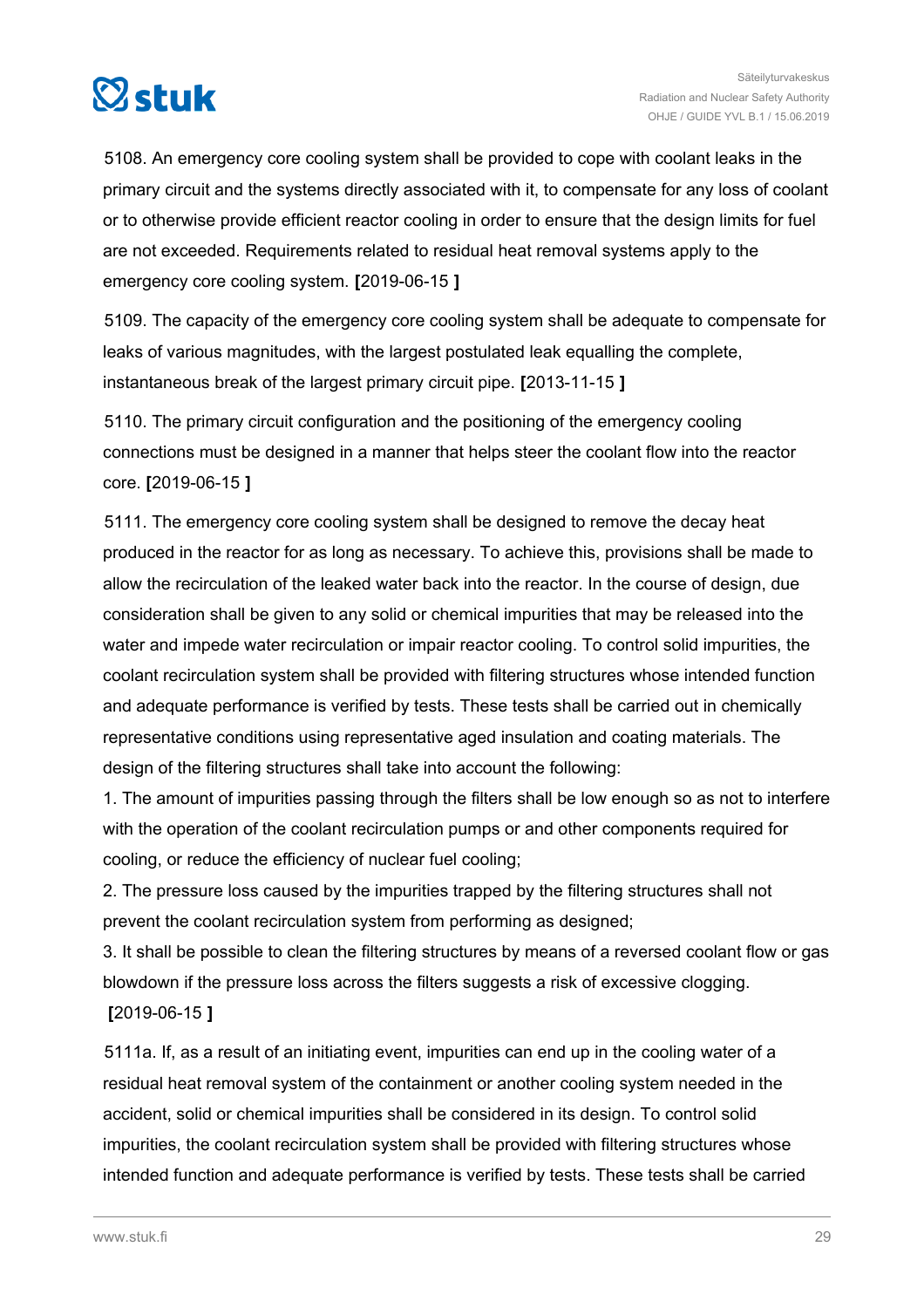<span id="page-29-0"></span>

out in chemically representative conditions using representatively aged insulation and coating materials. The following factors shall be taken into account in designing the filtering structures: 1. The quantity of impurities passing through the filters is low enough so as not to interfere with the operation of the coolant recirculation pumps and other components required for cooling. 2. The pressure loss caused by the impurities trapped by the filtering structures does not prevent the coolant recirculation system from performing as designed.

3. The filtering structures can be cleaned by means of a reversed coolant flow or gas blowdown if the pressure loss across the filters suggests a risk of excessive clogging. **[**2019-06-15 **]**

#### **5.2 Instrumentation and control systems**

#### **5.2.1 General requirements**

5201. Removed. **[**2019-06-15 **]**

5202. The same procedures shall be followed in the design of a system entity of I&C systems, meaning architecture-level design, as in the design of systems in the highest safety class which are included in the architecture. **[**2019-06-15 **]**

5203. When the I&C architecture of a nuclear power plant is designed, functional and nonfunctional requirements shall be specified for the architecture, including

1. requirements derived from the tasks analysis;

2. limitations and requirements for I&C system functionality and failure behaviour imposed by plant design;

3. requirements regarding independence and separation between systems and other entities to be separated, and the connections to be taken into account in design;

4. requirements regarding the expected service life of each I&C system. **[**2019-06-15 **]**

5204. The design of the I&C architecture of a nuclear power plant shall be documented to allow an external party not involved in the design of the I&C architecture and the plant to verify the appropriateness of the design bases and requirements for the I&C architecture, the accuracy of the design, the soundness of the justification for the key design decisions, and the failure behaviour. **[**2013-11-15 **]**

5205. The safety significance of the information technology tools and testing methods (such as computational software, software compilers and testing tools) used in the design of I&C systems shall be assessed in terms of the end product being designed. The tools used in the design and implementation of safety-classified systems shall be identified. If the quality of a tool or testing method is of direct significance to the proper functioning or failure rate of the end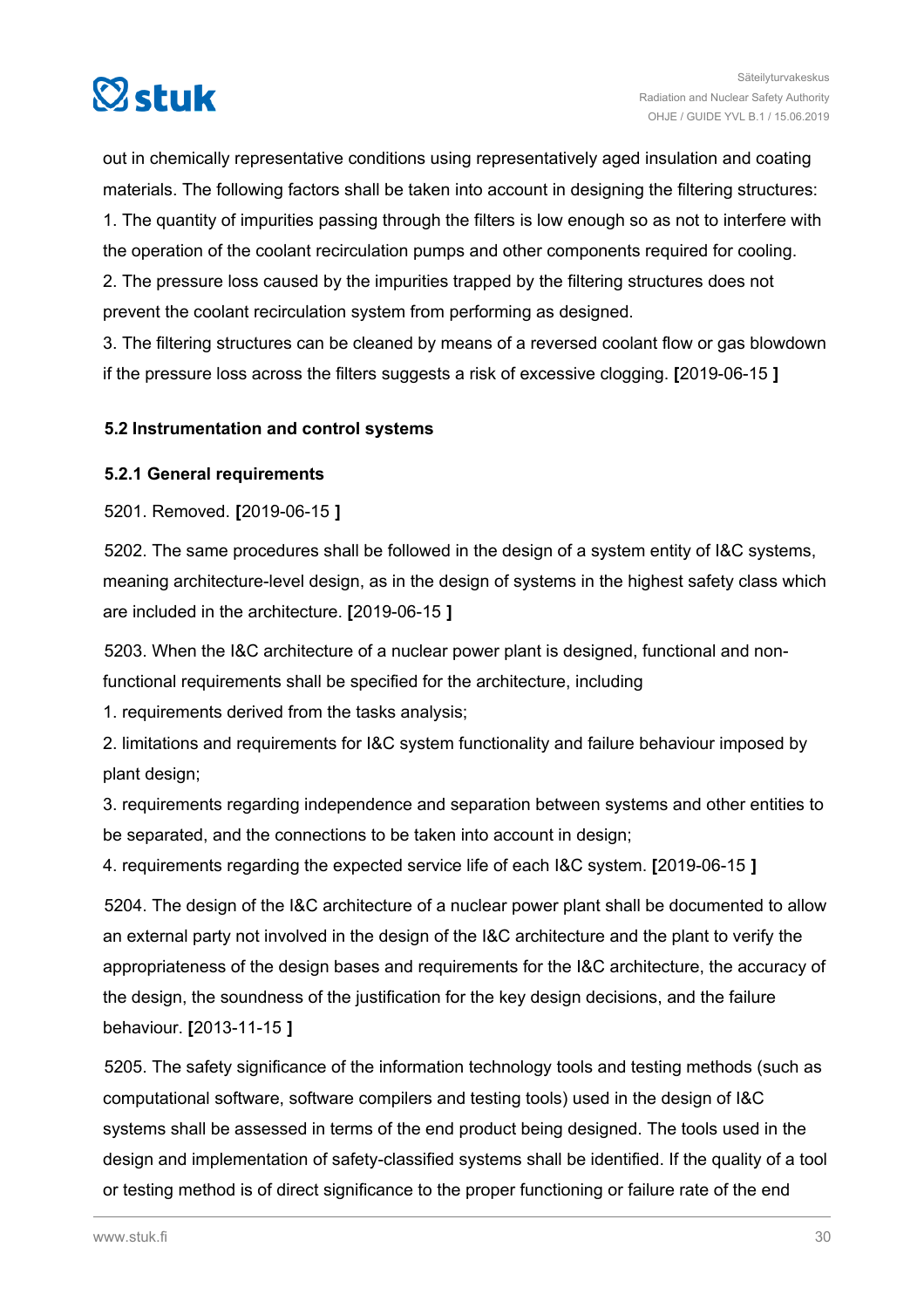<span id="page-30-0"></span>

product, it shall be validated. Detailed requirements for the validation of tools are specified in Guide YVL E.7. Each tool version shall be specifically validated. **[**2019-06-15 **]**

5206. No solutions based on wireless data transfer may be used in the safety functions. **[**2013-11-15 **]**

#### **5.2.2 User interfaces**

5207. The division of duties between operators and I&C systems shall be determined by means of a task analysis related to the control of operational occurrences and accidents with due regard to human factors. **[**2019-06-15 **]**

5208. The sufficiency of the time available for operator response shall be evaluated based on the analyses of anticipated operational occurrences and accidents, and the operator actions called for under such circumstances. The length of time available for operator response and the arguments they are based on shall be documented in the task analysis. **[**2013-11-15 **]**

5209. It must be possible for operators to actuate the systems providing safety functions as well as the I&C functions manually from the control room, if this is deemed necessary to ensure safety. **[**2013-11-15 **]**

5210. The operators in the control room shall have access to clearly presented and reliable information on the status of the nuclear power plant. **[**2019-06-15 **]**

5211. The operators shall have at their disposal an illustrated summary presentation of the status of the safety functions and the values of the key plant parameters essential to the control of accidents. The information shall be displayed in a format that allows the operators to have a clear overview of the status of the plant. **[**2013-11-15 **]**

5212. In the validation process and failure analyses, the I&C system user interfaces shall be addressed as part of the system to which the user interface is related. Any centralisation of the user interfaces of the individual systems, for example for reasons of control room ergonomics, shall not lower the separation requirements specified in this Guide. **[**2019-06-15 **]**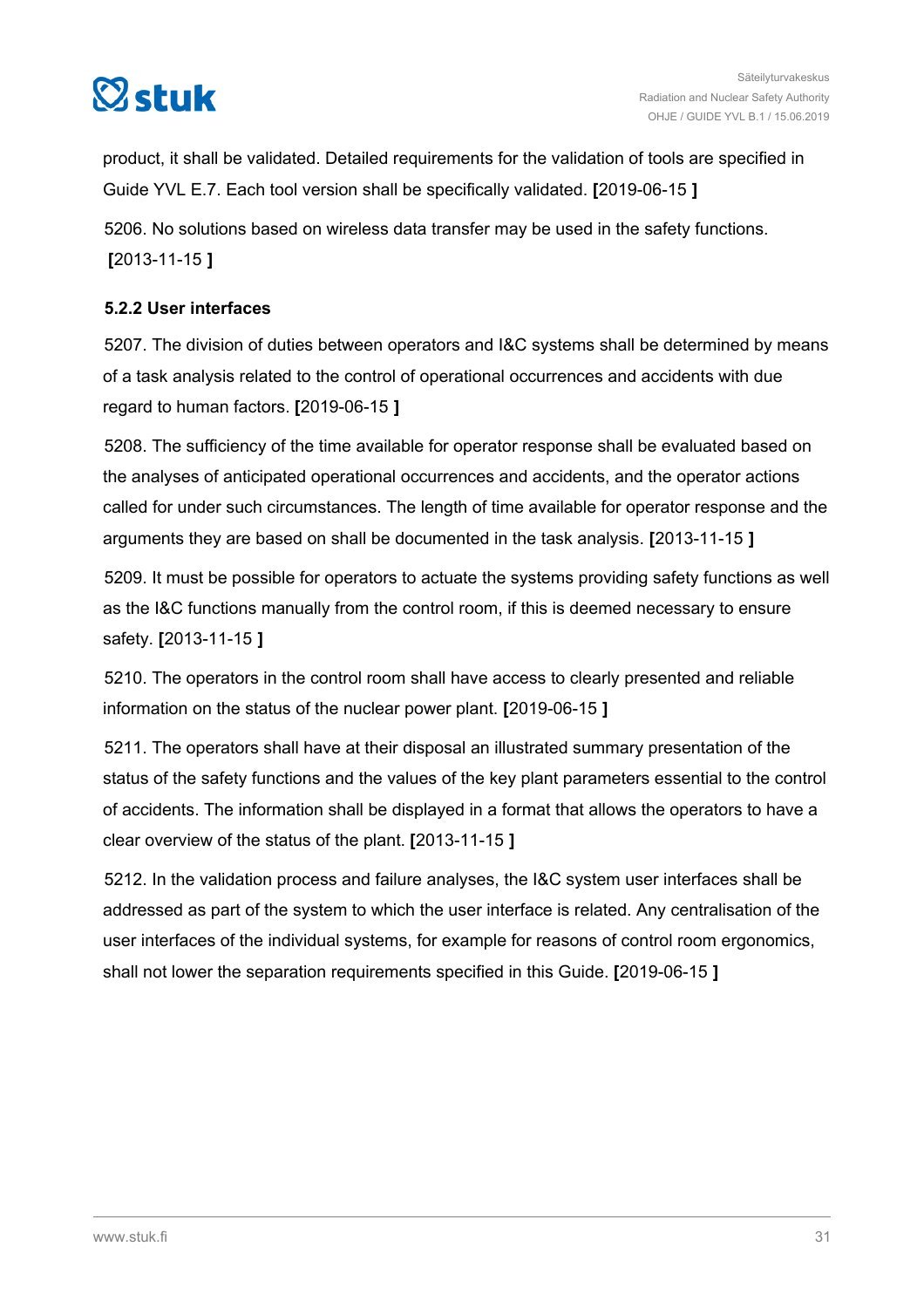<span id="page-31-0"></span>

#### **5.2.3 Instrumentation**

5213. Instrumentation shall be designed to give accurate and reliable input data to the I&C systems performing safety functions. **[**2019-06-15 **]**

5214. A nuclear power plant shall have instrumentation that the operator can use to monitor the plant's status and the execution of safety functions in order to restore the controlled state and maintain it in anticipated operational occurrences, postulated accidents and design extension conditions DEC A. Such instrumentation shall include all the devices in the data transmission connection all the way from the sensor to the display unit. **[**2019-06-15 **]**

5214a. The licensee shall prepare and maintain a list of the instrumentation required in YVL B.1 requirement 5214 and YVL C.6 requirement 402a. **[**2019-06-15 **]**

5215. The nuclear reactor instrumentation shall be so designed as to provide sufficiently accurate and reliable input data for the determination of the reactor power distribution and the reactor's thermal margins. Necessary calculations of these reactor parameters shall be conducted automatically and with a frequency necessary to ensure the maintenance of the operating conditions of the reactor. **[**2019-06-15 **]**

5216. Nuclear reactor instrumentation shall provide adequate information for detecting any abnormal operational conditions related to the reactor core, including indication of any incorrect positioning of the reactor internals or the fuel. **[**2019-06-15 **]**

5217. Monitoring instrumentation shall be provided for the primary circuit to detect any loose objects. **[**2019-06-15 **]**

5217a. The containment shall have instrumentation in place that can be used for monitoring the operation of the containment system. **[**2019-06-15 **]**

5218. The containment shall have instrumentation for the purpose of monitoring and controlling postulated accidents and design extension conditions in order to gain sufficient information on the state of the containment. **[**2019-06-15 **]**

5219. For the monitoring of severe reactor accidents, the containment shall be equipped with independent measuring and monitoring instrumentation that provides sufficient information on the progress of potential severe reactor accidents and any circumstances that may jeopardise containment integrity. **[**2019-06-15 **]**

5220. The measurement systems together shall be capable of performing measurements over the full range within which the parameters being measured may vary in normal operation,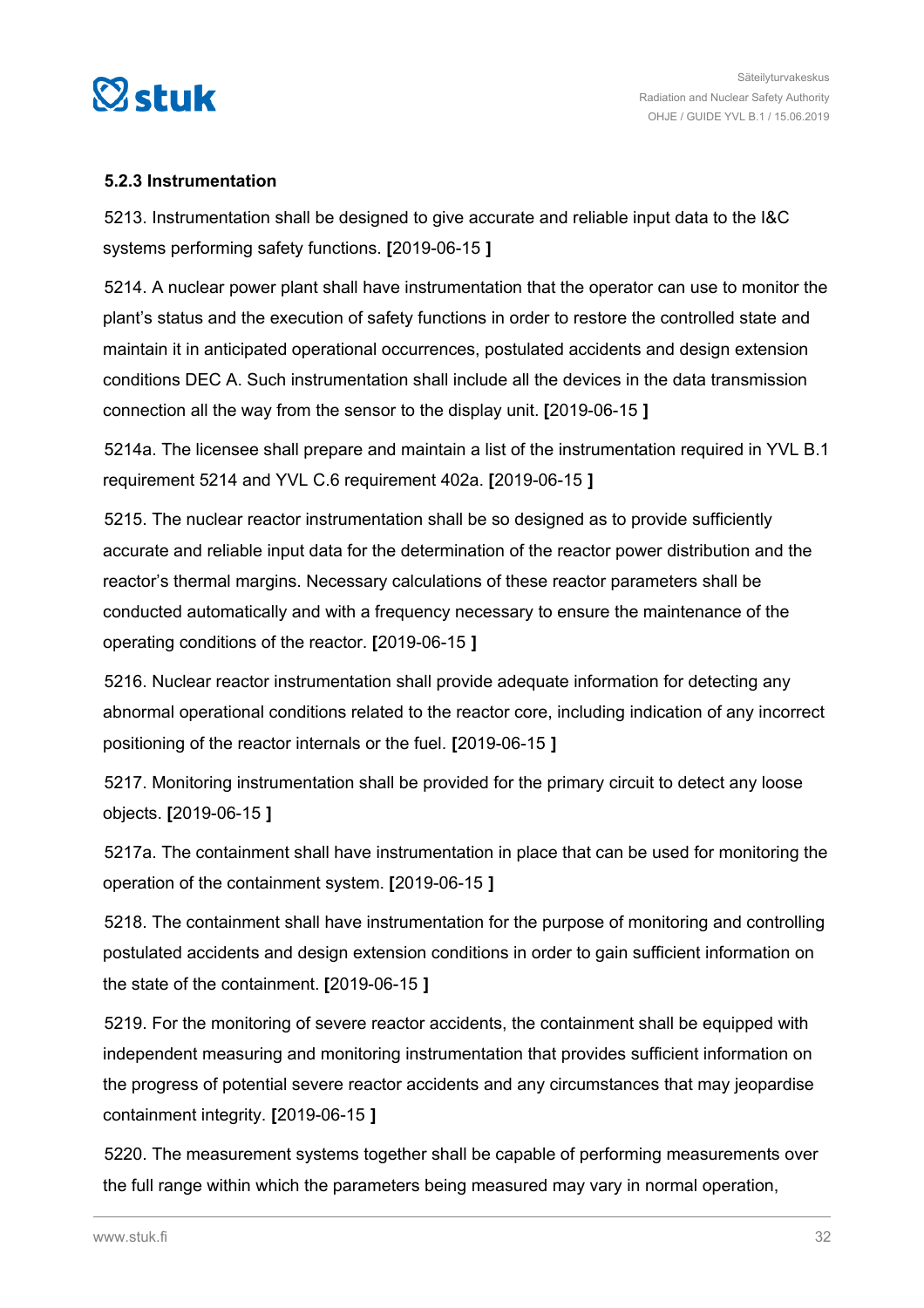<span id="page-32-0"></span>

anticipated operationa occurrences or accidents. **[**2019-06-15 **]**

5221. Where possible, the measurements shall be planned and designed to make it easy for operators to detect if any measurement fails or if the measurement range is exceeded. **[**2013-11-15 **]**

5222. The control equipment shall be designed to record the process parameters indicating the plant status as well as the system control signals to permit a post-incident analysis of the operational events and accidents. **[**2013-11-15 **]**

#### **5.2.4 Operational and limitation I&C systems**

5223. The nuclear power plant shall be provided with reliable systems for monitoring and controlling the functioning of the reactor and the plant systems during normal operational states. Such systems are known as 'operational I&C systems'. **[**2013-11-15 **]**

5224. The operational and limitation I&C shall maintain the process parameters within a range consistent with normal operation as well as monitor the condition of plant systems, structures and components. **[**2019-06-15 **]**

5225. Removed. **[**2019-06-15 **]**

5226. A nuclear power plant shall have limitation functions which, either automatically or with the assistance of operators, launch the corrective control and adjustment measures during anticipated operational occurrences (limitation I&C). **[**2019-06-15 **]**

5227. The operating and alarm limits of the operational and limitation I&C shall be defined to ensure that control actions can be started at the right time and completed without exceeding the limits specified for the actuation of the safety functions by the protection automation. **[**2019-06-15 **]**

#### **5.2.5 Protection I&C systems**

5228. A nuclear power plant shall be provided with a protection system that actuates the necessary systems for providing safety functions in postulated accidents and controls the operation of these systems to mitigate the consequences of postulated accidents. **[**2019-06-15 **]**

5228a. A nuclear power plant shall have a back-up protection system that launches the systems implementing safety functions during anticipated operational occurrences or class 1 postulated accidents in connection with a common cause failure of the protection system, such that the limit values set for fuel integrity, radiological consequences and overpressure protection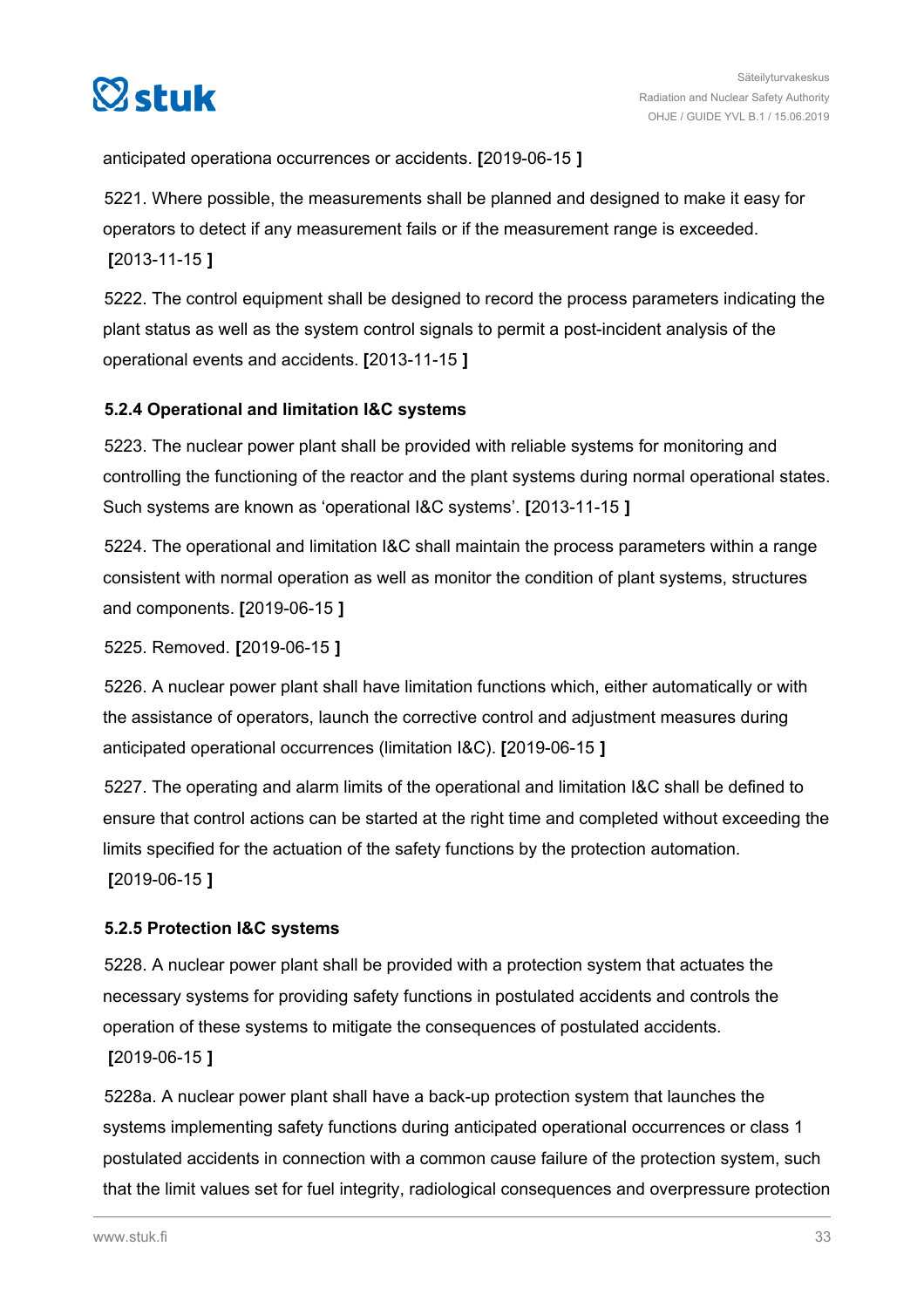

are not exceeded under design extension conditions. **[**2019-06-15 **]**

5229. The actuation of a safety function by the protection system shall be based on at least two different process parameters, both of which are physically dependent on an anticipated operational occurrence or accident, and the trip limits of which can be set low enough to ensure timely actuation. **[**2019-06-15 **]**

5230. If it is not possible to define two different process parameters for the detection of an event requiring actuation of a safety function according to the requirement 5229, at least two different principles of measurement shall be applied for measuring the single process parameter used for detection. **[**2019-06-15 **]**

5231. The protection I&C systems shall be so designed that any action performed by the operators in the control room, or the operation of any other system, cannot prevent or terminate a safety function triggered by the protection system until the safety function is completed or until the plant parameters are restored to a state where the need for protection is removed. **[**2013-11-15 **]**

5232. It shall be possible to test the protection automation during the operation of the plant. The test concept shall be designed so that for the duration of all tests, the part of the I&C system downstream of the section being tested can be brought to a state preferable from the plant safety point of view. **[**2019-06-15 **]**

5233. The periodic tests of the protection automation shall cover the entire chain from measurements to actuators. **[**2019-06-15 **]**

5234. The adequate coverage of the self-diagnostics used in the protection I&C systems shall be demonstrated by means of analyses. The effect of failures in the self-diagnostic functions on the performance of the protection I&C systems shall also be analysed. **[**2013-11-15 **]**

5235. Protection I&C systems shall be designed to monitor the validity of the input and output signals, the internal operation of the systems themselves, and to transmit an alarm signal when necessary. **[**2013-11-15 **]**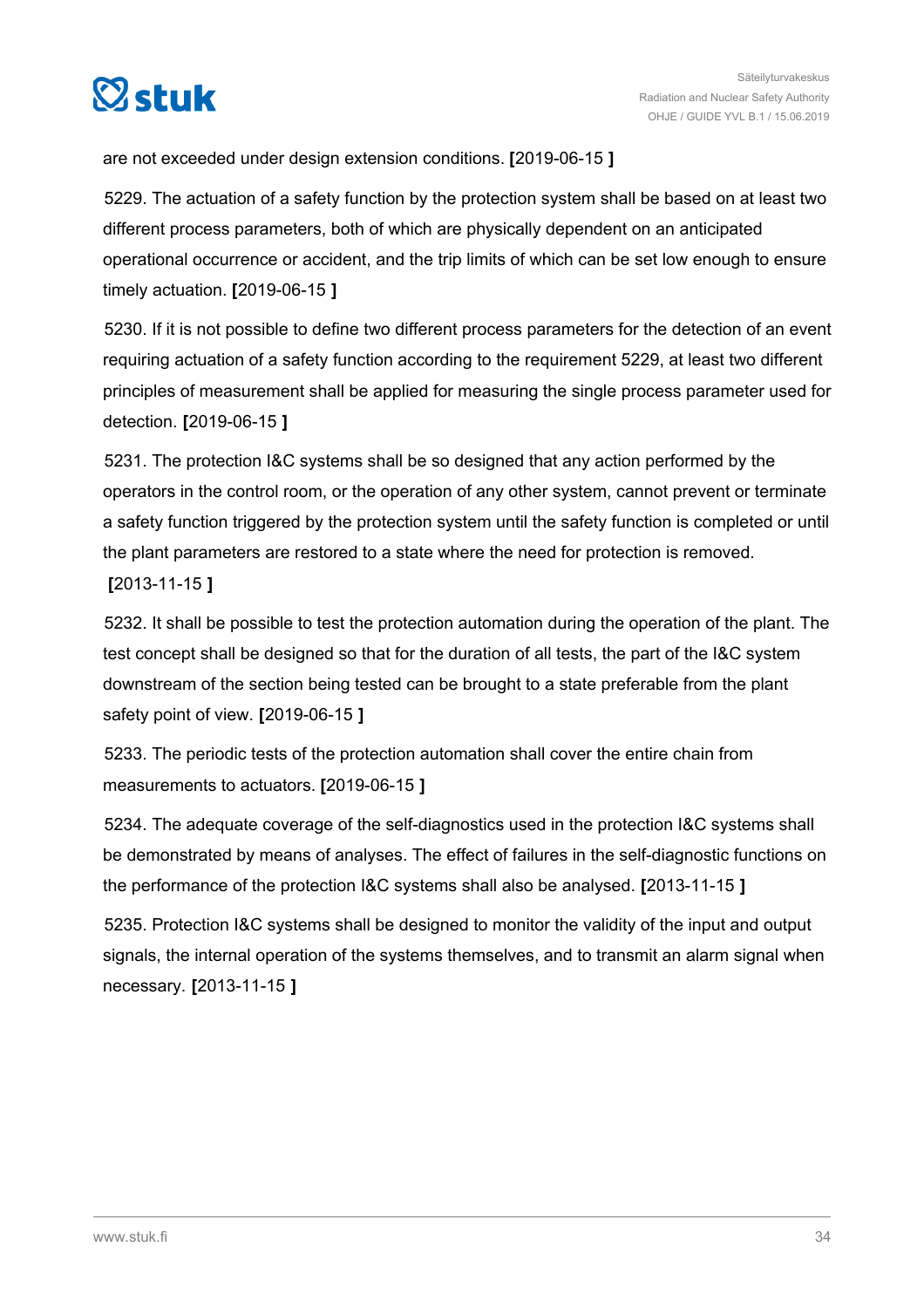<span id="page-34-0"></span>

#### **5.2.6 Controls of severe reactor accident management**

5235a. In order to achieve and maintain a controlled state after a severe reactor accident, the nuclear power plant shall have controls that are independent of the plant's other I&C systems. The controls can be implemented with operators or automatically. The controls shall fulfil the single failure criterion. **[**2019-06-15 **]**

5235b. The instrumentation of severe reactor accidents, intended for monitoring the propagation of the accident and the state of the nuclear power plant, shall fulfil the single failure criterion. **[**2019-06-15 **]**

5235c. It shall be possible to periodically test the controls and instrumentation of severe reactor accident management. Periodic tests shall cover the entire measurement and control chain. **[**2019-06-15 **]**

#### **5.2.7 Separation of I&C systems and prevention of fault propagation**

5236. In the design of the I&C systems, due consideration shall be given to random failures (e.g. component failures), systematic errors and failures (e.g. software errors) and any passive and active failures resulting from these. **[**2013-11-15 **]**

5237. Removed. **[**2019-06-15 **]**

5238. Removed. **[**2019-06-15 **]**

5239. Removed. **[**2019-06-15 **]**

5240. The consequences of I&C failures shall be limited in accordance with the following requirements in so far as they are not already limited by other requirements:

1. A failure of class EYT I&C as an initiating event shall not lead to consequences that are worse than an anticipated operational occurrence.

2. A failure of class EYT I&C during anticipated operational occurrences and accidents shall not essentially degrade the plant state (the acceptance criterion of the event remains within the same event class).

3. A failure of safety class 3 I&C as an initiating event shall not lead to consequences that are worse than a class 1 postulated accident.

4. A failure of safety class 3 I&C in connection with an anticipated operational occurrence shall not lead to consequences that are worse than a class 1 postulated accident.

5. A failure of safety class 3 operational and limitation I&C during accidents shall not essentially degrade the plant state.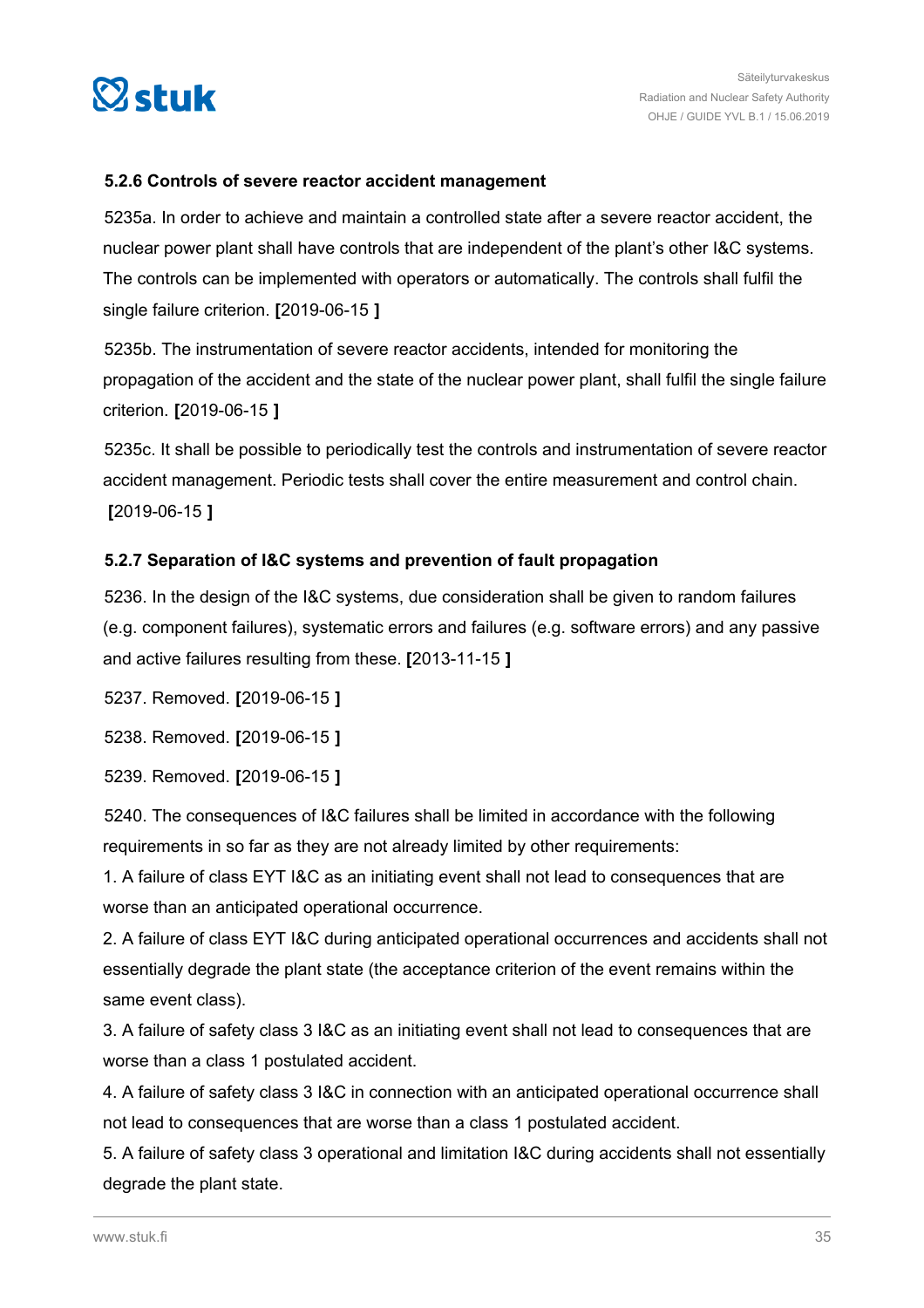

6. A failure of safety class 3 back-up protection system or safety class 3 severe reactor accident I&C shall not essentially degrade the plant state In postulated accidents. **[**2019-06-15 **]**

5241. The effects of the failures and errors of the controls and functions performed by the I&C systems shall be analysed as functional entities. Functional entities may consist of systeminternal structures, and they may cross the interfaces between systems. The functional entities selected for analysis shall be justified. The analysis shall account for all possible failure modes of the I&C systems. The analysis shall demonstrate that the I&C systems meet the requirements concerning failures. **[**2019-06-15 **]**

5242. The interfaces between systems shall be defined as part of the design of the I&C architecture. **[**2013-11-15 **]**

5243. The data communications systems of the I&C systems important to safety shall satisfy the response time requirements during normal operation, anticipated operational occurrences and accidents. This shall be demonstrated for all conceivable load conditions. **[**2019-06-15 **]**

5244. Moved to Guide YVL A.12. **[**2019-06-15 **]**

5245. Moved to Guide YVL A.12. **[**2019-06-15 **]**

5246. Detailed information security requirements are provided in Guide YVL A.12. **[**2019-06-15 **]**

5247. Removed. **[**2019-06-15 **]**

5248. Removed. **[**2019-06-15 **]**

5249. Removed. **[**2019-06-15 **]**

5250. Removed. **[**2019-06-15 **]**

5251. Removed. **[**2019-06-15 **]**

5252. Moved to Guide YVL E.7. **[**2019-06-15 **]**

5253. Removed. **[**2019-06-15 **]**

5254. Removed. **[**2019-06-15 **]**

5255. Removed. **[**2019-06-15 **]**

5256. Removed. **[**2019-06-15 **]**

5257. Removed. **[**2019-06-15 **]**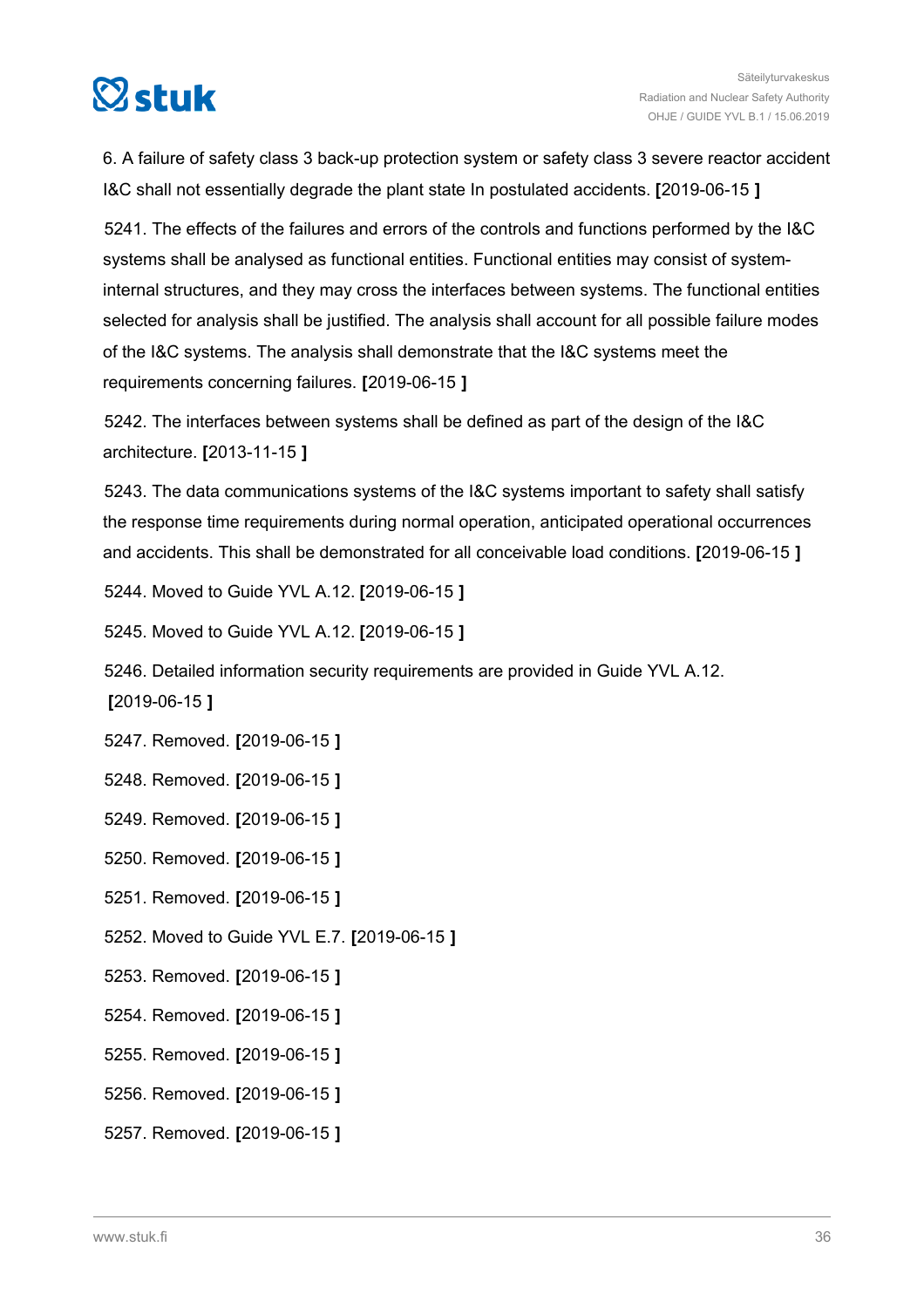

# **5.3 Control rooms**

# **5.3.1 General**

5301. For the purposes of the design process and the regulatory control exercised by STUK, the control room and emergency control room shall be perceived as a functional entity similar to a Safety Class 3 system. Individual control room systems shall be classified in accordance with the general classification principles. **[**2019-06-15 **]**

5302. Due consideration shall be given to human factors and organisational circumstances right from the outset when designing the control room operations or modifications affecting the control room. **[**2019-06-15 **]**

5303. The control room operations, the procedures required for the control of the nuclear power plant and competence of the operators shall form an ensemble, whose appropriateness shall be ensured using the plant simulator. Similarly, the appropriateness of any modifications to the control room procedures and significant ergonomic changes shall be ensured in advance by means of tests carried out in the plant simulator. **[**2019-06-15 **]**

5304. The parts of the instrumentation and controls of protection I&C and severe reactor accident management that implement the redundancy principle shall be separated from each other functionally within control rooms. **[**2019-06-15 **]**

5305. The control room, emergency control room, command centre for emergency preparedness and other rooms needed under accident conditions shall be protected to permit working without protective equipment during normal operation and under accidents and threat conditions. Due consideration shall be given to fire protection, protection against flooding, lighting, air conditioning and ventilation, noise abatement, radiation protection and access control. **[**2019-06-15 **]**

5306. The main control room and the emergency control room shall be physically separated to ensure they aren't damaged due to the same internal or external event. **[**2019-06-15 **]**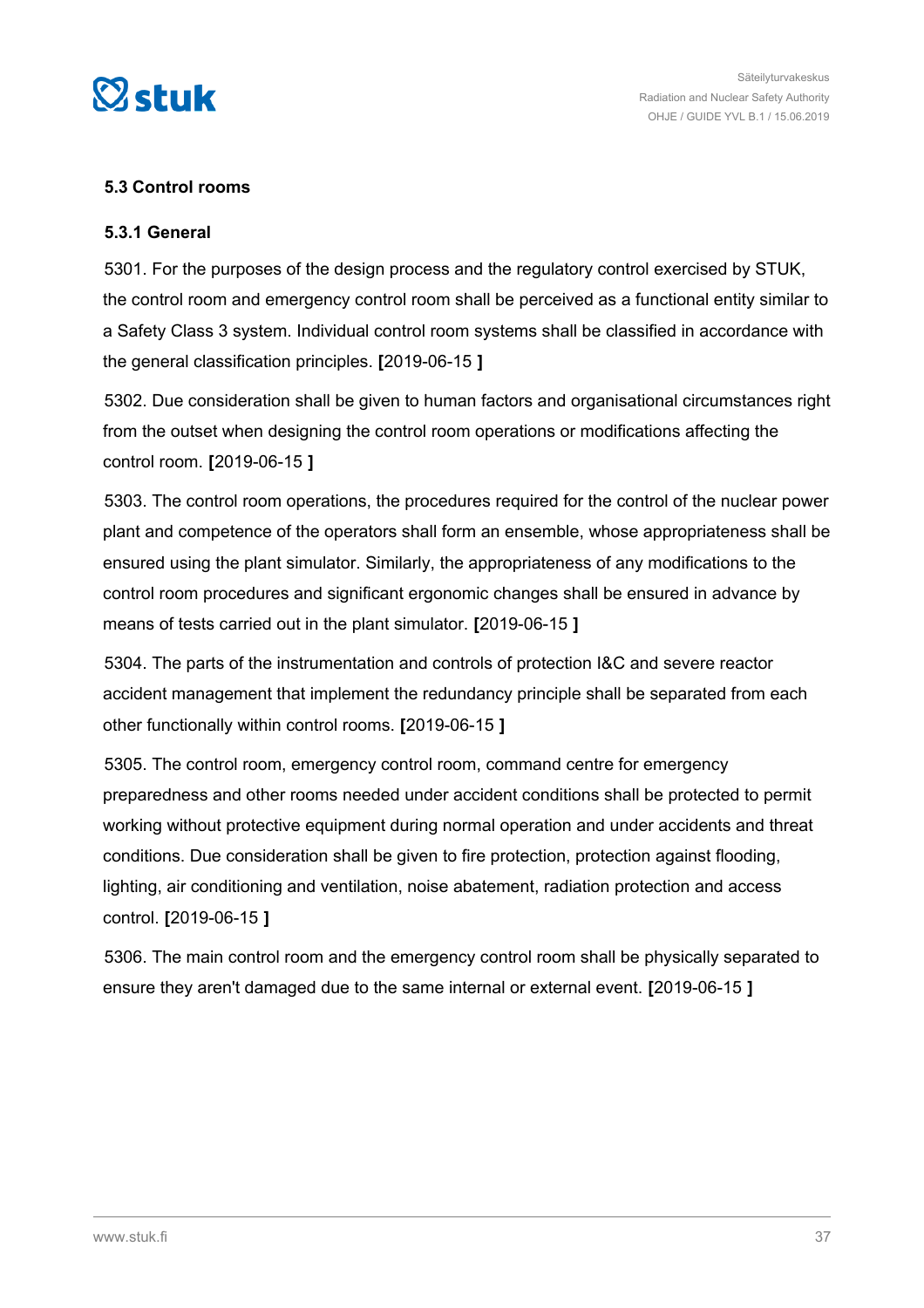

# **5.3.2 Main control room**

5307. According to Section 16(1) of STUK regulation STUK Y/1/2018, *a nuclear facility shall contain equipment that provides information on the operational state of the facility and any deviations from normal operation.* **[**2019-06-15 **]**

5308. According to Section 16(3a) of STUK regulation STUK Y/1/2018, *in order to control the nuclear power plant and enable operator actions, the nuclear power plant shall have a control room, in which the majority of the user interfaces required for the monitoring and control of the nuclear power plant are located. The scope of monitoring and control duties performed outside the control room shall be designed according to their feasibility.* **[**2019-06-15 **]**

5309. For accident management purposes, the operators shall – in addition to the alarm systems – be assisted by a support function that displays comprehensive summary information on the state of the safety functions. The information provided by the accident management support function shall be displayed separately from other information displayed in the control room. The support function shall also include the management of accidents during outages. **[**2019-06-15 **]**

5310. The alarms required for detecting, identifying and managing anticipated operational occurrences and accidents shall be prioritised according to the safety significance of the respective event. Alarms shall be designed to ensure that they are detected as reliably as possible. **[**2013-11-15 **]**

5311. The displays for measurement and status data of instrumentation needed by the operator during transients and accidents, and referred to in requirements 5214 in Guide YVL B.1 and requirement 402a in Guide YVL C.6, shall be visually distinguishable from other displays. **[**2019-06-15 **]**

5312. The main control room shall provide facilities for monitoring the state of the off-site grid. **[**2013-11-15 **]**

5313. A qualification plan shall be provided for the control room and the other necessary monitoring and control posts when the application for a construction license is filed. **[**2019-06-15 **]**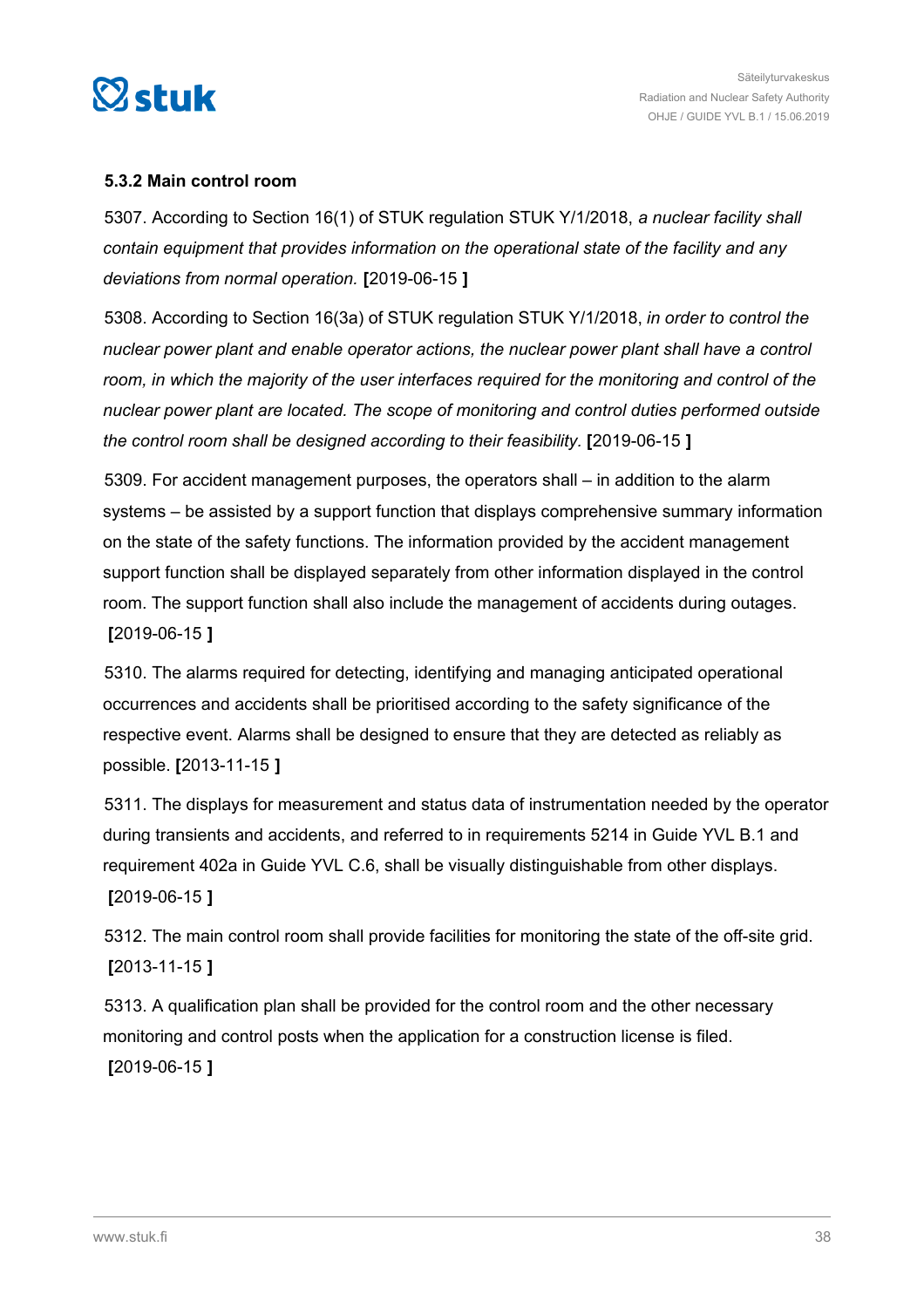

# **5.3.3 Emergency control room**

5314. According to Section 16(4) of STUK regulation STUK Y/1/2018, *the nuclear power plant shall have a supplementary control room independent of the main control room and the necessary local control systems for shutting down the nuclear reactor and for removing decay heat from the nuclear fuel in the reactor and the spent nuclear fuel stored.* **[**2019-06-15 **]**

5315. The emergency control room shall be designed to allow the plant to be brought to a controlled state following the loss of the main control room and any anticipated operational occurrences associated with it. Local controls may also be used for the subsequent transition from a controlled state to a safe state. **[**2019-06-15 **]**

5316. A safe passage shall be provided from the main control room to the emergency control room. **[**2013-11-15 **]**

5317. The mutual independence of the main and emergency control room controls shall be accomplished by means of physical separation and functional isolation. The destruction of any single fire compartment shall not result in the loss of both the main and emergency control room controls. **[**2013-11-15 **]**

5318. The hierarchy between the control systems of the main and emergency control rooms shall be defined to allow the plant to be controlled from only one control room at a time. **[**2013-11-15 **]**

5318a. Requirements pertaining to the design of the control room and emergency control room are specified in Guide YVL A.11. **[**2019-06-15 **]**

# **5.4 Electrical power systems**

5401. According to Section 11(6) of STUK regulation STUK Y/1/2018, *a nuclear power plant shall have off-site and on-site electrical power supply systems to cope with anticipated operational occurrences and accidents. It shall be possible to supply the electrical power needed for safety functions using either of the two electrical power supply systems.*

**[**2019-06-15 **]**

5401a. The same procedures shall be followed in the design of a system entity of electrical systems, meaning architecture-level design, as in the design of systems in the highest safety class which are included in the architecture. **[**2019-06-15 **]**

5402. The plant shall be provided with systems permitting power supply from the main generator to the plant systems in case the connection to the off-site grid is lost. **[**2019-06-15 **]**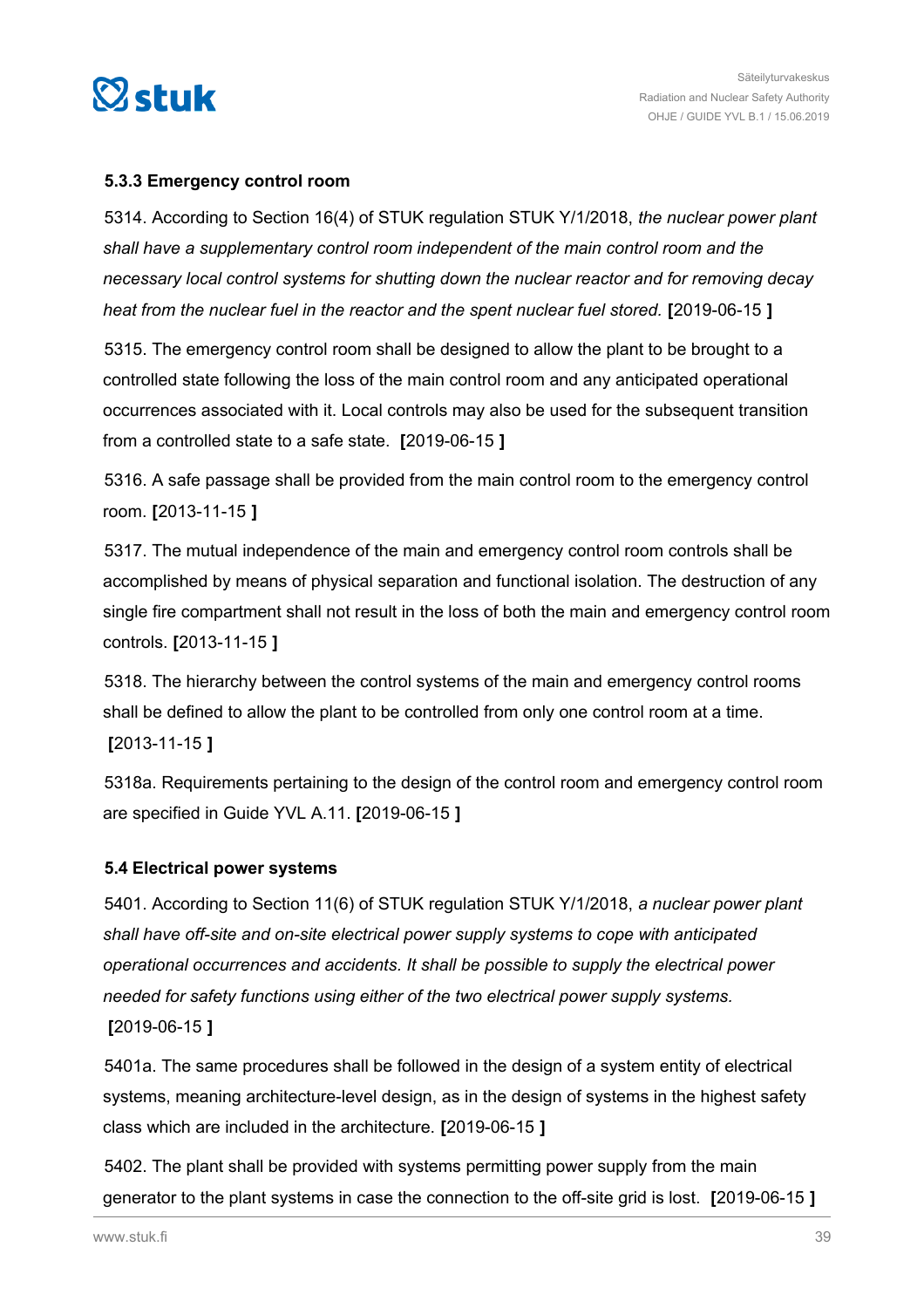

5403. The off-site and on-site system for supplying power to the plant unit shall be designed to ensure that each of them has sufficient capacity to power the safety functions independently in accordance with the design criteria specified in Section 4. **[**2019-06-15 **]**

5404. Removed. **[**2019-06-15 **]**

5405. Cross-connections between the redundant parts of safety-classified electrical systems shall be avoided unless they are demonstrated to improve the safety of the nuclear facility. **[**2019-06-15 **]**

5406. The cross-connections between the redundant parts of safety-classified electrical systems shall be designed to reliably prevent any unintentional coupling of the connections, and to make any human errors during commissioning and operation unlikely. **[**2019-06-15 **]**

5407. The propagation of faults from one redundant electrical system part to another via crossconnections shall be reliably prevented. **[**2019-06-15 **]**

5408. Plant-specific frequency and voltage variations caused by an external grid, and those caused by electrical components or failures of the plant, shall be analysed. **[**2019-06-15 **]**

5409. Frequency and voltage fluctuations analysed according to the requirement 5407 shall not endanger the safety functions during normal operation, anticipated operational occurrences or accidents. **[**2019-06-15 **]**

5410. The electrical systems shall be designed to ensure that operator actions, as well as the periodic inspections, maintenance, testing and repair of electrical systems and components, can be carried out without endangering the safety of the plant or personnel. **[**2013-11-15 **]**

5411. The time during which the electrical systems are inoperable as a result of periodic inspections, maintenance, testing and repairs shall be kept as short as practicable.

**[**2013-11-15 **]**

5412. Removed. **[**2019-06-15 **]**

5413. Removed. **[**2019-06-15 **]**

5414. Electrical systems and equipment utilizing software-based technology shall fulfill the requirements of Section 5.2. **[**2019-06-15 **]**

5415. The power supply (electricity, compressed air, etc.) to the systems designed for managing severe reactor accidents shall be independent of all the other power supply units and power distribution systems of the plant. **[**2013-11-15 **]**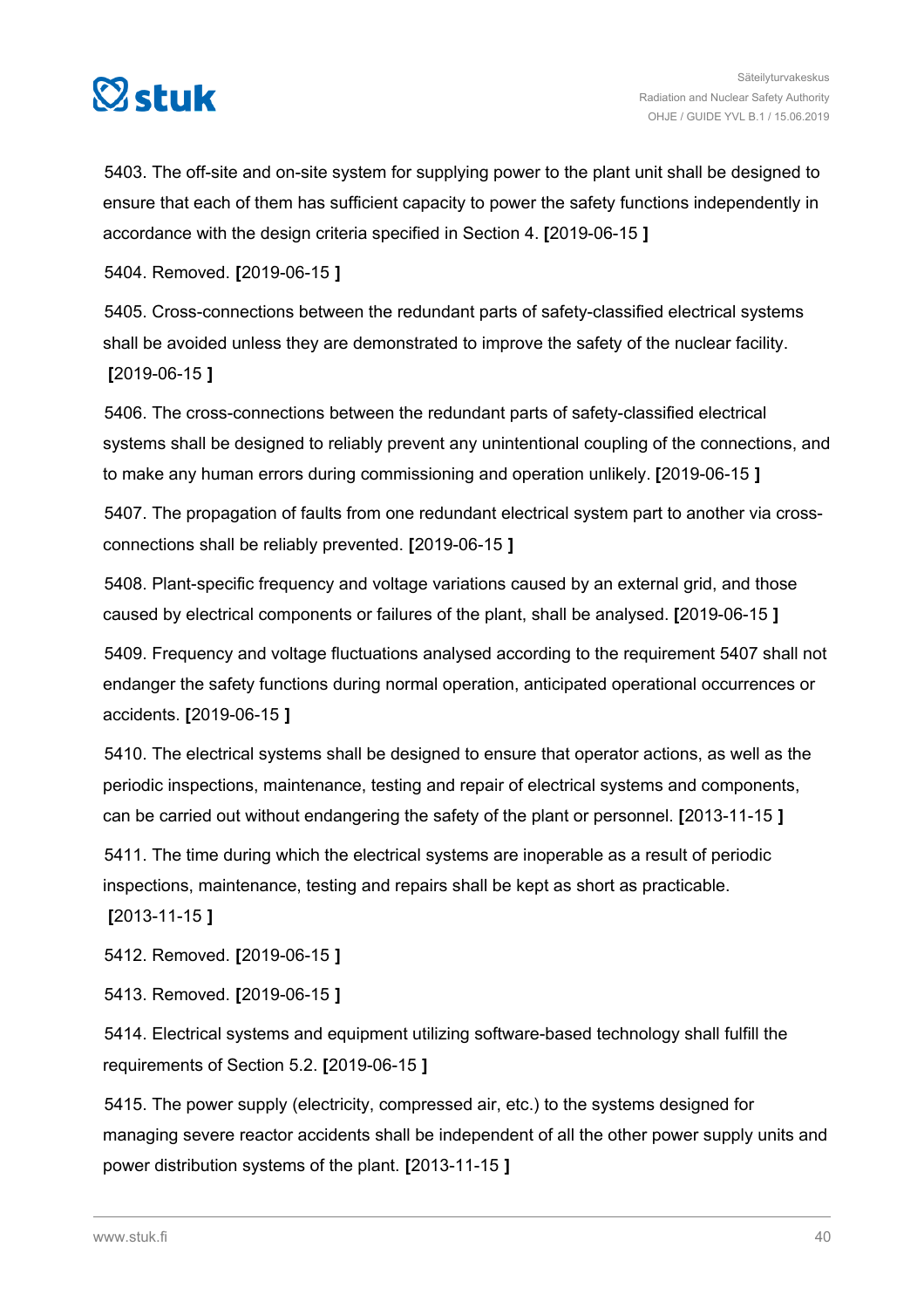

5416. In the design, installation and operation of the electrical power systems and components of nuclear power plants, due consideration shall be given to the safety standards applied in Finland regarding the safety of electrical equipment and electrical installations, as well as other electrical safety regulations issued by electrical safety authorities (e.g. the set of standards: SFS 6000: Low-voltage electrical installations; SFS 6001: High-voltage electrical installations; and SFS 6002: Safety at electrical work). **[**2013-11-15 **]**

# **5.4.1 Off-site grid connections**

5417. For electrical power supply, there shall be two separate, independent grid connections from the off-site grid to each of the redundant sections of the on-site power distribution system. **[**2013-11-15 **]**

5418. The independent off-site grid connections according to 5417 shall be designed to ensure that a simultaneous failure of both connections due to the same cause remains unlikely. **[**2019-06-15 **]**

5419. It shall be possible to activate both of the independent off-site grid connections quickly enough following the disconnection of the main generator from the grid. **[**2013-11-15 **]**

5420. The same off-site grid connections may be shared by several plant units if adequate justification for this is provided. If so, each individual connection shall have sufficient capacity for simultaneous implementation of the safety functions at all plant units. **[**2013-11-15 **]**

5421. Removed. **[**2019-06-15 **]**

5422. The plant shall be provided with a reliable switch-over automation to permit automatic switch-over between the off-site grid connections. **[**2013-11-15 **]**

5423. The automatic switch-over between the plant's off-site grid connections shall be designed to ensure that any switch-over does not actuate the plant unit's safety systems designed to cope with postulated accidents. **[**2013-11-15 **]**

5424. When necessary, the plant concept shall also permit manual change-over between the off-site grid connections activated from within the main control room. **[**2019-06-15 **]**

5425. Removed. **[**2019-06-15 **]**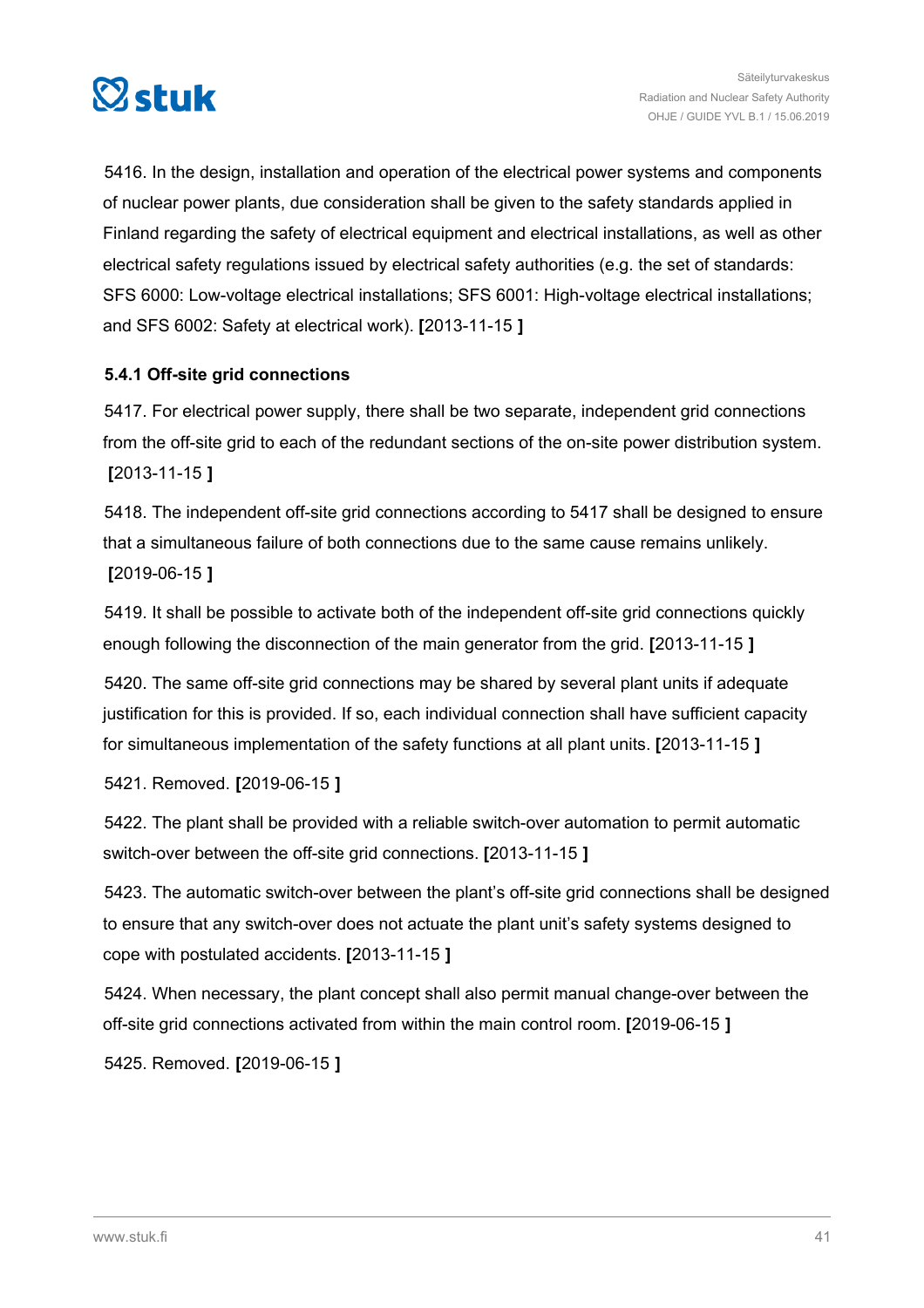

# **5.4.2 Alternating current power systems with back-up arrangements**

5426. Power supply to alternating current electrical equipment important to safety shall be assured by using an on-site emergency power supply system as a back-up for off-site power supply. **[**2013-11-15 **]**

5426a. The design of on-site emergency power supply shall provide for a common cause failure in the supply system during operational occurrences and class 1 postulated accidents when offsite electrical power supply is lost. DEC A design requirements and acceptance criteria shall be applied to the situation. The provisions can be implemented by complying with the diversity principle in the emergency power supply system, for example, or by designing an independent emergency power supply system in accordance with the diversity principle. **[**2019-06-15 **]**

5426b. In order to manage severe reactor accidents, an on-site emergency power supply system shall be available that fulfils the (N+1) failure criterion and is independent of systems designed for normal operation, anticipated operational occurrences, postulated accidents and design extension conditions. **[**2019-06-15 **]**

5427. The on-site emergency power supply systems shall fulfil the 72-hour self-sufficiency criterion in postulated accidents and design extension conditions. **[**2019-06-15 **]**

5427a. It shall be possible to provide emergency power supply during severe reactor accidents without water, fuel or any other material replenishments external to the plant for 72 hours. **[**2019-06-15 **]**

5428. Removed. **[**2019-06-15 **]**

5429. It shall be possible to actuate the on-site emergency power supply systems manually from the main control room. **[**2019-06-15 **]**

5430. It shall be possible to switch from the on-site emergency power supply referred to in requirements 5426 and 5426a back to the regular off-site electrical power supply using the manual controls in the main control room provided that the regular off-site electrical power supply is available. **[**2019-06-15 **]**

5431. The on-site emergency power supply systems shall be dimensioned to start, switch on, receive loads and supply electrical power reliably even under extreme load conditions (e.g. start-ups or short circuits in power distribution sub-systems). **[**2019-06-15 **]**

5432. The quality of the alternating current supplied by the on-site emergency power supply systems shall be consistently maintained to ensure that the operability of the supplied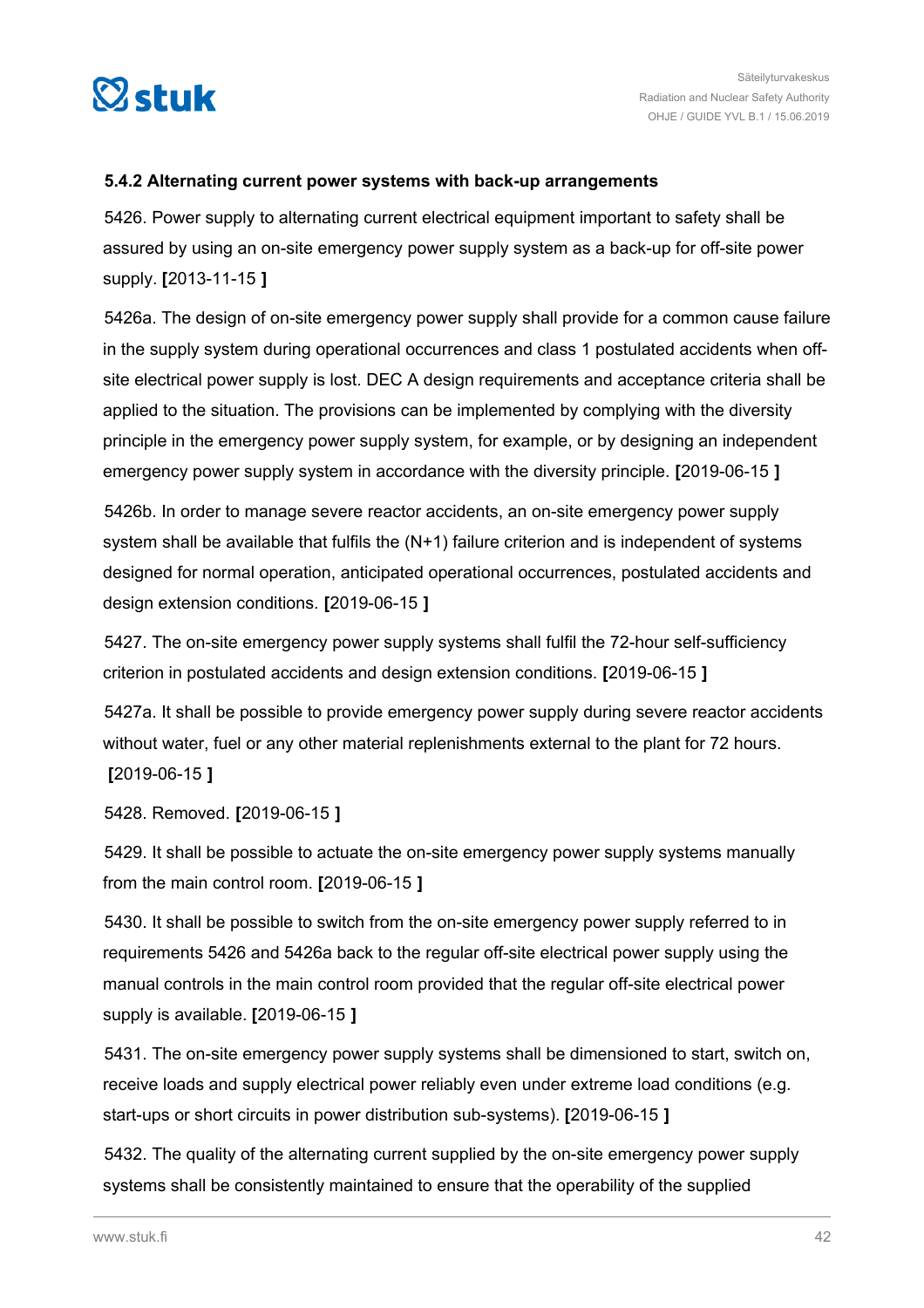

components is not endangered. **[**2019-06-15 **]**

5433. More detailed requirements regarding the equipment used for emergency power supply at nuclear power plants are specified in Guide YVL E.10. **[**2013-11-15 **]**

5434. The on-site emergency power supply systems shall be provided with a condition monitoring system with a comprehensive set of alarms to promptly alert to and locate failures that prevent or endanger the system's performance. **[**2019-06-15 **]**

5435. It shall be possible to safely isolate redundant parts of the on-site emergency power supply systems from other electrical systems or system parts for the purpose of functional testing, maintenance and repairs. **[**2019-06-15 **]**

5436. Removed. **[**2019-06-15 **]**

5437. Removed. **[**2019-06-15 **]**

5438. Removed. **[**2019-06-15 **]**

5439. Removed. **[**2019-06-15 **]**

5440. Removed. **[**2019-06-15 **]**

#### **5.4.3 Uninterruptible power supply systems**

5441. To assure the proper operation of components important to safety requiring uninterruptible power supply, the electrical power supply to such components shall be ensured by means of reliable battery-backed systems that secure an uninterrupted supply of power in the event of a disruption in the supply of alternating current power. **[**2013-11-15 **]**

5442. Battery sets, charging devices and any converters shall be dimensioned so as to assure the operability of components requiring uninterrupted power supply in accordance with the specified operating time requirements. **[**2019-06-15 **]**

5443. The battery sets supplying loads important to safety shall be dimensioned to provide at least two-hour discharge time under the highest conceivable load. **[**2019-06-15 **]**

5444. The battery sets supplying severe accident management systems shall be dimensioned to provide a 24-hour discharge time under the highest conceivable load. **[**2013-11-15 **]**

5445. The dimensioning criteria for the safety-classified start-up batteries of combustion engines and special-purpose batteries shall be substantiated for each location of use. **[**2019-06-15 **]**

5446. Removed. **[**2019-06-15 **]**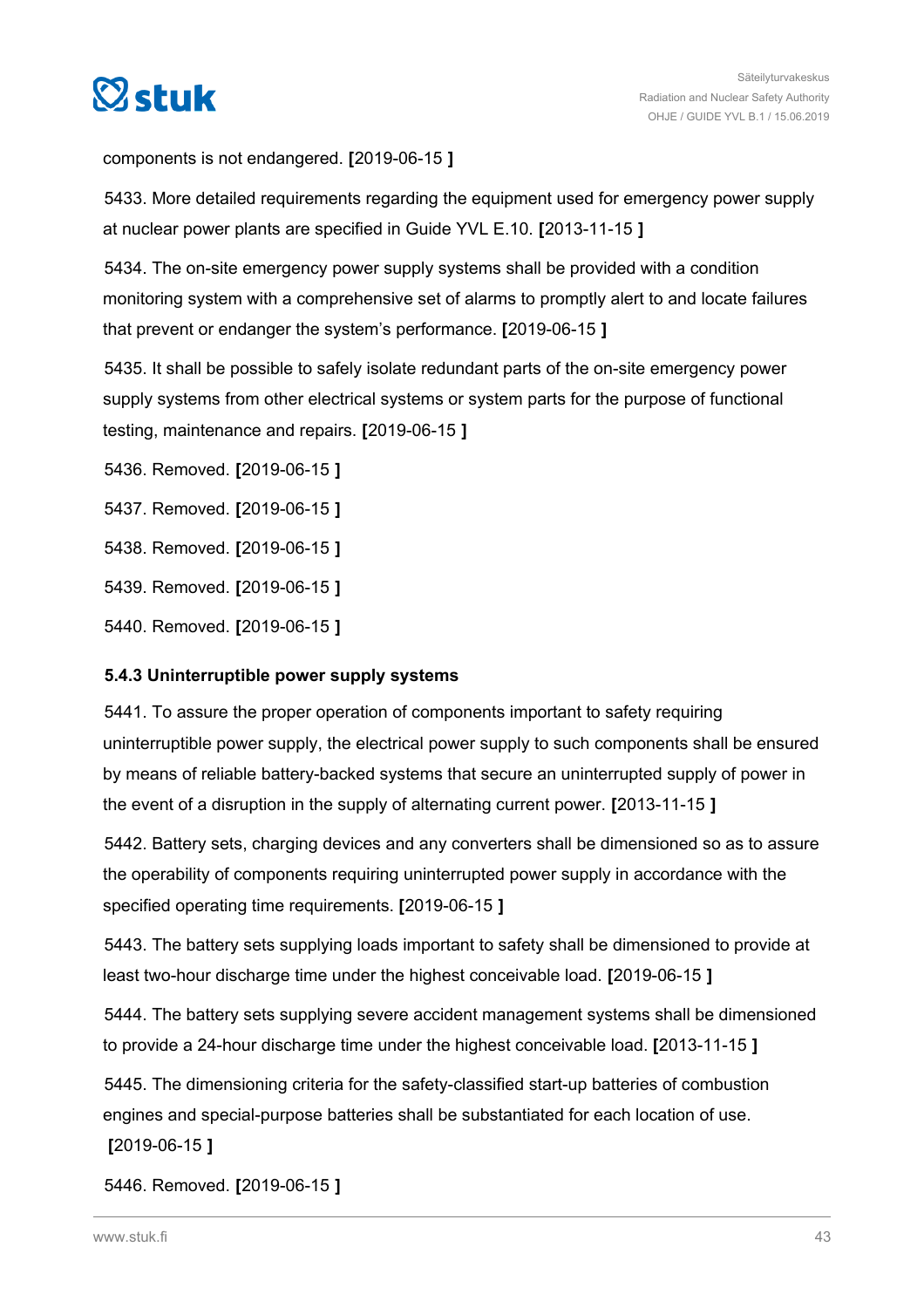

5447. The charging devices of the battery sets important to safety and related to uninterruptible power supply systems shall be dimensioned to operate even under extreme load conditions (e.g. charging of discharged battery sets and simultaneous supply of loads following a power failure) and operating conditions. **[**2019-06-15 **]**

5448. The safety classified uninterruptible power supply devices shall be capable of supplying the necessary direct current to the components being supplied s even if the battery set is disconnected so that their operability of components is not endangered. **[**2019-06-15 **]**

5449. In the event that uninterruptible power supply is provided while the battery sets are disconnected, the electricity shall be of sufficiently high quality not to cause any disruptions to the components being supplied. **[**2019-06-15 **]**

5450. The uninterruptible power supply systems important to safety shall be designed to reliably prevent the transmission of potential disruptions in the supplying alternating current power grid to the final consumers. **[**2019-06-15 **]**

5451. Safety-classified uninterruptible power supply systems shall be provided with comprehensive condition monitoring devices complete with alarms to promptly alert to and locate failures that prevent or endanger the system's performance. **[**2013-11-15 **]**

# **5.4.4 Power supply connections between plant units**

5452. The power supply systems of nuclear power plant units shall be so designed as to allow the supply of electrical power from one unit to another within the same site to ensure that the receiving unit can be maintained in a controlled state in case of loss of electrical power. **[**2019-06-15 **]**

5453. The power supply connection between plant units shall be designed to ensure that the probability of the propagation of any electrical failure from one unit to another via such a connection and its unplanned activation and coupling is low. **[**2013-11-15 **]**

5454. If necessary, the supply connection between plant units shall be capable of being activated quickly and reliably, while at the same time minimising the risk of human error. **[**2013-11-15 **]**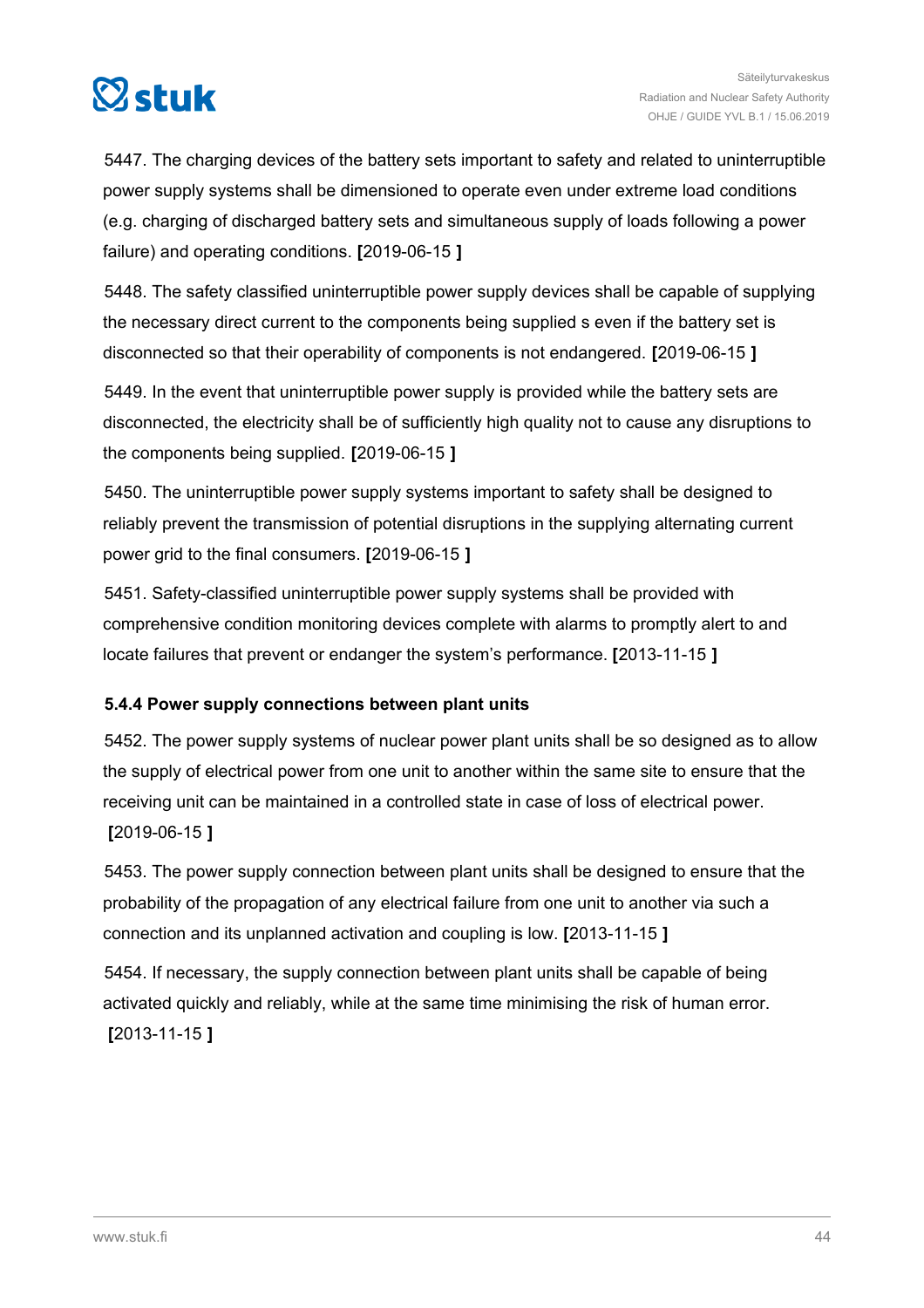

# **5.4.5 Electromagnetic compatibility (EMC) of electrical and I&C systems**

5455. The safety-classified electrical power and I&C systems and components of nuclear power plants, including related cabling and installations, shall be reliably protected from the effects of electromagnetic interference. **[**2013-11-15 **]**

5456. Electrical and I&C equipment and related cabling shall be designed and installed so as to ensure that they themselves do not generate any harmful electromagnetic interference in their operating environment. **[**2019-06-15 **]**

5457. The following types of electromagnetic interference, among others, shall be considered in the design of electrical systems, components and cabling:

1. (emission of and immunity to) radiated radio frequency interference;

2. (emission via cables of and immunity to) conducted radio frequency interference; and

3. electrostatic discharge (ESD) tolerance. **[**2013-11-15 **]**

5458. Detailed EMC requirements shall be defined in the requirement specifications for safetyclassified electrical and I&C systems and components. **[**2013-11-15 **]**

5459. One basis for the determination of the EMC requirements is provided by the general international EMC standards for industrial environments. Where necessary, these requirements shall be modified with due regard to the potentially more demanding ambient conditions prevailing at the installation site of individual components. **[**2013-11-15 **]**

5460. When the EMC requirements are defined, due consideration shall be given to the exposure of components to potential recurring rapid transients (such as the switching off of inductive loads and the ringing of relays) and high-energy transients (such as various switching transients and strokes of lightning). **[**2013-11-15 **]**

5461. When the EMC requirements are defined, due consideration shall be given to electromagnetic interference caused by human action, such as interference emissions from the wireless data transmission and telephone systems and the repair, maintenance and measuring devices used at the nuclear power plant. **[**2013-11-15 **]**

5462. A radio frequency table shall be created for the nuclear power plant in support of the preparation of EMC specifications and qualification. **[**2013-11-15 **]**

5463. The radio frequency table shall list all the radio frequencies allowed on the nuclear power plant site, including the highest permissible field intensities. **[**2013-11-15 **]**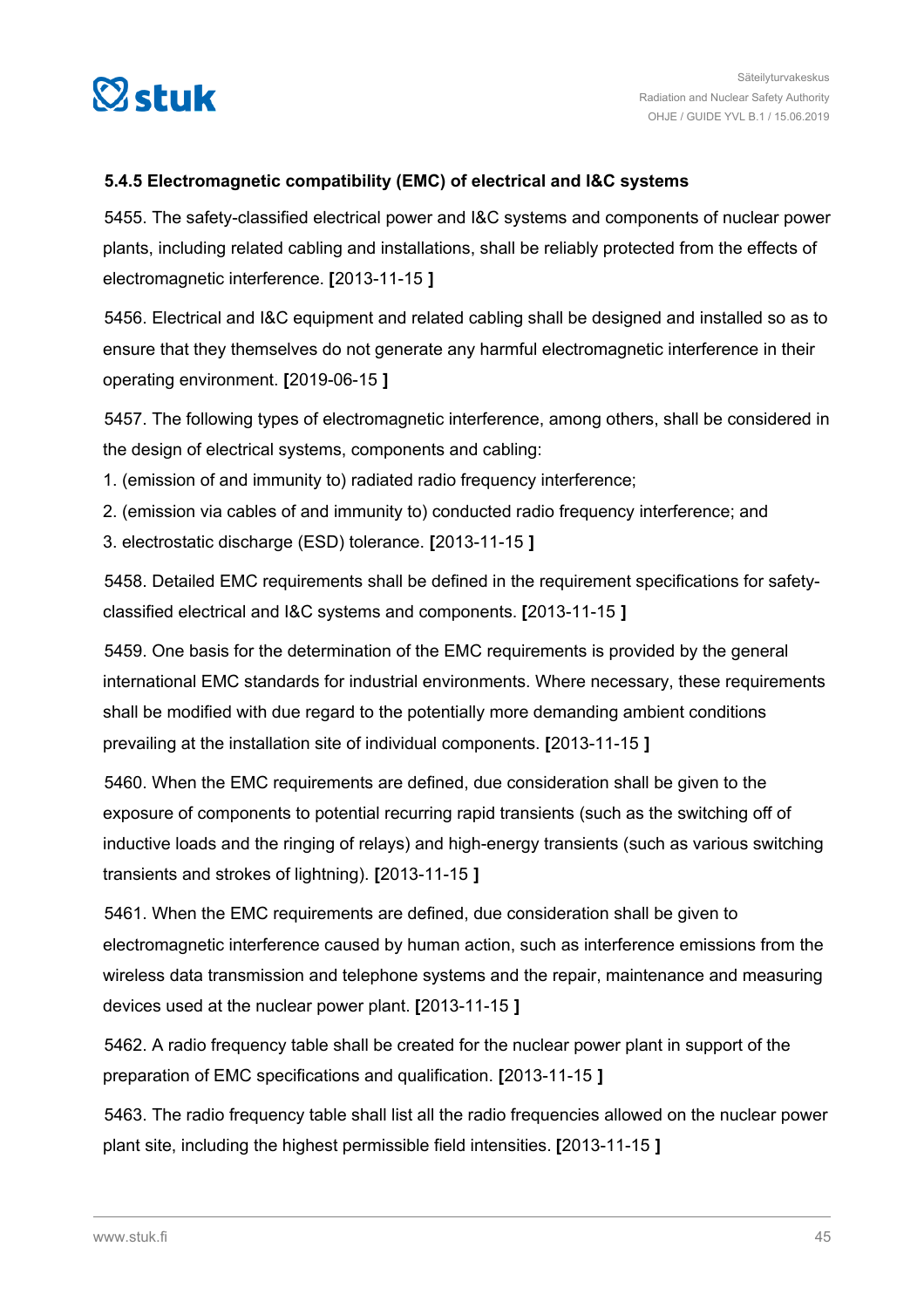

5464. Advisably, the radio frequency table shall indicate the maximum permissible transmission power levels for a specific device type (such as mobile phones or the phones used in the government network). Any such table shall also specify the theoretical assumptions on which the transmission power level is based. **[**2013-11-15 **]**

5465. To determine the EMC environment of electrical systems and components at each nuclear power plant unit, unit-specific analyses shall be performed to evaluate the adequacy of the EMC requirements imposed. **[**2013-11-15 **]**

5466. When the electrical and I&C systems of a nuclear power plant are replaced, special attention shall be paid to the EMC conditions prevailing on each installation location and the EMC characteristics of the equipment in order to avoid compatibility problems. **[**2013-11-15 **]**

# **5.4.6 Earthing and lightning protection systems**

5467. Earthing and lightning protection systems shall be designed, installed and maintained so as to effectively protect people, buildings, equipment as well as electrical and I&C systems from overvoltage and overcurrent caused by strokes of lightning and other potential electromagnetic interference due to meteorological conditions. **[**2013-11-15 **]**

5468. The nuclear power plant's earthing and overvoltage protection systems shall be designed to effectively prevent the occurrence of harmful on-site or off-site overvoltage in electrical and I&C systems. **[**2013-11-15 **]**

5469. When earthing and overvoltage protection is designed, electrical systems shall be understood as a single entity because insufficient protection of even one part of the system may expose other systems to disruptions. **[**2013-11-15 **]**

# **5.4.7 Protection of electrical power systems and components**

5470. The electrical power systems shall be provided with reliable protection devices that, in the event of disturbances and failures, only deactivate the affected component or section of the electric power network (selectively) under any foreseen grid switching condition. **[**2013-11-15 **]**

5471. Fault currents shall be cut off quickly enough to avoid hazards and to minimise disruptions. **[**2013-11-15 **]**

5472. All the plant's safety-classified high-power switchgears shall be provided with reliable arc protection, or other appropriate protection, to minimise equipment damage due to potential arc faults and to ensure the safety of the plant and its operating and maintenance personnel.

# **[**2013-11-15 **]**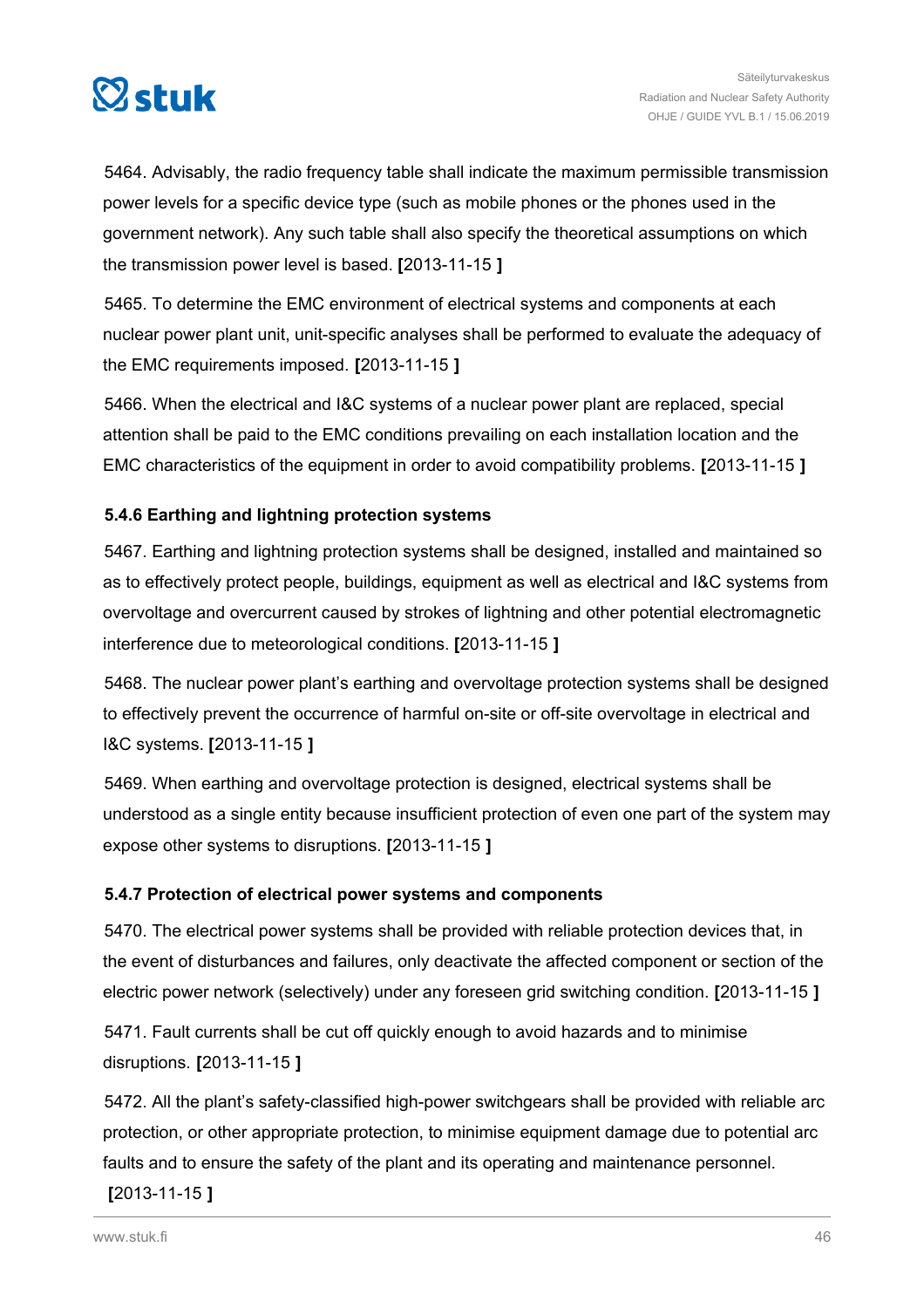

5473. Adequate alarms shall be provided to ensure that any electrical failures can be promptly detected, located and repaired. **[**2013-11-15 **]**

5474. Adequate logging devices shall be provided to monitor the power distribution network to ensure that any electrical disturbances are promptly detected, located and repaired.

# **[**2013-11-15 **]**

5475. The operation of the protection devices of safety-classified electrical power systems shall be capable of being tested across the entire protection chain. **[**2013-11-15 **]**

5476. The testing of the protection devices of the electrical power systems of a nuclear power plant shall be carried out on a regular basis in order to ensure the operability of the protection system. **[**2013-11-15 **]**

5477. When the protection devices of the electrical power systems of a nuclear power plant are tested, it shall be ensured – in addition to testing the operability of the protection system – that the protection will not trip any safety-classified electrical equipment at the highest consumer load. **[**2013-11-15 **]**

5478. Removed. **[**2019-06-15 **]**

5479. Any protection devices placed in service to safeguard components during testing shall be designed in such a way that their operation does not endanger the operational capability of the system during an actual event. **[**2019-06-15 **]**

# **5.5 Ventilation and air conditioning systems**

# **5.5.1 General requirements**

5501. The plant spaces where an airborne release of radioactive substances may occur shall be provided with ventilation and filtering systems that

1. reduce the concentrations of airborne radioactive substances within the plant;

2. prevent the spread of radioactive substances to other areas within the plant; and

3. limit the release of radioactive substances to the environment. **[**2019-06-15 **]**

5502. The ventilation and air conditioning systems shall maintain and ensure such ambient conditions in all the rooms of a nuclear power that the components and structures important to safety are kept in good condition and operate flawlessly. **[**2019-06-15 **]**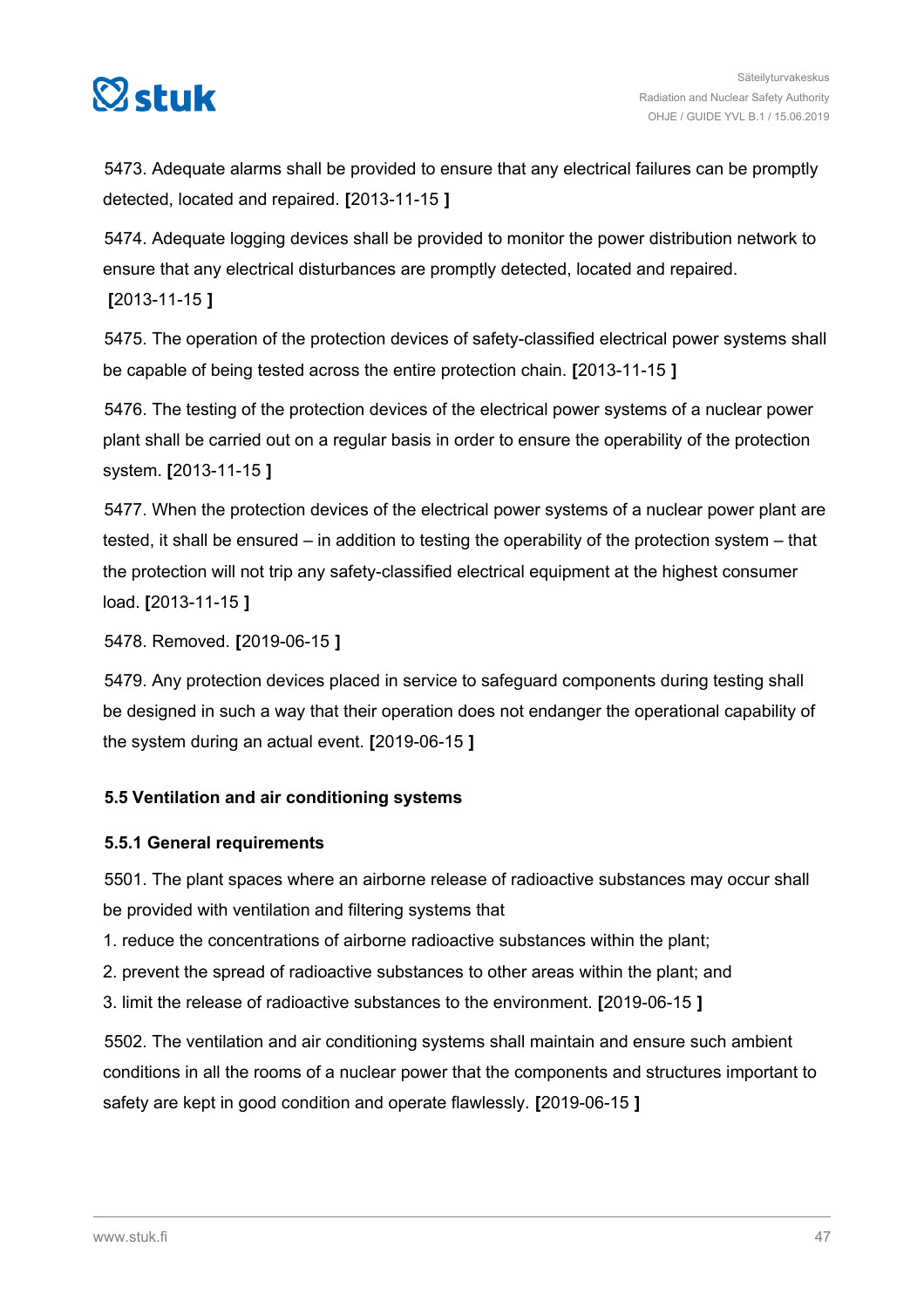

5503. An analysis shall be provided of the consequences of any loss of the ventilation, heating and cooling of the spaces hosting systems important to safety, and of the temperature-related behaviour of such spaces during anticipated operational occurrences in plant operation. **[**2013-11-15 **]**

5504. An assessment shall be made based on the analyses to determine whether it is necessary to apply the diversity principle in the heating or cooling of important spaces (such as air and seawater). **[**2013-11-15 **]**

5505. Spaces that house heat-producing equipment, for which a maximum temperature limit has been specified in order to deliver the required performance, shall be provided with reliable cooling systems when necessary. **[**2019-06-15 **]**

5506. The ventilation and air conditioning systems shall maintain appropriate working conditions for the plant's operating and maintenance staff in such a way that the cleanness, temperature and humidity of indoor air comply with the regulations issued for occupational health and safety. **[**2013-11-15 **]**

5507. Safety divisions shall have separate ventilation and air conditioning systems. Rooms containing parts of several safety divisions in the containment and control room constitute an exception. The exhaust ducts of safety divisions in the controlled area can be combined outside the safety divisions right before the ventilation stack when the ducts are equipped with sufficient smoke and fire isolation. **[**2019-06-15 **]**

5508. The ventilation and air conditioning systems shall perform their functions, determined for the situation in question, during normal operation, anticipated operational occurrences and accidents. Conditions to which systems may be exposed during the situation shall be used as the design basis for the ventilation and air conditioning systems designed to operate during accidents or thereafter. **[**2019-06-15 **]**

5509. A definition of room conditions shall be made for rooms with equipment important to safety. The definition of room conditions shall cover the factors most important to the design of air conditioning and ventilation systems; such as temperature, humidity level, radiation level, thermal loads and pressure differences as well as leak tightness and insulation requirements. Based on the definition of room conditions, dimensioning criteria for different rooms with regard to air conditioning and ventilation shall be provided. **[**2019-06-15 **]**

5510. The rules and regulations issued by the Ministry of the Environment and the Ministry of the Interior concerning the design and operation of ventilation systems, and the related fire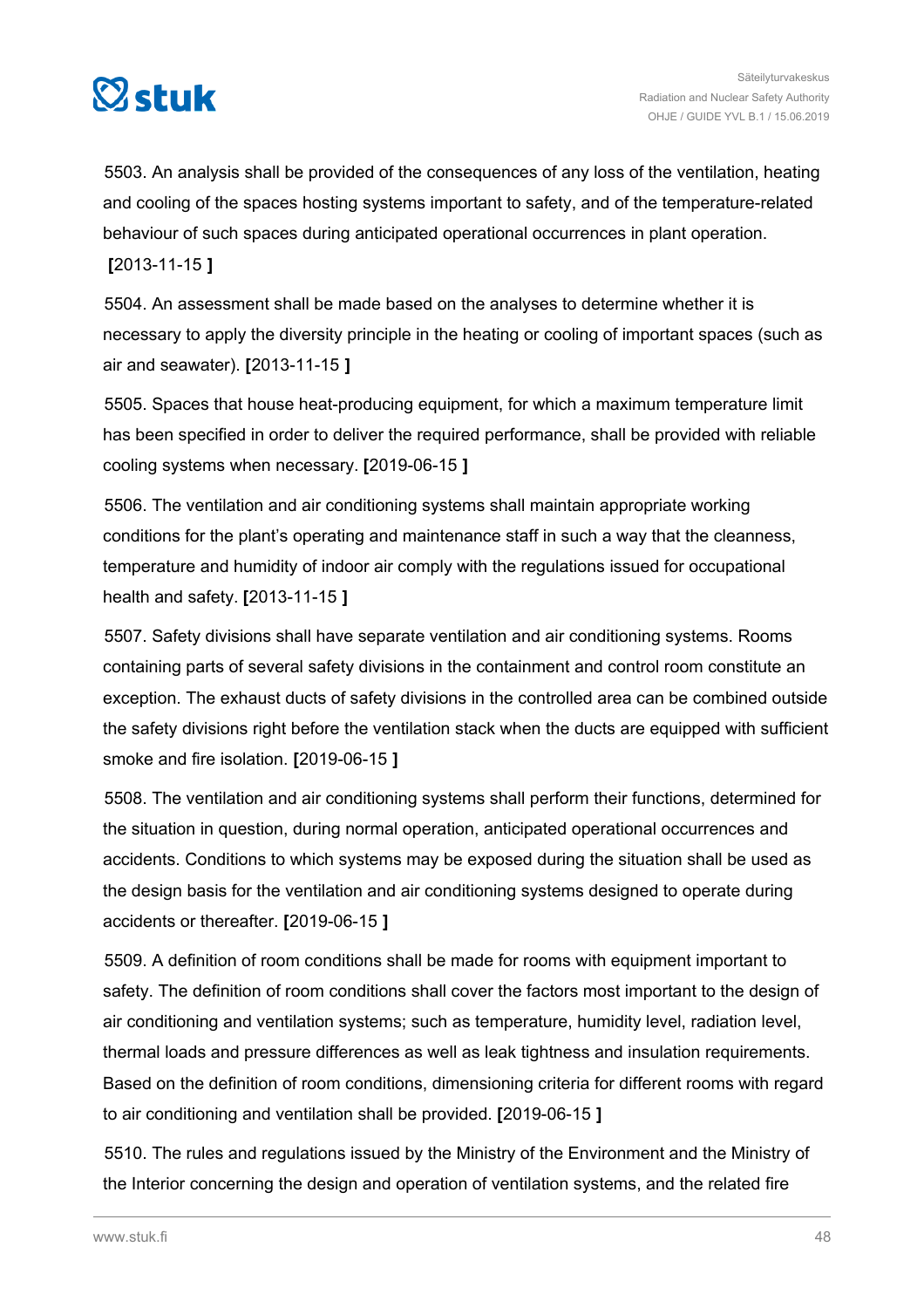

protection design bases shall be met. **[**2019-06-15 **]**

5511. The control room, emergency control room, command centre for emergency preparedness, civil defence shelter and other rooms needed under accident conditions shall be provided with isolating and filtering devices controlling supply air, and with measuring instruments to detect concentrations of radioactive and toxic substances. Due consideration in the design shall be given to the storage and transportation of hazardous materials, threats and accidents on the plant site and in its surroundings. **[**2013-11-15 **]**

5511a. High-efficiency filters shall be placed in ventilation and air conditioning system ducts in connection with the activated-carbon filter in order to prevent the dispersion of coal dust from the filters. **[**2019-06-15 **]**

# **5.5.2 Area and zone classification**

5512. The buildings of a nuclear power plant and their rooms shall be classified into zones. Predetermined verifiable pressure differences shall prevail between these zones in order to ensure that air always flows from the clean areas towards the less clean areas in terms of radiation safety. **[**2013-11-15 **]**

5513. When classifying rooms into zones, due consideration shall be given to:

1. the amounts and forms of radioactive substances potentially released from the plant systems and components in the event of leaks; and

2. the accessibility of the rooms during normal operation and accidents. **[**2019-06-15 **]**

5514. The air flow shall be designed to ensure that the concentrations of radioactive substances in the indoor air in manned plant rooms can be kept sufficiently low. Due consideration shall be given in the design to the required periods of stay in these rooms. **[**2013-11-15 **]**

5515. The ventilation systems serving the rooms in the controlled area and in the clean area shall be completely separate from each other. The only exception to this rule is the rooms used for personnel access at the boundary of the controlled area and the clean area. Area and zone classification during operation based on the nuclear facility's radiation conditions is presented in Guide YVL C.1. **[**2013-11-15 **]**

5516. The plans for the ventilation systems of the rooms located in the controlled area shall also describe how the release of radioactive substances to the environment is prevented in the event of a fire. **[**2013-11-15 **]**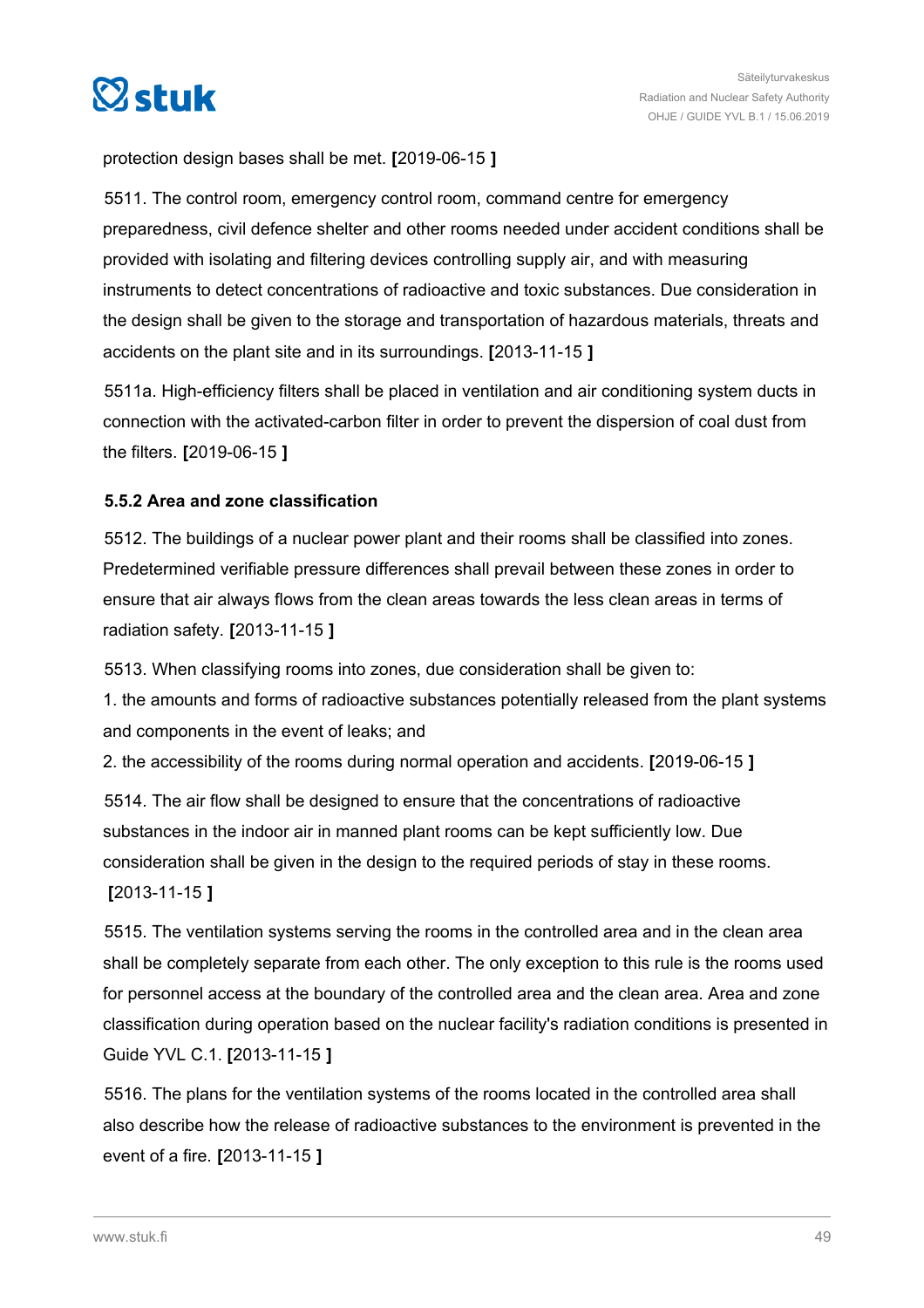

# **5.5.3 Supply air**

5517. The intake air centres and supply air systems in the buildings housing safety-classified systems shall be designed and positioned so as to ensure that the ingress of smoke into these areas is unlikely in the event of a fire. Should smoke spread to the intake air centres in the event of a fire, it shall be possible to prevent the smoke from spreading further to the plant rooms by, for instance, switching off the supply air system. **[**2013-11-15 **]**

5518. Additionally, the intake air centres and supply air systems in the buildings housing safetyclassified systems shall be designed and positioned so as to ensure that the ingress of any combustible, toxic or otherwise hazardous substances to such centres and systems is unlikely. The ingress of hazardous substances to the plant rooms shall be capable of being observed and prevented by, for instance, switching off the supply air system. **[**2013-11-15 **]**

5519. The supply air systems shall be fitted with filtering equipment to prevent the impurities contained in the outdoor air from accumulating in the plant rooms. **[**2013-11-15 **]**

5520. The availability of supply air shall be ensured in circumstances in which it may be adversely affected by snow or ice. **[**2013-11-15 **]**

#### **5.5.4 Exhaust air**

5521. Exhaust air from the controlled area shall be led in a controlled manner into the environment via ventilation ducts and through the vent stack. The exhaust air system of the rooms in the controlled area containing safety-classified systems may comprise – upstream of the vent stack – shared ducts outside these rooms, provided that adequate smoke and fire compartmentation is provided in such ducts. **[**2013-11-15 **]**

5522. The amount of radioactive substances in the exhaust air, the rooms through which the ventilation duct is laid, and the pressure differences between the ducts and their surroundings shall be duly considered when specifying the requirements for the leak tightness of the ducts. **[**2013-11-15 **]**

5523. In determining the materials and coatings for the ventilation ducts and equipment, and designing their geometrical shape, due consideration shall be given to easy decontamination of the surfaces from potential radioactivity. **[**2013-11-15 **]**

5524. Any combustible, toxic or otherwise hazardous gases and vapours released into the plant rooms shall be removed by the ventilation system. **[**2013-11-15 **]**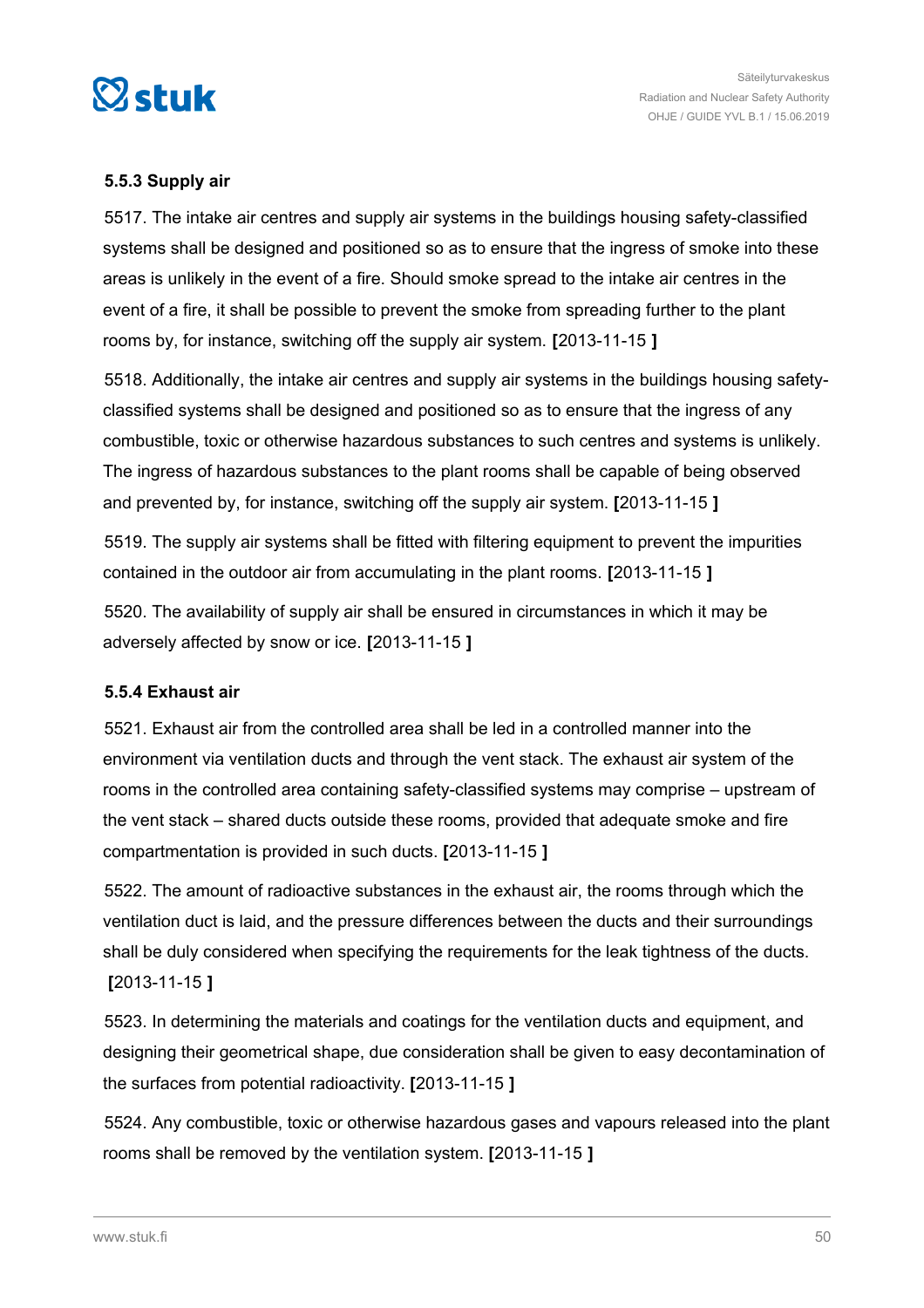

5525. If the exhaust air from plant rooms contains or may contain radioactive substances (in gaseous, particulate or droplet form) in amounts significant in terms of environmental radiation exposure, the exhaust air shall be sufficiently filtered or efficiently delayed. **[**2019-06-15 **]**

5526. The filtering and cooling of the air in the rooms shall be arranged with room-specific equipment if it is necessary to restrict the flow of exhaust air to reduce releases in the event of an accident. **[**2019-06-15 **]**

5527. Due consideration in the design shall be given to the risk of the filters catching fire and burning. Any burning filters shall be capable of being isolated from the rest of the ventilation system. **[**2013-11-15 **]**

# **5.5.5 Coatings**

5528. The requirements for the coatings of structures inside the containment building are presented in Guide YVL E.6. These requirements shall also be taken into account in the design of ventilation and air conditioning systems, except for such individual components whose coated surface area is deemed so small that any coating material released from the surface does not clog the air flow paths. **[**2013-11-15 **]**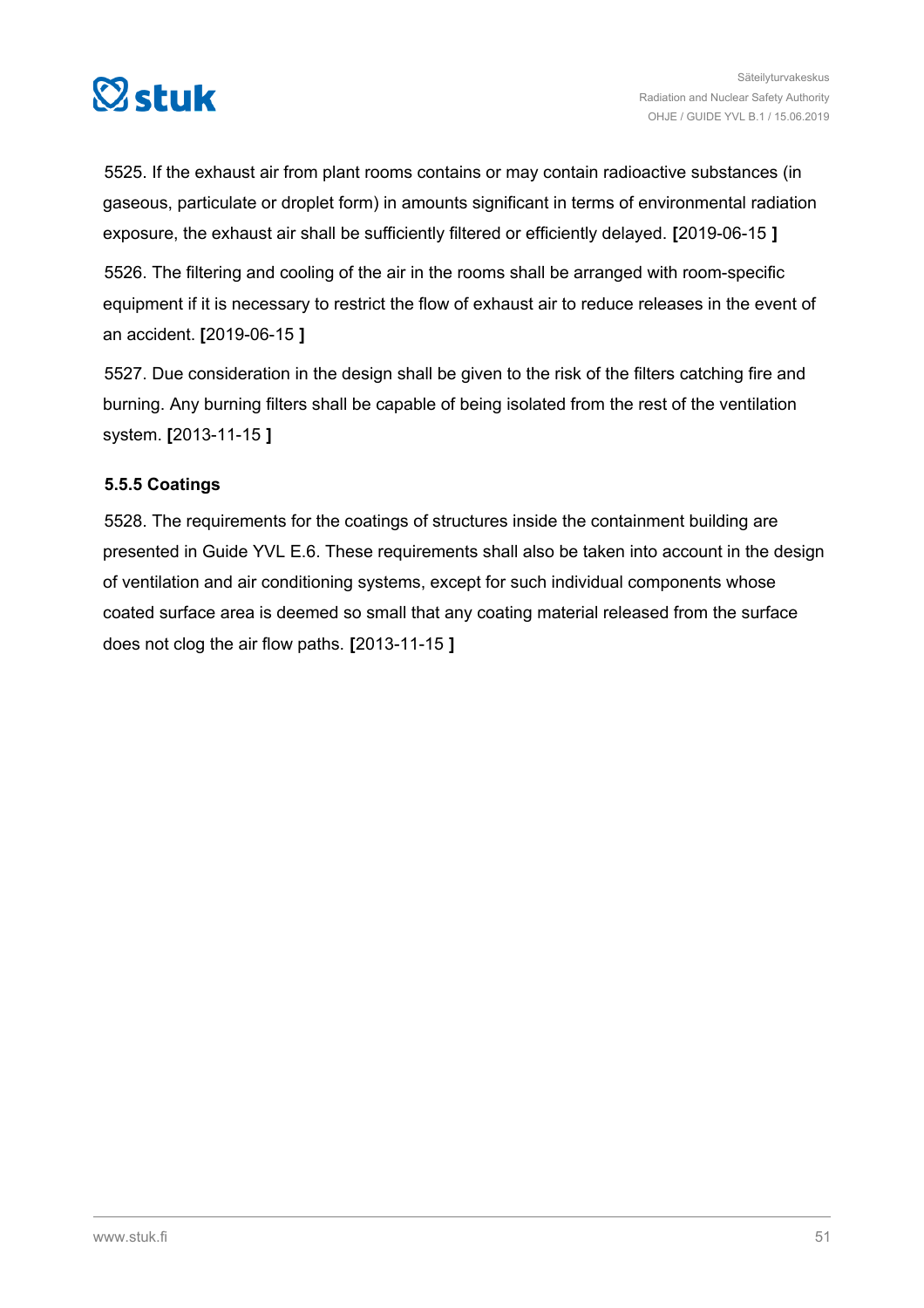

# **6 Documentation to be submitted to STUK**

# **6.1 Design and construction of a new nuclear power plant**

601. The documents pertaining to a new nuclear power plant and its systems and the system design documents shall be submitted to STUK on a timely basis in such a format as to allow STUK to use them as a basis for safety assessment in each individual licensing process. The documents may be submitted as indicated in the plan submitted by the license applicant, in an order that is logical from the review point of view and arranged according to the relevant subject matter in one or several sets, prior to the filing of the license application; as a rule, the documents are to be submitted at the time of filing of the license application. If, exceptionally, some documents are submitted during the processing of the license application, they shall be provided in such a way that all of the required information is available well in advance of the expected issuance of the statement concerning the respective license. **[**2019-06-15 **]**

# **6.1.1 Documents to be submitted when applying for a decision-in-principle**

602. According to Section 24(2) of the Nuclear Energy Decree (161/1988), the application for a decision-in-principle shall, in respect of each nuclear facility project, be accompanied by, among others,

*1) an outline of the technical principles of the planned nuclear facility;*

*2) a description of the safety principles that will be observed.* **[**2019-06-15 **]**

603. The information enclosed with the application for a decision-in-principle shall provide STUK with sufficient grounds for preparing a preliminary safety assessment of each nuclear facility project. The following information on a general level shall be included:

1. A general description of the safety principles and design bases to be used in the design of the plant and its systems;

2. A description of the series of key standards to be complied with in systems design;

3. A general description of the nuclear power plant and its main safety-classified systems (the reactor, primary circuit and containment, as well as the systems performing safety functions and their auxiliary systems designed to maintain the integrity of the above).

4. A general description of how the following safety issues are observed in the overall plant design and in the design of the principal safety-classified systems:

a. the practical implementation of the defence in depth concept and independence between the levels in the overall plant design:

b. the consideration of the redundancy, physical separation, functional isolation and diversity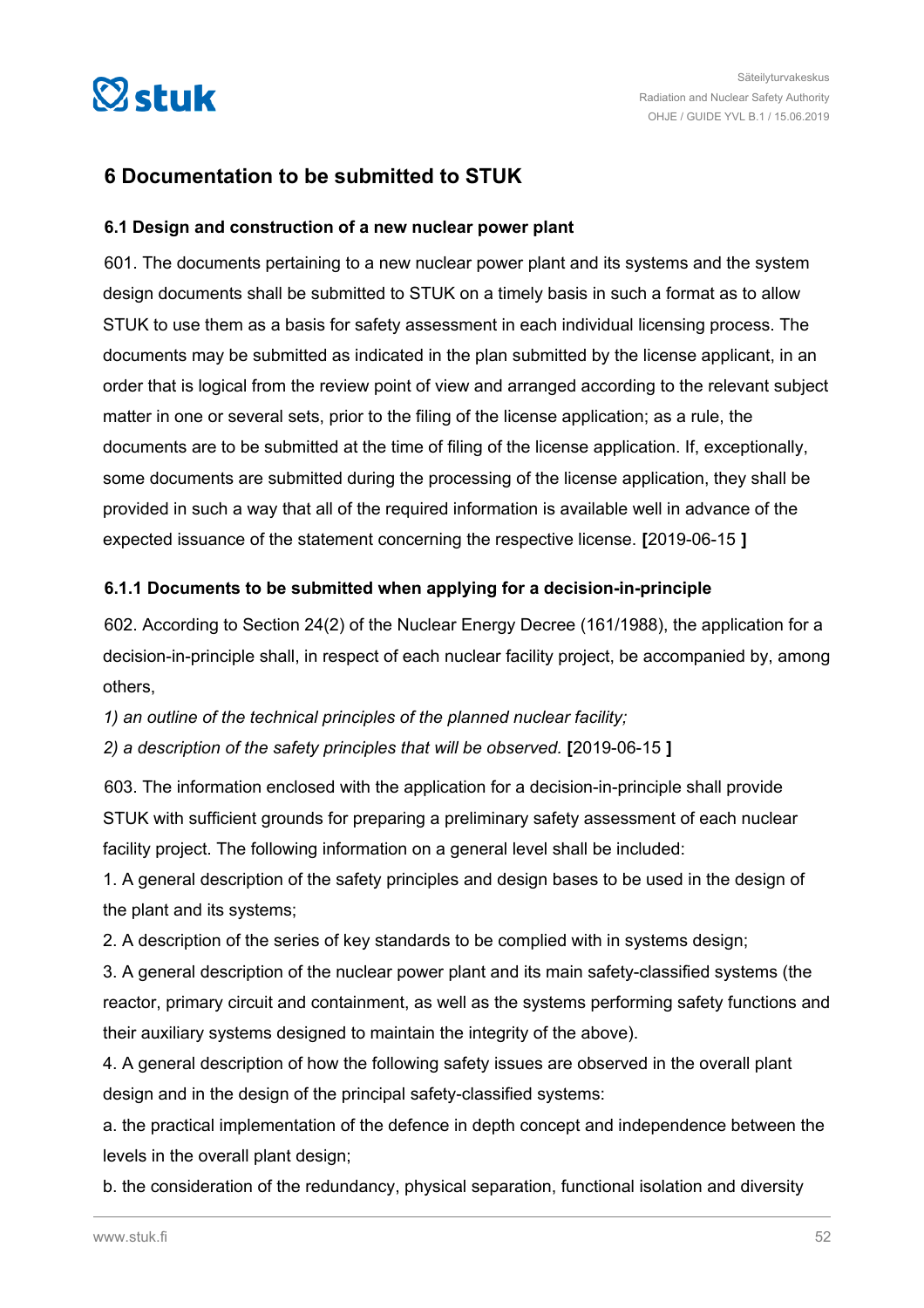

principles in plant systems performing safety functions in the various operational conditions of the plant;

c. the preliminary layout of the systems and the related structures and components;

d. the principles of protection against internal and external hazards/events;

e. the preliminary plans to cope with an aircraft crash;

f. a summary of performed safety analyses for a standard or reference plant and their main results, including estimated environmental consequences of severe reactor accidents;

5. References to the facilities that have served as reference in the design, and a summary of the principal modifications and the reasons for the modifications;

6. The principal organisations involved in the design of the plant and its systems, and information on how they satisfy the requirements set for a design organisation in section 3 of the present Guide; and

7. The license applicant's own assessment of how the plant satisfies the most essential Finnish safety requirements affecting design. **[**2019-06-15 **]**

603a. Guide YVL A.1 includes further requirements on the documentation required for the decision-in-principle. **[**2019-06-15 **]**

# **6.1.2 Preliminary Safety Analysis Report**

604. According to Section 32 of the Nuclear Energy Decree (161/1988), the application for a construction license shall be accompanied by, among others,

*5) an outline of the technical operating principles and features and other arrangements used to ensure the safety of the nuclear facility*

*6) a description of the safety principles that the applicant intends to observe and an evaluation of the fulfilment of the principles.* […] **[**2019-06-15 **]**

605. According to Section 35 of the Nuclear Energy Decree (161/1988), the following documents pertaining to the design of the plant and its systems shall be submitted to STUK when an application for a construction license is filed:

*1) the preliminary safety analysis report, which shall include the general design and safety principles of the nuclear facility,[…], a description of the operation of the facility, a description of the behaviour of the facility during accidents,* [...]

*2) a probabilistic risk assessment of the design stage*

*3) a proposal for a classification document, which shows the classification of structures, systems and components important to the safety of the nuclear facility on the basis of their significance with respect to safety.* […] **[**2019-06-15 **]**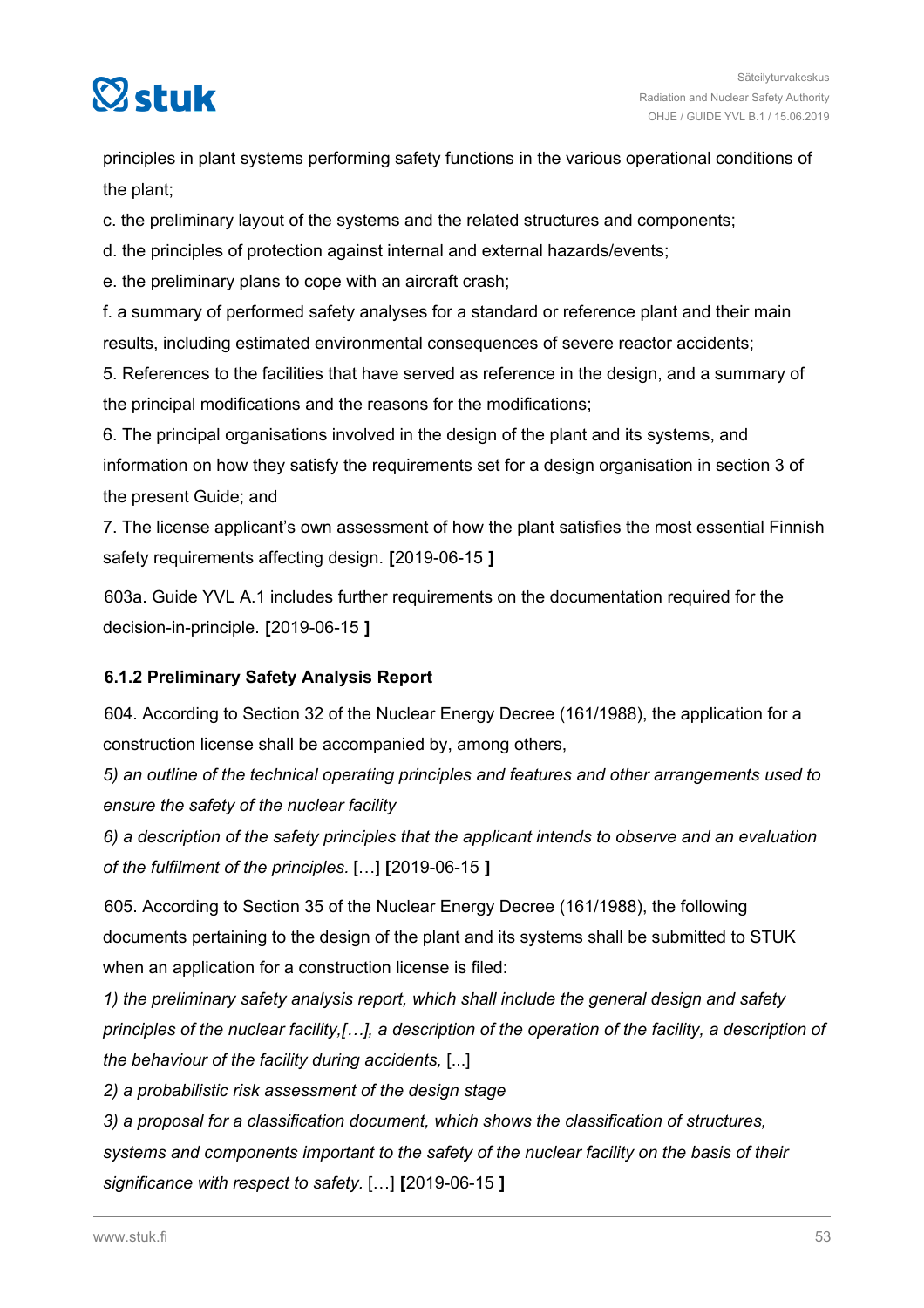

606. The information enclosed with the application for a construction license shall provide STUK with sufficient grounds for preparing the safety assessment. Information shall be provided on the safety functions and the systems performing safety functions to such a level of accuracy that the operation of the plant in anticipated operational occurrences and accidents in all operational states can be analysed and the PRA can be reviewed. The information may be presented to the required level of accuracy in the preliminary safety analysis report or, alternatively, summarised in the preliminary safety analysis report and specified in more detail in separate topical reports supplementing it. **[**2013-11-15 **]**

607. The following information concerning the overall plant design shall be provided:

1. A description of the safety principles and design bases used in the design of the plant and its systems

2. A description on the essential standard series used in system design and manufacture

3. A description of the nuclear power plant and its safety-classified systems; the general architecture of the systems

4. A description on the operating principles of the plant

5. A description of how the following factors have been taken into consideration in the general design of the plant and the design of safety-classified systems:

a. the implementation of the defence-in-depth principle and the independence of different levels of defence in the general design of the plant

b. the implementation of the redundancy principle, principle of physical and functional separation and diversity principle in all plant systems implementing safety functions that are required in different operational situations at the plant

c. the placement of systems and structures and components associated with them

d. protection from internal and external hazards/events

e. plans for protection against aircraft collisions

f. principles related to the management of human factors

g. a summary of the results of deterministic and probabilistic safety analyses, including the estimated environmental consequences of severe reactor accidents

6. The most important organisations related to the design of the plant and its system as well as a clarification on how they meet the requirements set for design organisations in chapter 3 of this Guide

7. A summarised description of the management systems of the key organisations participating in the implementation of the project

8. The license applicant's own assessment of how the plant and participating organisations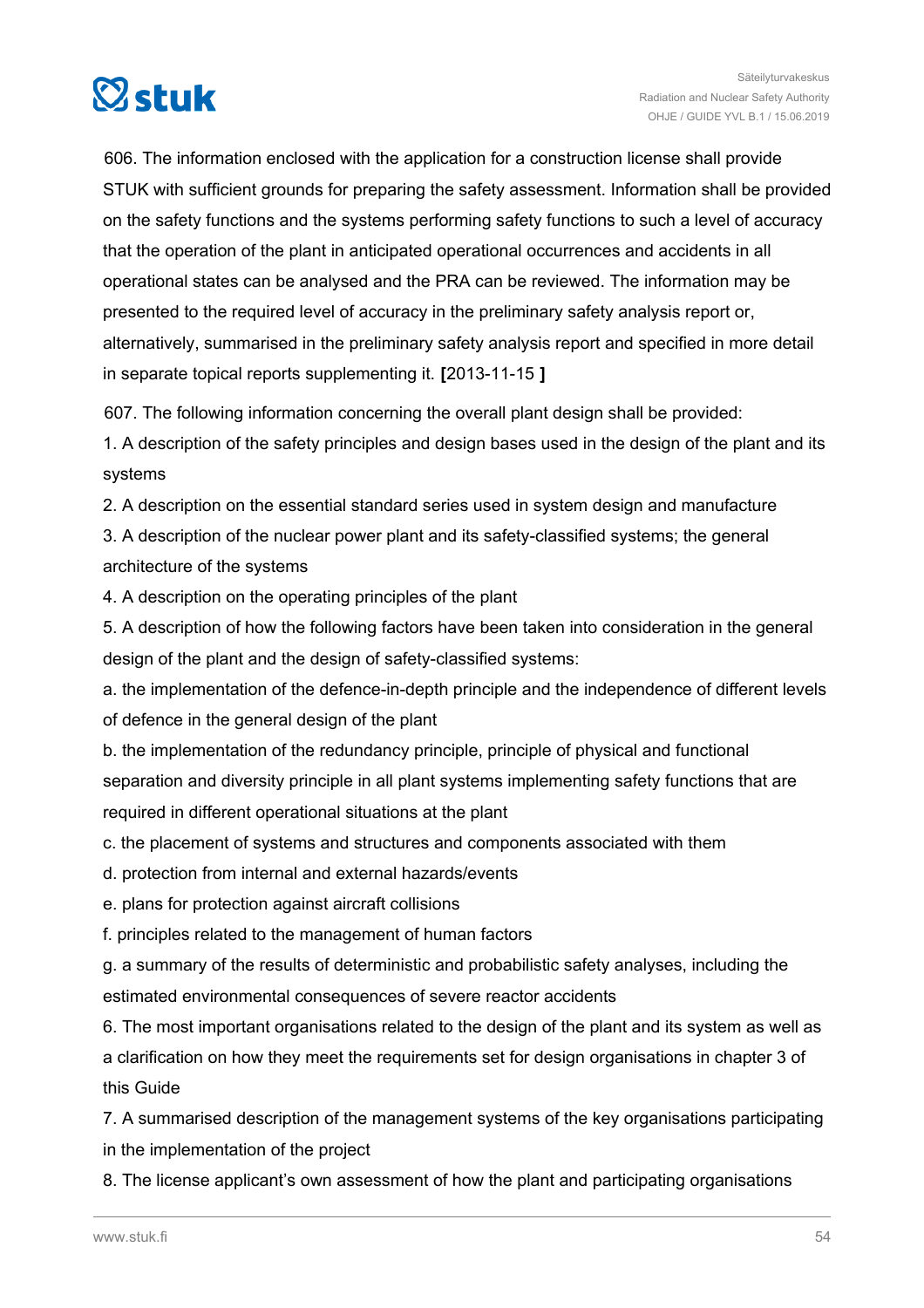

meet the Finnish safety and quality requirements. **[**2019-06-15 **]**

608. The preliminary safety analysis report shall provide an overview of the plant-wide design principles and the technical implementation of each safety-classified system and its relationship with the overall plant complex. When an application for a construction license is filed, the systems' design shall have been frozen to the extent that the detailed design will not necessitate any substantial changes to the information pertaining to the layout design of the plant, the location of main system components, or the systems listed in requirement 609, and that the requirement specifications can be made for the purpose of procuring components and structures. **[**2019-06-15 **]**

609. At minimum, the following information shall be provided in the system descriptions of systems belonging to safety classes 1, 2 and 3, and in system descriptions drafted for buildings: 1. A description of the system, system functions and interfaces with other systems; at least the information presented in appendix A01 shall be provided

2. The design bases and requirements concerning the system and the related components and structures:

a. safety functions and the associated performance requirements as part of the defence-indepth concept in the various operational states of the plant

b. ambient conditions and the design criteria derived from them

c. internal and external hazards/events affecting the system

d. safety classification of the system and its structures and components

e. the failure criteria and physical separation, functional isolation and diversity principles to avoid common-cause failures

f. a description of the analyses, tests and type tests carried out or foreseen for the purpose of qualification of the system and its structures and components

g. requirements for maintenance, inspections and testing in various operational states of the plant

- h. the requirements concerning the construction materials
- i. radiological protection requirements taken into account in the design of the system
- j. standards and guidelines to be applied in the design
- 3. Operation and use of the system in the plant's various operational conditions:
- a. normal operational conditions
- b. system fault conditions
- c. anticipated operational occurrences and accidents
- 4. Methods used for the physical separation of the system and its equipment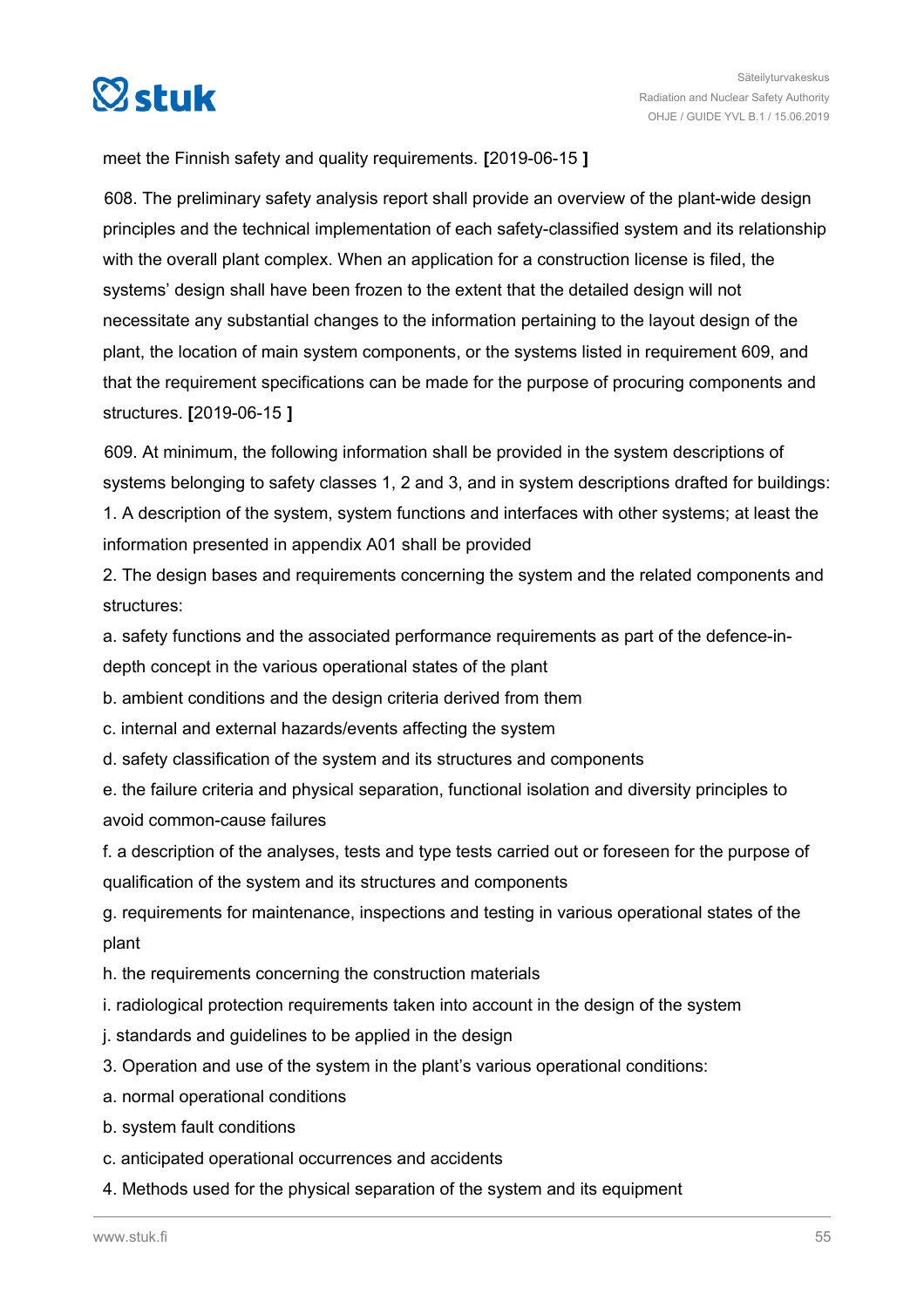

(compartmentation, separation by distance, protection), and the preliminary positioning of the equipment at the plant

5. Functional isolation: interaction with other systems, dependencies on auxiliary systems, and the prevention of fault propagation.

6. A summary of the results of the failure tolerance analysis of the system

7. A description of how human factors have been taken into account in design

8. A preliminary safety assessment independent of the designer, drawn up by the license applicant

9. A list of equipment and its design requirements, presented in a meaningful fashion for the equipment type. **[**2019-06-15 **]**

610. The information listed in requirement 609, to the extent necessary, shall be provided on systems assigned to Class EYT/STUK. **[**2019-06-15 **]**

611. Other class EYT systems and buildings shall be described in system descriptions to the extent necessary for the assessment of the plant's overall operation. For systems, at the least tasks relevant for the plant's various operating conditions as well as a description of the functions and interfaces to other systems shall be provided. **[**2019-06-15 **]**

612. Analyses drawn up to justify design solutions shall be presented in the preliminary safety analysis report, such as deterministic analyses of postulated operational occurrences and accidents, failure tolerance and common cause failure analyses as well as analyses of internal and external threats. The main results of the structural analyses of the primary circuit and the containment shall also be presented in the preliminary safety analysis report. **[**2019-06-15 **]**

612a. The quality plans, qualification plans and requirement specifications of systems shall be submitted to STUK for information when submitting the system description of the corresponding system. **[**2019-06-15 **]**

613. Removed. **[**2019-06-15 **]**

614. Removed. **[**2019-06-15 **]**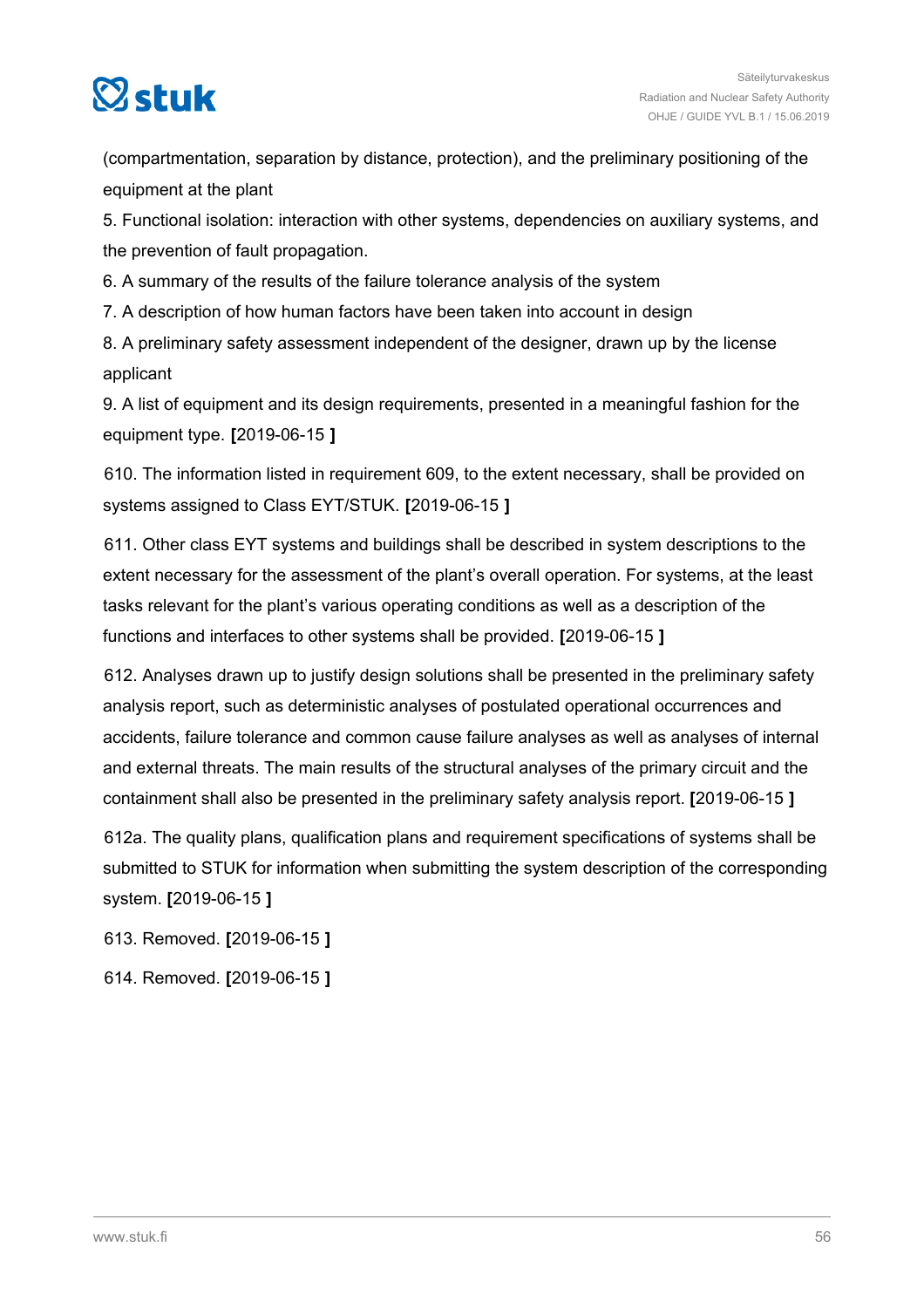

# **6.1.3 Detailed design and changes during construction**

614a. Change documentation related to changes to systems important to safety or detailed design after the granting of the construction license shall be submitted to STUK for approval, if the detailed design or change

- affects the nuclear power plant's functional architecture, i.e. it changes the design basis, operating principle, task or dependencies of the system(s)
- may affect the execution of the safety functions of the system(s).

The change documentation shall consist of descriptions of the purpose and main points of the modification as well as the system descriptions of modified systems. **[**2019-06-15 **]**

614b. Analyses drawn up to justify design solutions shall, when necessary, be submitted as part of the change documentation referred to in requirement 614a, such as deterministic analyses of anticipated operational occurrences and accidents, failure tolerance and common cause failure analyses as well as analyses of internal and external threats. **[**2019-06-15 **]**

614c. System descriptions of the safety analysis report shall be updated after the granting of the construction license so that sufficient understanding of the plant's configuration is maintained for the purpose of approving system modifications as well as components and structures. **[**2019-06-15 **]**

# **6.1.4 Final Safety Analysis Report**

615. According to Section 34 of the Nuclear Energy Decree (161/1988), the application for an operating license shall be supplemented with, among others,

*3) an outline of the technical operating principles and solutions, and other arrangements whereby safety has been ensured;*

*4) a description of the safety principles that have been observed, and an evaluation of the fulfilment of the principles.* **[**2019-06-15 **]**

616. According to Section 36 of the Nuclear Energy Decree (161/1988), the following documents pertaining to the design of the plant and its systems shall be submitted to STUK when an application for an operation license is filed

*1) the final safety analysis report;*

*2) a probabilistic risk assessment;*

*3) a classification document, which shows the classification of structures, systems and components important to the safety of the nuclear facility, on the basis of their significance with*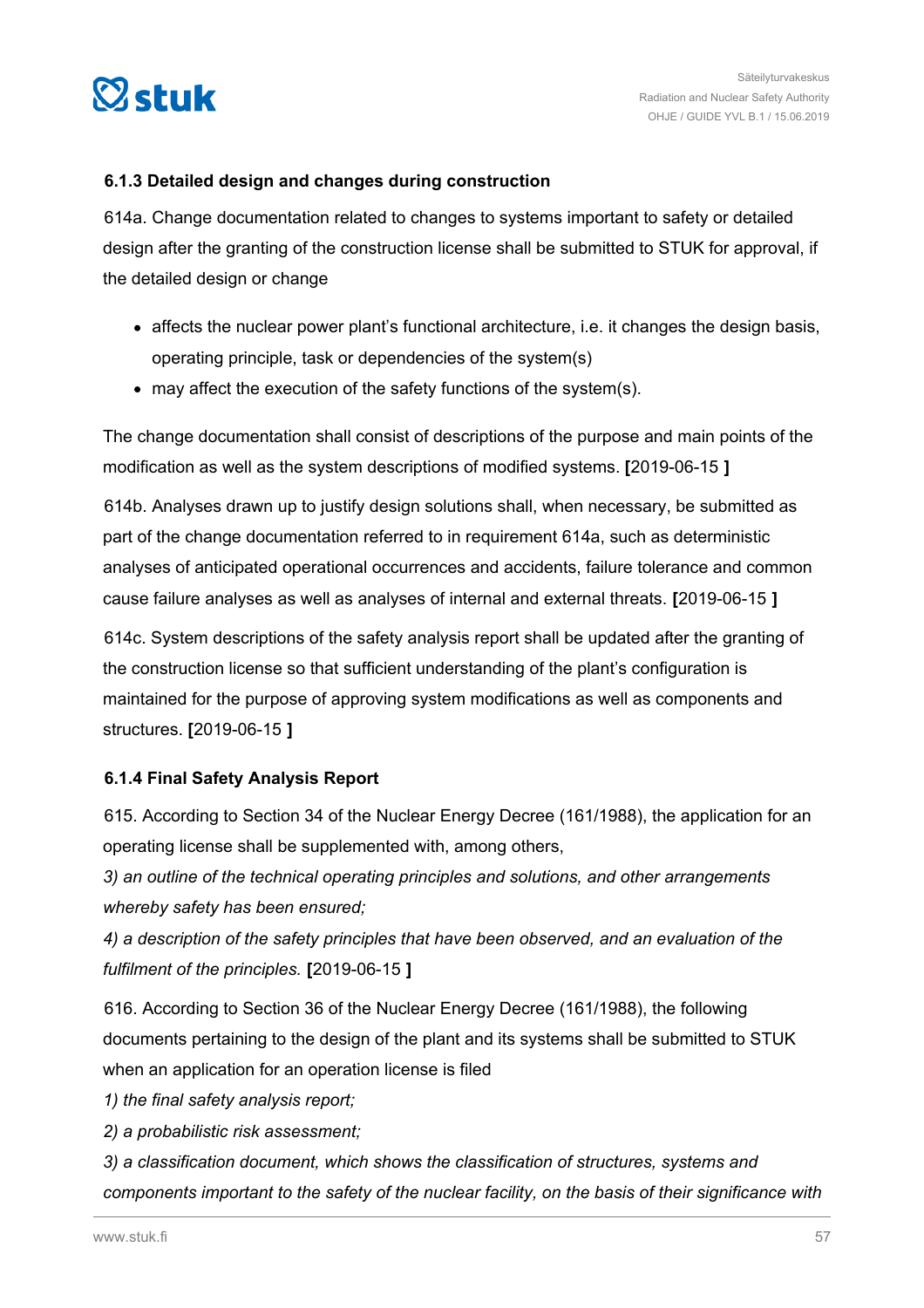

# *respect to safety.* […] **[**2019-06-15 **]**

617. The final safety analysis report shall describe a completed plant. In the operating license stage of the new plant, the final safety analysis report shall describe the plant as it is before nuclear fuel is loaded to the reactor. **[**2019-06-15 **]**

618. The following information concerning the overall plant design shall be provided:

1. A description of the safety principles and design bases used in the design of the plant and its systems;

2. A description of the pivotal series of standards complied with in systems design;

3. A description of the nuclear power plant and its safety-classified systems; overall architecture of systems;

4. A report on the principles of operation of the facility;

5. A description of how the following safety issues have been taken into account in the overall plant design and in the design of the safety-classified systems:

a. the practical implementation of the defence in depth concept and independence between the levels in the overall plant design;

b. the implementation of the redundancy, physical separation, functional isolation and diversity principles in all plant systems performing safety functions required in the various operational states of the plant;

c. the layout of systems and the related structures and components;

d. the protection against internal and external hazards/events;

e. the protection against an aircraft crash;

f. the principles related to the avoidance of human errors; and

g. a summary of the results of the deterministic and probabilistic safety analyses including estimated environmental consequences of severe reactor accidents. **[**2019-06-15 **]**

619. The technical implementation of each safety-classified system and its relationship with the overall plant complex shall be described in detail, supplementing the system descriptions contained in the preliminary safety analysis report with component specifications and other similar detailed information accumulated during the course of construction. System information may be presented to the required level of accuracy in the final safety analysis report or, alternatively, summarised in the safety assessment report and detailed in separate topical reports supplementing it. **[**2019-06-15 **]**

620. In addition to the requirements concerning the content of the preliminary safety analysis report specified in requirement 609 and Annex, at least the following information shall be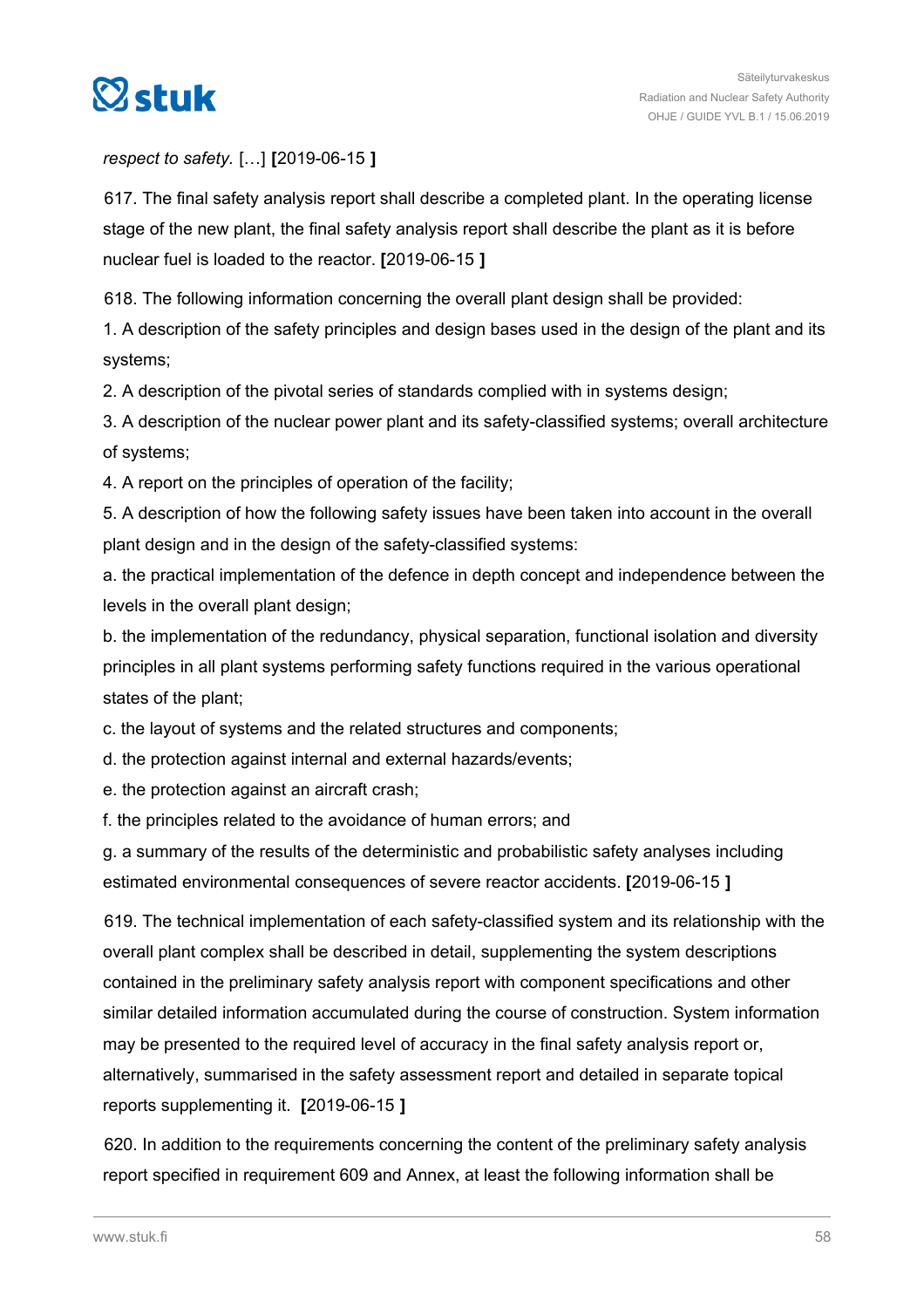

provided in the final safety analysis report on any systems or buildings assigned to Safety Classes 1, 2 or 3:

1. A detailed description of the implemented system;

2. A layout description detailing how the requirements pertaining to the location and protection of systems, structures and components, and the actions performed on the components during operation have been considered in the layout:

– the physical separation of components (compartmentation, separation by distance, protection);

– location requirements for pressure equipment;

– radiation protection and ventilation zone classification;

– the collection and monitoring of leaks;

– provisions for component maintenance, inspections and testing, accessibility under operating and accident conditions; and

– ergonomics.

3. A description of the implemented functional isolation: interaction with other systems,

dependencies on auxiliary systems, and the prevention of fault propagation;

4. Results of the failure tolerance analysis of the system;

5. A description of the analyses, tests and type tests carried out for the purpose of validation of the system and its structures and components. **[**2019-06-15 **]**

621. The information listed in requirement 620, to the extent necessary, shall be provided on systems assigned to Class EYT/STUK. **[**2019-06-15 **]**

622. Other class EYT systems and buildings shall be described in system descriptions to the extent necessary for the assessment of the plant's overall operation. For systems, at the least tasks in the plant's various operating conditions as well as a description of the functions and interfaces to other systems shall be provided. **[**2019-06-15 **]**

623. Analyses drawn up to justify design solutions shall be presented in the final safety analysis report, such as deterministic analyses of anticipated operational occurrences and accidents, failure tolerance and common cause failure analyses as well as analyses of internal and external hazards/events. The main results of the structural analyses of the primary circuit and the containment shall also be presented in the final safety analysis report. **[**2019-06-15 **]**

624. Removed. **[**2019-06-15 **]**

625. Removed. **[**2019-06-15 **]**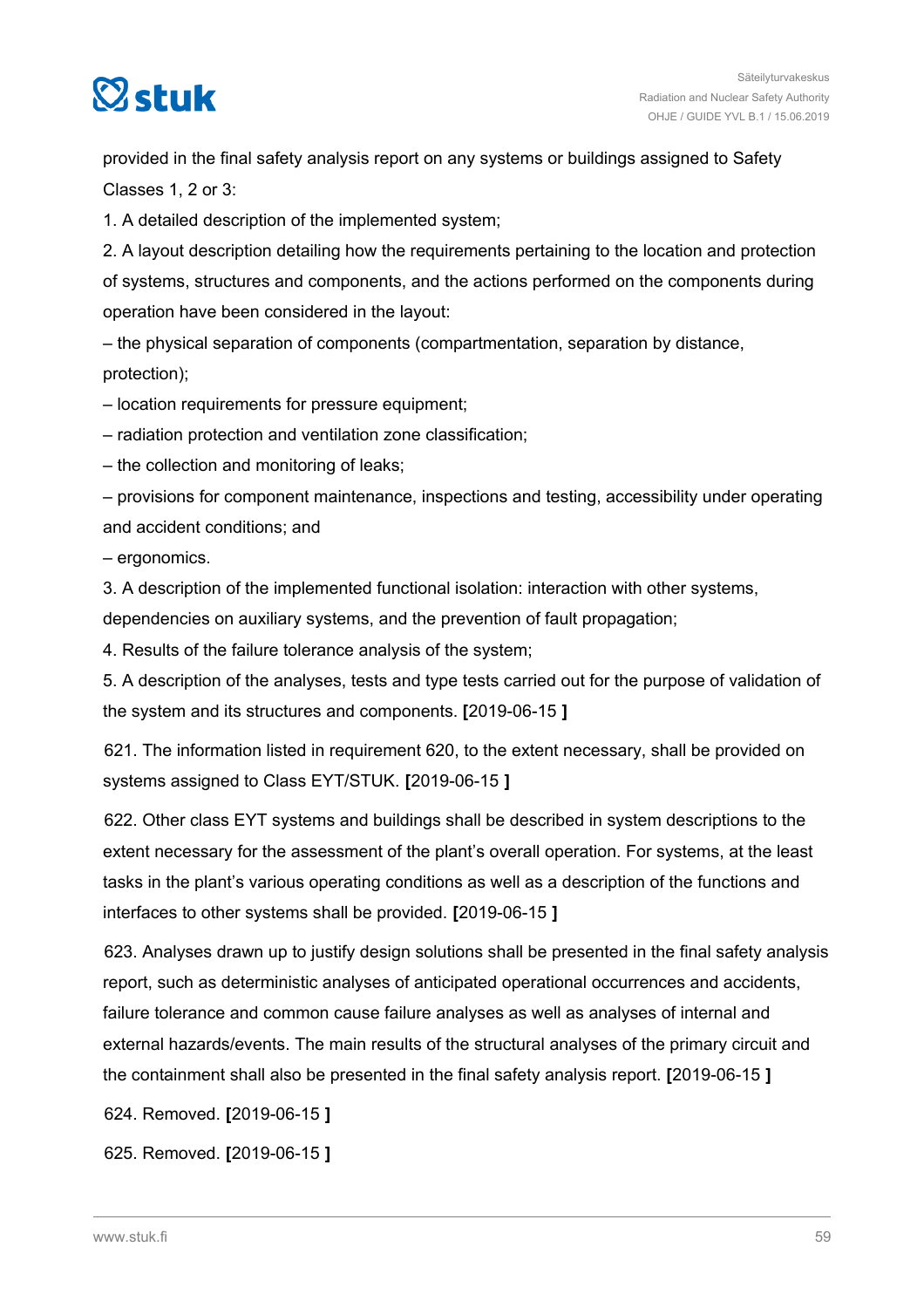

# **6.2 System modifications**

626. Removed. **[**2019-06-15 **]**

627. Regarding modifications made to safety-classified systems during the operation of a nuclear power plant, a conceptual plan shall be submitted to STUK for approval if the modification affects the functional architecture of the nuclear power plant, i.e. it changes the design basis, operating principle, task or dependencies of the system(s). A conceptual plan shall also be drawn up for a new system important to safety (EYT/STUK) and submitted for information. **[**2019-06-15 **]**

627a. The conceptual design plan shall include

1. a general description of the modification and systems to be modified

2. initial requirements for the design of system-level modifications with regard to performance, safety classification, defence-in-depth, redundancy, physical separation, functional isolation, diversity principle, layout, protection against internal and external threads and information security

3. description of the effects of the modification on the plant's operating principles and accident situations

4. a description of the deterministic and probabilistic analyses to be prepared or updated or other safety justifications considered necessary (such as tests)

5. a description of the modification schedule. **[**2019-06-15 **]**

628. During the operation of a nuclear power plant, pre-inspection documentation related to the modifications made to safety-classified systems shall be submitted to STUK for approval if a conceptual design plan has been prepared for the modification or if the modification may affect the execution of the safety functions of the system(s).

Information on equivalent changes to systems in class EYT/STUK shall be provided for information. **[**2019-06-15 **]**

628a. Concerning modifications other than those modifications of safety classified systems referred to in requirement 628, a description of the modification shall be submitted to STUK for information. The description shall include the purpose and main characteristics of the modification. **[**2019-06-15 **]**

628b. Where applicable to the modification, descriptions corresponding with the content of requirement 609 shall be presented in the system pre-inspection documentation. The preinspection documentation shall also include any separate justifications, such as deterministic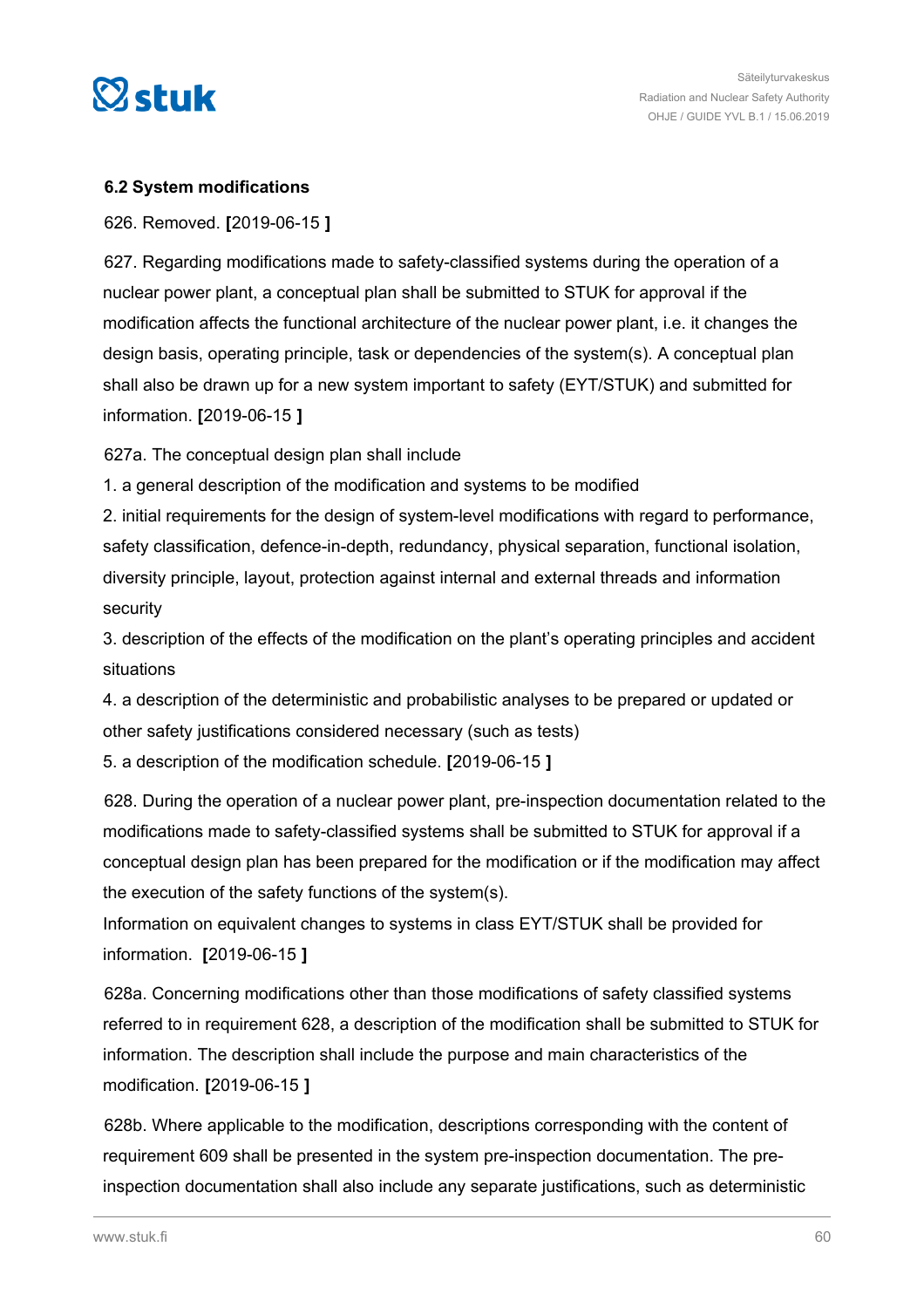

accident analyses, to demonstrate the safety of the modification. **[**2019-06-15 **]**

628c. The licensee shall submit the system requirement specifications related to the modification to STUK for information in connection with the system modification documentation. **[**2019-06-15 **]**

628d. The licensee shall submit system-specific quality and qualification plans to STUK for information in connection with the system modification documentation. **[**2019-06-15 **]**

629. The final safety analysis report shall be regularly updated during the operation of the nuclear power plant, with due regard to any modifications made at the plant. The final safety analysis report and topical reports shall be updated where necessary based on the results obtained during commissioning. **[**2013-11-15 **]**

630. Moved to para 627a. **[**2019-06-15 **]**

631. Requirements concerning the risk assessment, submitted as part of the conceptual plan and pre-inspection documentation in connection with system changes, have been provided in Guide YVL A.7. **[**2019-06-15 **]**

632. Moved to para 628b. **[**2019-06-15 **]**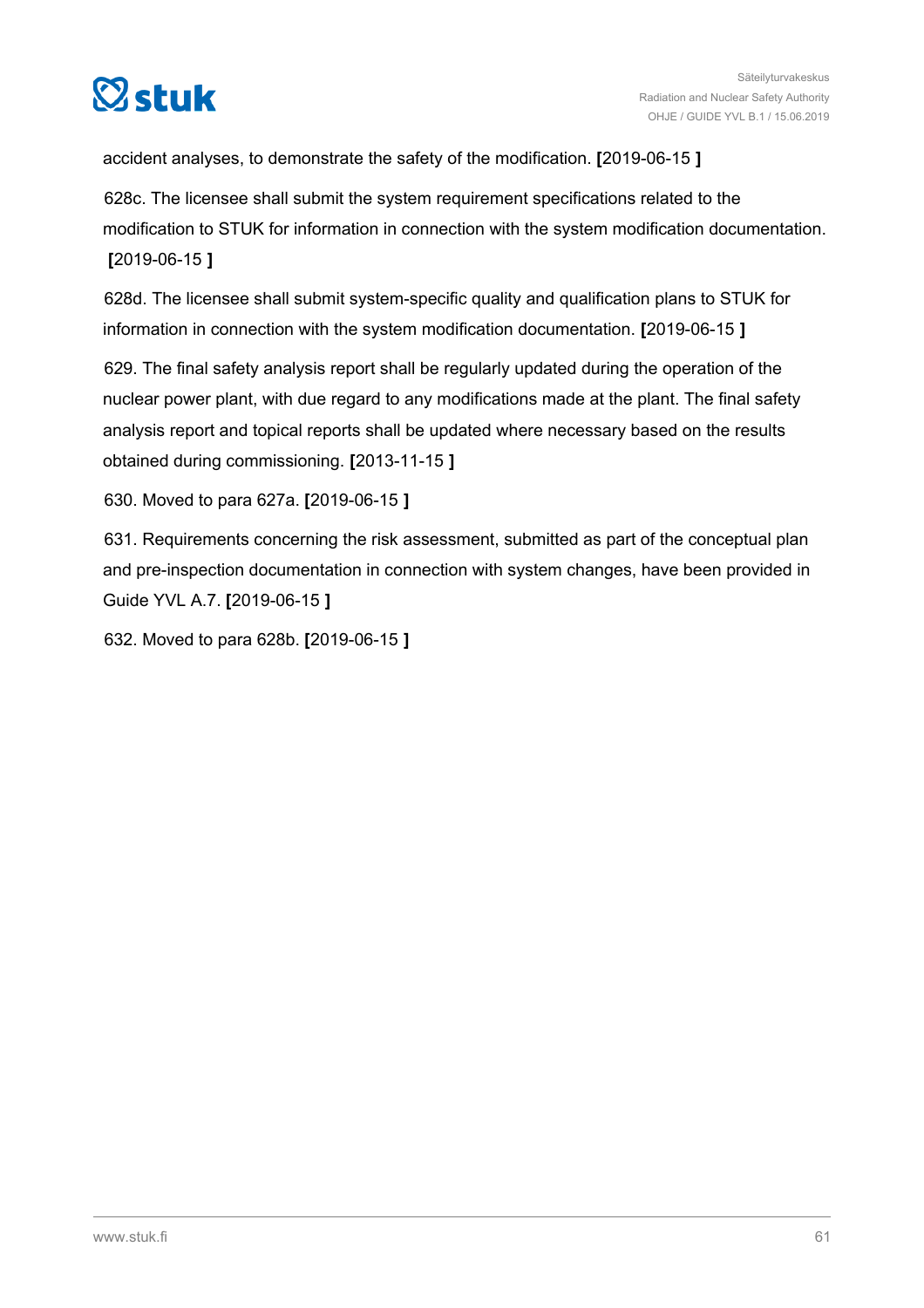

# **7 Regulatory oversight of safety design**

# **7.1 Processing of the application for a decision-in-principle**

701. STUK reviews the information enclosed with the application for a decision-in-principle for each plant alternative, requesting further information as it may deem necessary for the preparation of the preliminary safety assessment. No separate approval decisions shall be issued on the documents enclosed with the application; however, STUK may, at the license applicant's request, give its preliminary opinion on issues concerning the application of safety principles or specific technical solutions. **[**2019-06-15 **]**

702. Based on its review, STUK shall prepare a preliminary safety assessment. With regard to the safety design of the plant, the preliminary safety assessment

1. addresses any issues detected in the plant's design bases or their application in design that may prevent a construction license from being granted;

2. provides an assessment of the needs for improving the structure of the plant to satisfy Finnish safety requirements; and

3. identifies the design solutions that require closer scrutiny or justification in STUK's view in case the project proceeds. **[**2019-06-15 **]**

# **7.2 Processing of the preliminary safety analysis report in connection with the construction license application**

703. STUK first carries out an overall assessment of each document submitted to STUK in connection with the filing of the application for a construction license, establishing the sufficiency and adequacy of the information provided, and issuing a decision on the document's acceptance for more detailed processing. Documents requiring substantial additions or corrections will be returned to the license applicant without closer scrutiny. If so, STUK will suspend the processing of the document, notify the licensee or license applicant of this and demand that the party concerned provide the requested additional information by the set date. **[**2013-11-15 **]**

704. With regard to plant design, STUK will review and assess the design basis of the plant, the requirement specifications, the analyses substantiating the fulfilment of safety criteria, the implementation of defence-in-depth concept in the design as well as the implementation of redundancy, physical separation, functional isolation and diversity principles in the design and implementation of safety functions. **[**2013-11-15 **]**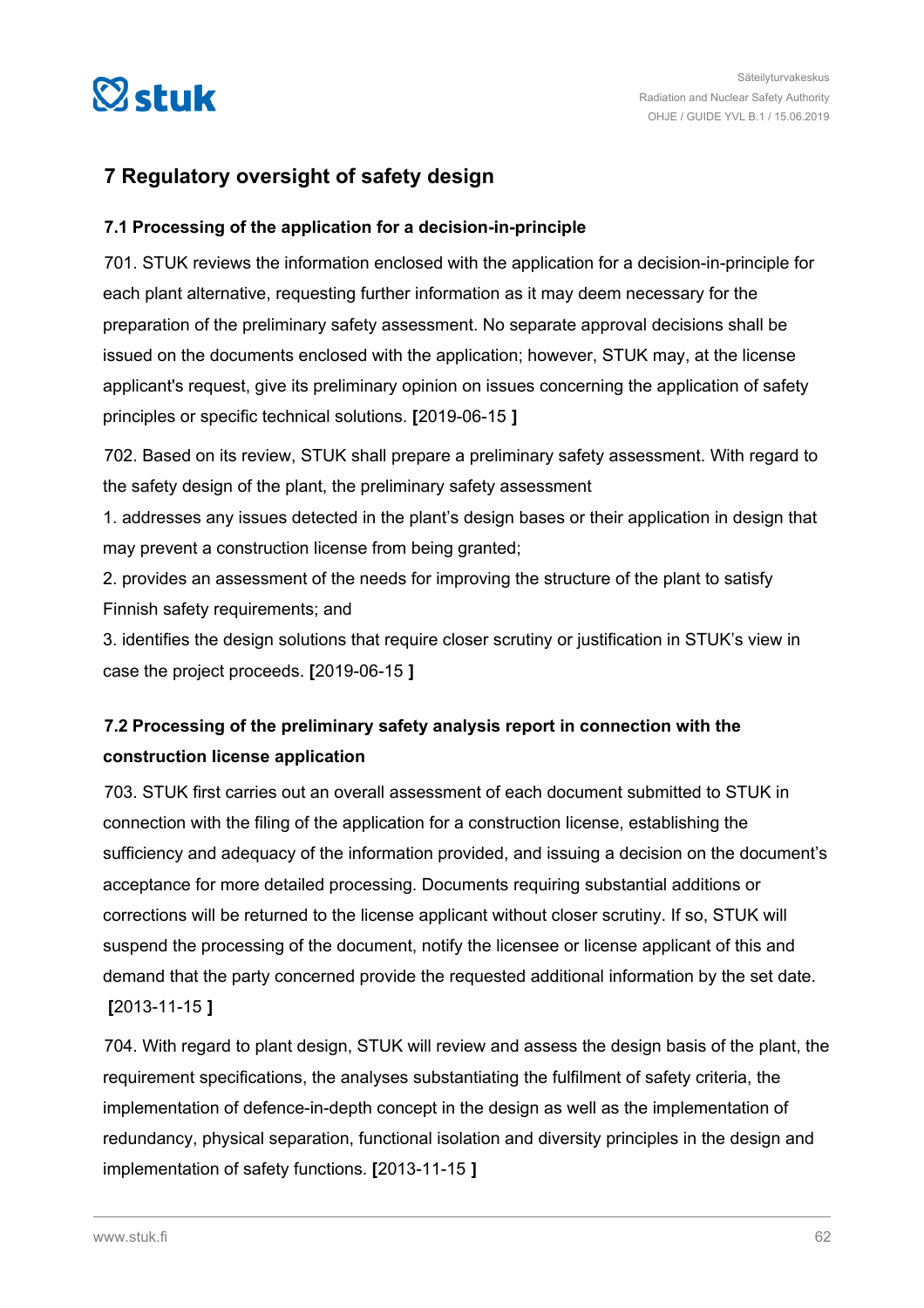

705. STUK reviews the information provided on the systems in the preliminary safety analysis report broken down into logical subject matters comprising one or several systems. If the performance of the system needs to be demonstrated by means of deterministic analyses of anticipated operational occurrences and accidents, the analyses will be reviewed concurrently with the design information of the systems. **[**2013-11-15 **]**

706. Removed. **[**2019-06-15 **]**

707. When reviewing the PSAR and related design documentation submitted for the construction license, STUK verifies that the design of the plant and its systems can be used as a design basis for structures and components. **[**2013-11-15 **]**

708. When STUK has reviewed all sections of the preliminary safety analysis report and the related topical reports, and there are no further questions or comments to be addressed, STUK will issue an approval decision on the entire document. This decision is a necessary prerequisite for STUK's endorsement of the application for a construction license. **[**2013-11-15 **]**

709. Removed. **[**2019-06-15 **]**

710. Removed. **[**2019-06-15 **]**

# **7.3 Processing of the final safety analysis report in connection with the operating license application**

711. Removed. **[**2019-06-15 **]**

712. When STUK has reviewed all sections of the final safety analysis report and there are no further questions or comments to be addressed, STUK will issue an approval decision on the entire document. This decision is a necessary prerequisite for STUK's endorsement of the application for an operating license. **[**2013-11-15 **]**

713. Removed. **[**2019-06-15 **]**

714. Removed. **[**2019-06-15 **]**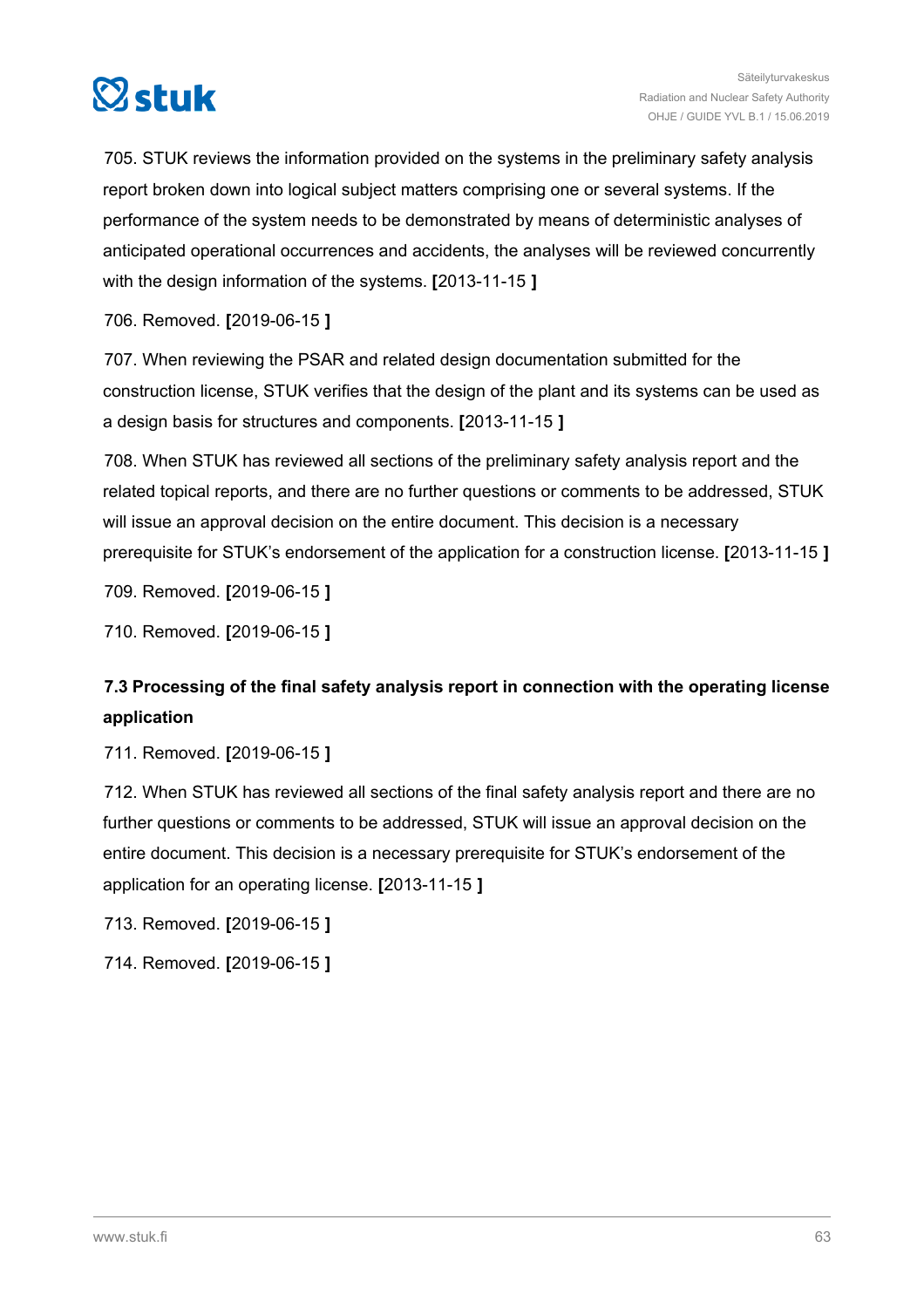

# **7.4 System modifications at nuclear power plants during construction and operation**

714a. STUK shall review the documentation referred to in requirements 614a and 614b before approving the component documentation related to the modifications. **[**2019-06-15 **]**

715. When the plant systems are modified or taken out of use or totally new systems are installed at the plant, STUK will review the conceptual design plans and system pre-inspection documents and approve them prior to approving the related component documentation. **[**2019-06-15 **]**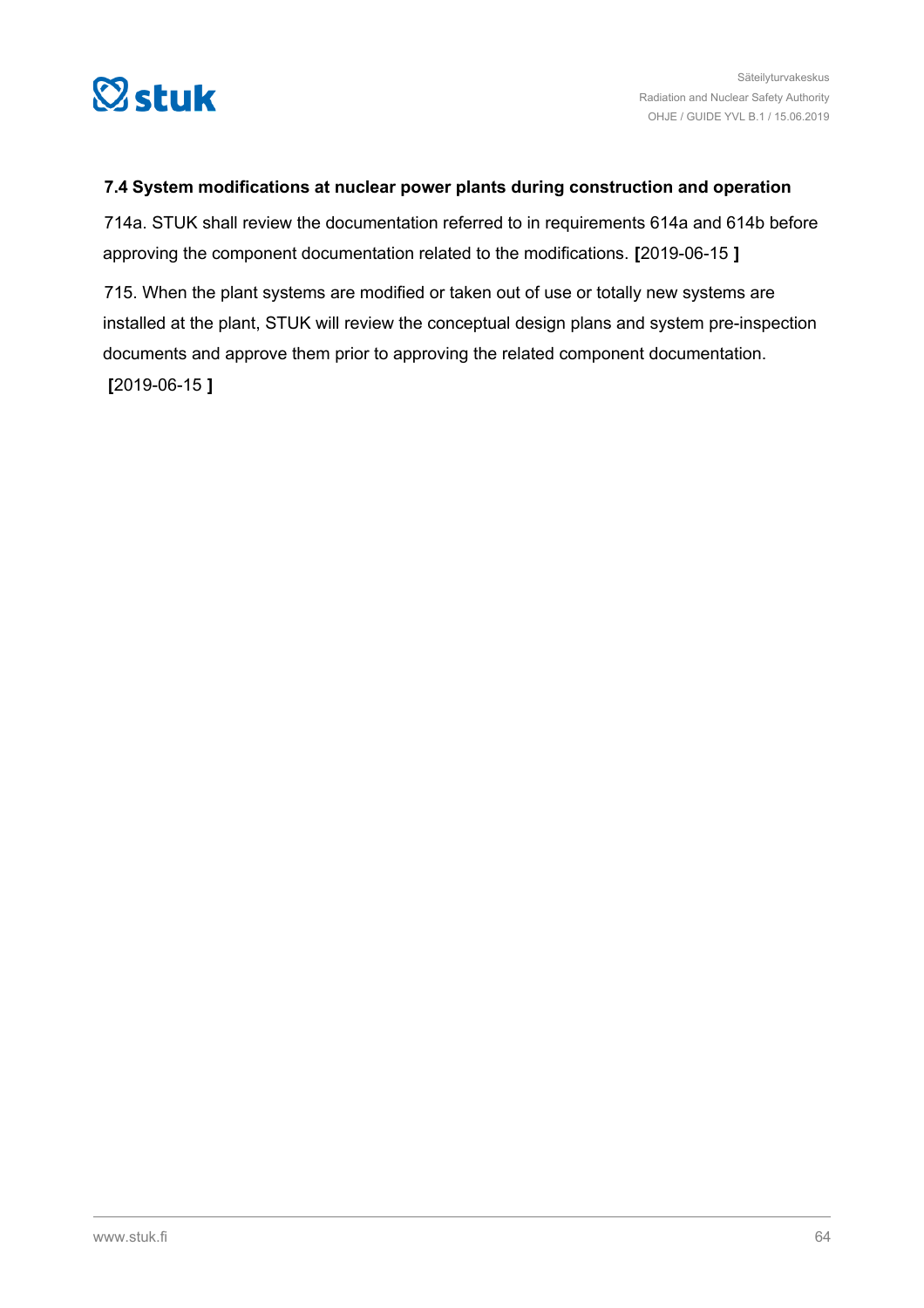

# **8 Appendix Detailed requirements for system descriptions**

A01. Description of the systems and buildings shall include, in a minimum:

1. A verbal description of the system supplemented by figures, diagrams, lists and tables. 2. For process systems: the main parts and components of the system; interfaces with other systems; process and instrumentation diagrams; auxiliary systems (e.g. cooling, power supply) required for the operation of the system; monitoring and control of the system functions; operating parameters in different operational conditions (e.g. pressures, temperatures, volumetric flow rates, cooling capacities); and protection functions and limits related to the operation of the system.

2a. For HVAC systems: the main parts and components of the system; interfaces with other systems; process and instrumentation diagrams; auxiliary systems required for the operation of the system; monitoring and control of the system functions; operating parameters in different operational conditions (e.g. volumetric flow rates, cooling capacities, leak tightness requirements, filter efficiency and type); and protection functions and limits related to the operation of the system.

3. For I&C systems: the overall I&C system architecture, including system interfaces, connections and interaction between systems and connections to the outside environment; prioritisation of the commands given by the I&C systems; equipment platforms of softwarebased systems complete with qualification details.

4. For electrical systems: a main diagram outlining the integrated structure of all electrical systems; the structure and operating parameters of each system (e.g. voltages); monitoring and control of the systems; the switch positions in designed operational conditions; and automatic switching operations in the event of anticipated operational occurrences.

5. For buildings: master plans; structural materials, including coatings and steel or similar claddings; the location of components performing safety functions and main equipment contributing to the power production process inside the buildings; loads and load combinations to be considered in the design of buildings; and methods for mounting components into structures, containment access locks and penetrations. **[**2019-06-15 **]**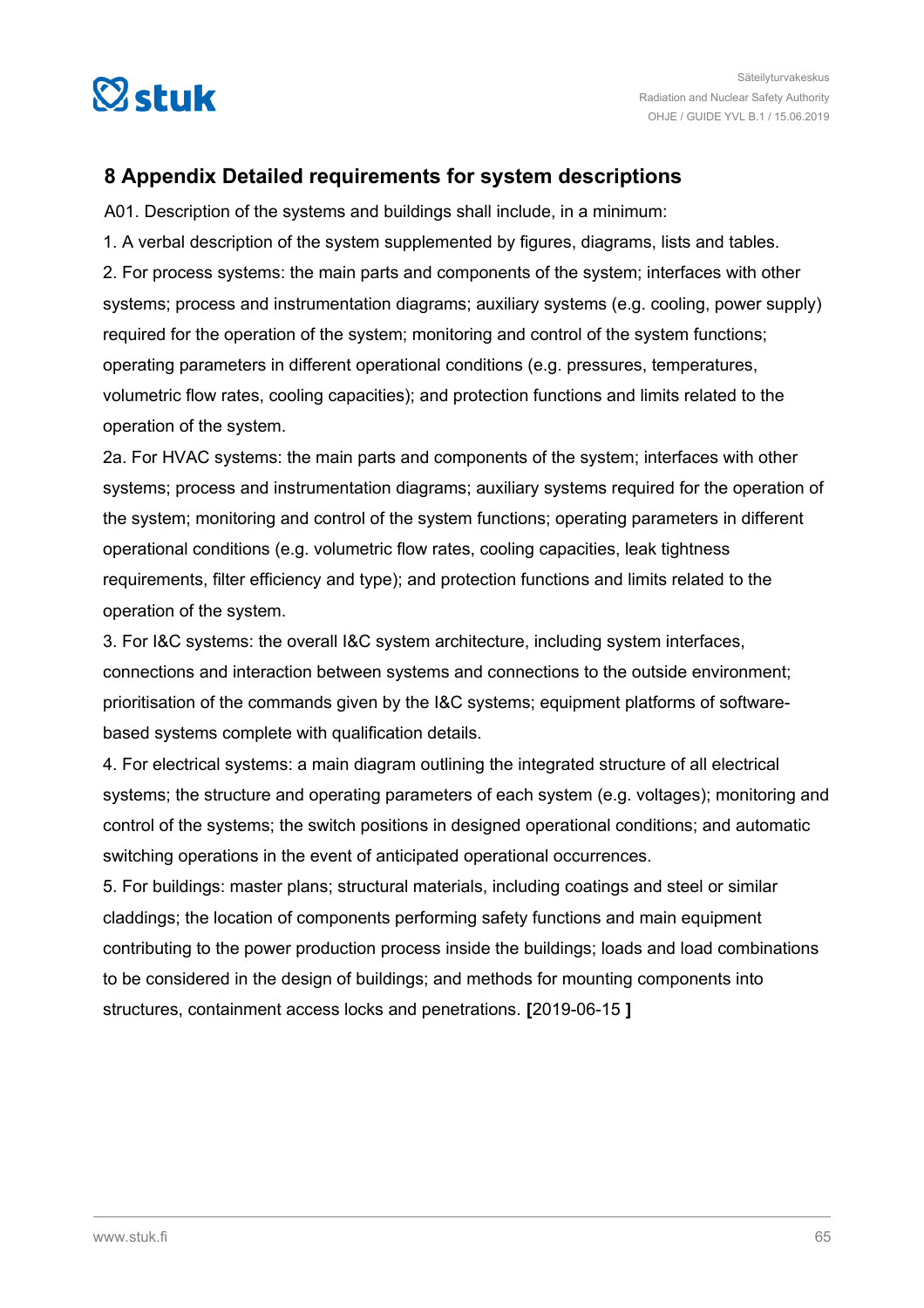

# **9 References**

1. Nuclear Energy Act (990/1987). **[**2013-11-15 **]**

2. Nuclear Energy Decree (161/1988). **[**2013-11-15 **]**

3. Radiation and Nuclear Safety Authority Regulation on the Safety of a Nuclear Power Plant (STUK Y/1/2018). **[**2019-06-15 **]**

4. Radiation and Nuclear Safety Authority Regulation on the Security in the Use of Nuclear Energy (STUK Y/3/2016). **[**2019-06-15 **]**

5. Radiation and Nuclear Safety Authority Regulation on the Emergency Arrangements of a Nuclear Power Plant (STUK Y/2/2018). **[**2019-06-15 **]**

6. Radiation and Nuclear Safety Authority Regulation on the Safety of Disposal of Nuclear Waste (STUK Y/4/2018). **[**2019-06-15 **]**

7. IAEA, Fundamental Safety Principles, Series No. SF-1, November 07, 2006. **[**2013-11-15 **]**

8. IAEA, The Management System for Facilities and Activities Safety Requirements, Series No. GS-R-3, July 21, 2006. **[**2013-11-15 **]**

9. IAEA, Safety Assessment for Facilities and Activities General Safety Requirements Part 4 Series, No. GSR Part 4, May 19, 2009. **[**2013-11-15 **]**

10. IAEA, Safety of Nuclear Power Plants: Design, Series No. SSR-2/1 (Rev.1), February 2016. **[**2019-06-15 **]**

11. IAEA, Format and Content of the Safety Analysis Report for Nuclear Power Plants Safety Guide, Series No. GS-G-4.1, April 27, 2004. **[**2013-11-15 **]**

12. IAEA, Design of Instrumentation and Control Systems for Nuclear Power Plants, SSG-39, 2016. **[**2019-06-15 **]**

13. Removed. **[**2019-06-15 **]**

14. Removed. **[**2019-06-15 **]**

15. Removed. **[**2019-06-15 **]**

16. IAEA, Ageing Management for Nuclear Power Plants Safety Guide, Series No. NS-G-2.12, February 06, 2009. **[**2013-11-15 **]**

17. IAEA, Design of the Reactor Coolant System and Associated Systems in Nuclear Power Plants Safety Guide, Series No. NS-G-1.9, September 23, 2004. **[**2013-11-15 **]**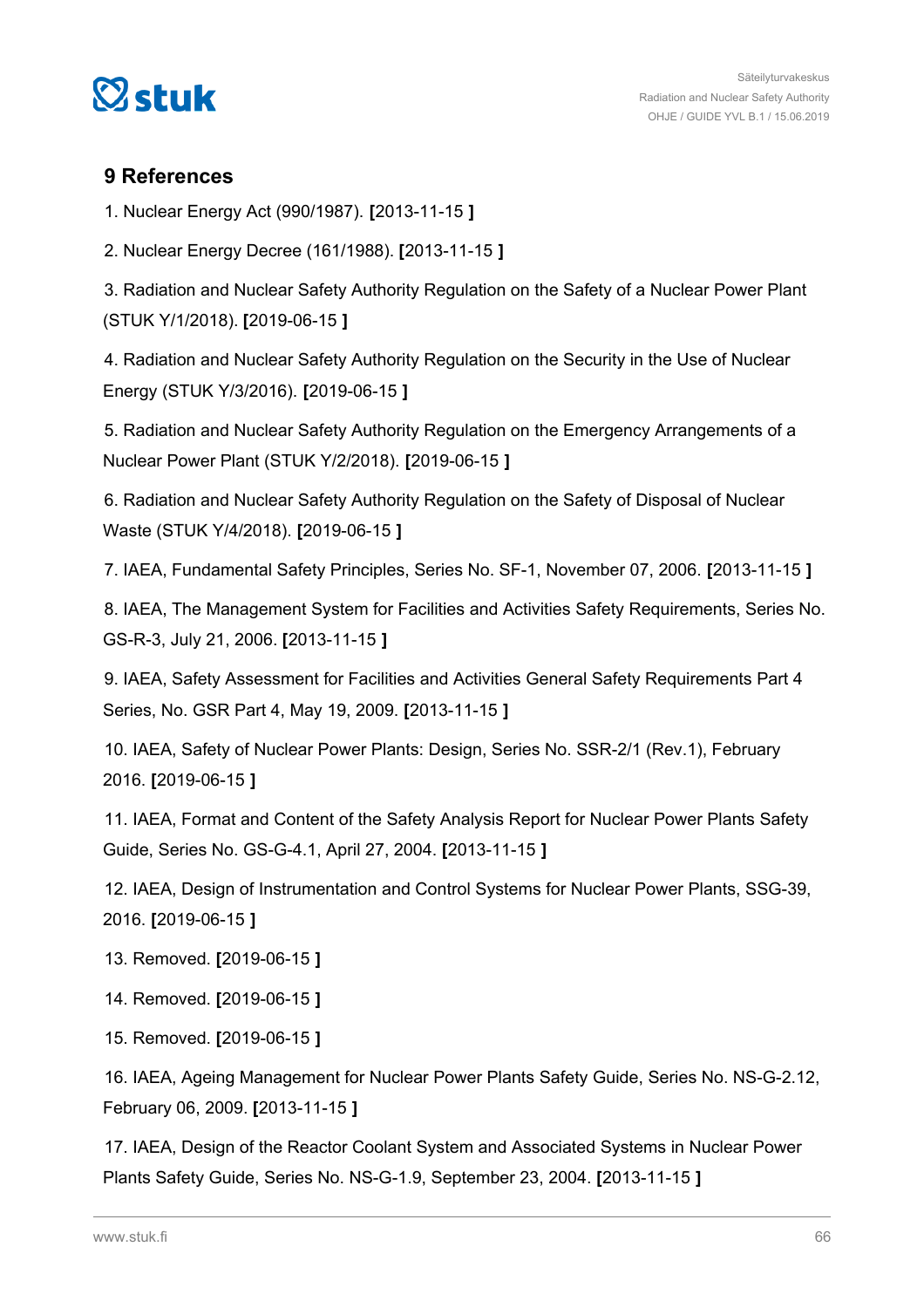

18. IAEA, Design of Electric Power Systems for Nuclear Power Plants, SSG-34, 2016. **[**2019-06-15 **]**

19. IAEA, Modifications to Nuclear Power Plants Safety Guide, Series No. NS-G-2.3, October 23, 2001. **[**2013-11-15 **]**

- 20. Removed. **[**2019-06-15 **]**
- 21. WENRA Safety Reference Levels for Existing Reactors, 24th September 2014. **[**2019-06-15 **]**

22. WENRA, Safety of new NPP Designs, 2013. **[**2019-06-15 **]**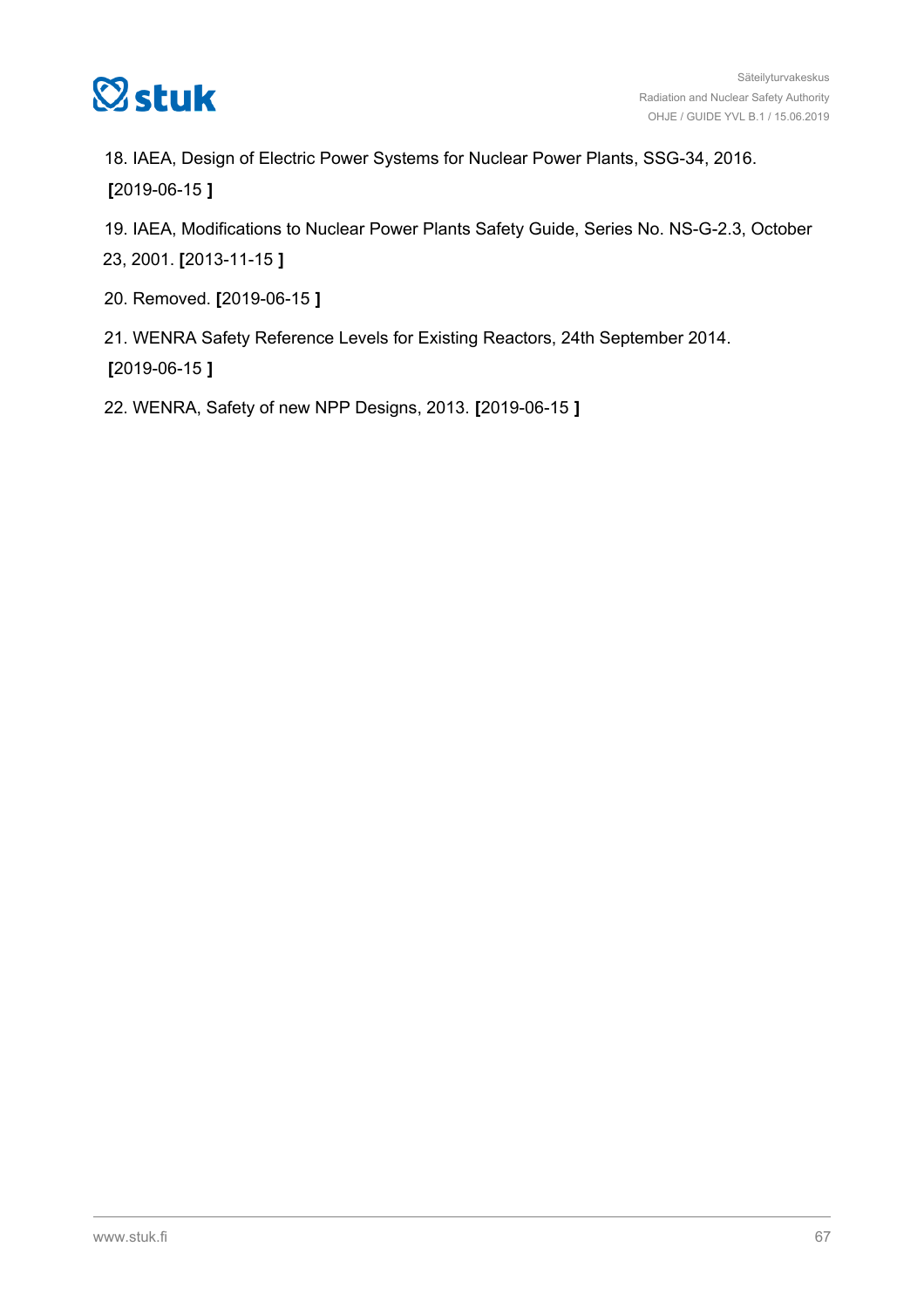

# **Definitions**

# **Active failure**

Active failure shall refer to failure mechanisms other than passive failure mechanisms (such as malfunctions).

# **Initiating event**

Initiating event shall refer to an identified event that leads to anticipated operational occurrences or accidents.

# **Diversity principle**

Diversity principle shall refer to the backing up of functions through systems or components having different operating principles or differing from each other in some other manner, with all systems or components able to implement a function separately. (STUK Y/1/2018)

# **Separation principle**

Separation principle shall refer to physical separation and functional isolation. (STUK Y/1/2018)

#### **Physical separation**

Physical separation shall refer to the separation of systems or components from one another by means of adequate barriers, distance or placement, or combinations thereof. (STUK Y/1/2018)

#### **Controlled state**

Controlled state shall refer to a state where a reactor has been shut down and the removal of its decay heat has been secured. (STUK Y/1/2018)

#### **Ventilation**

Ventilation shall refer to maintaining and improving the quality of indoor air by circulating it; in some rooms of a nuclear facility, ventilation systems are also used to limit the spread of radioactive substances.

#### **Air conditioning systems**

Air conditioning systems shall refer to systems designed to manage the purity, temperature, humidity and movement of indoor air by treating supply air or circulating air.

#### **System**

System shall refer to a combination of components and structures that performs a specific function.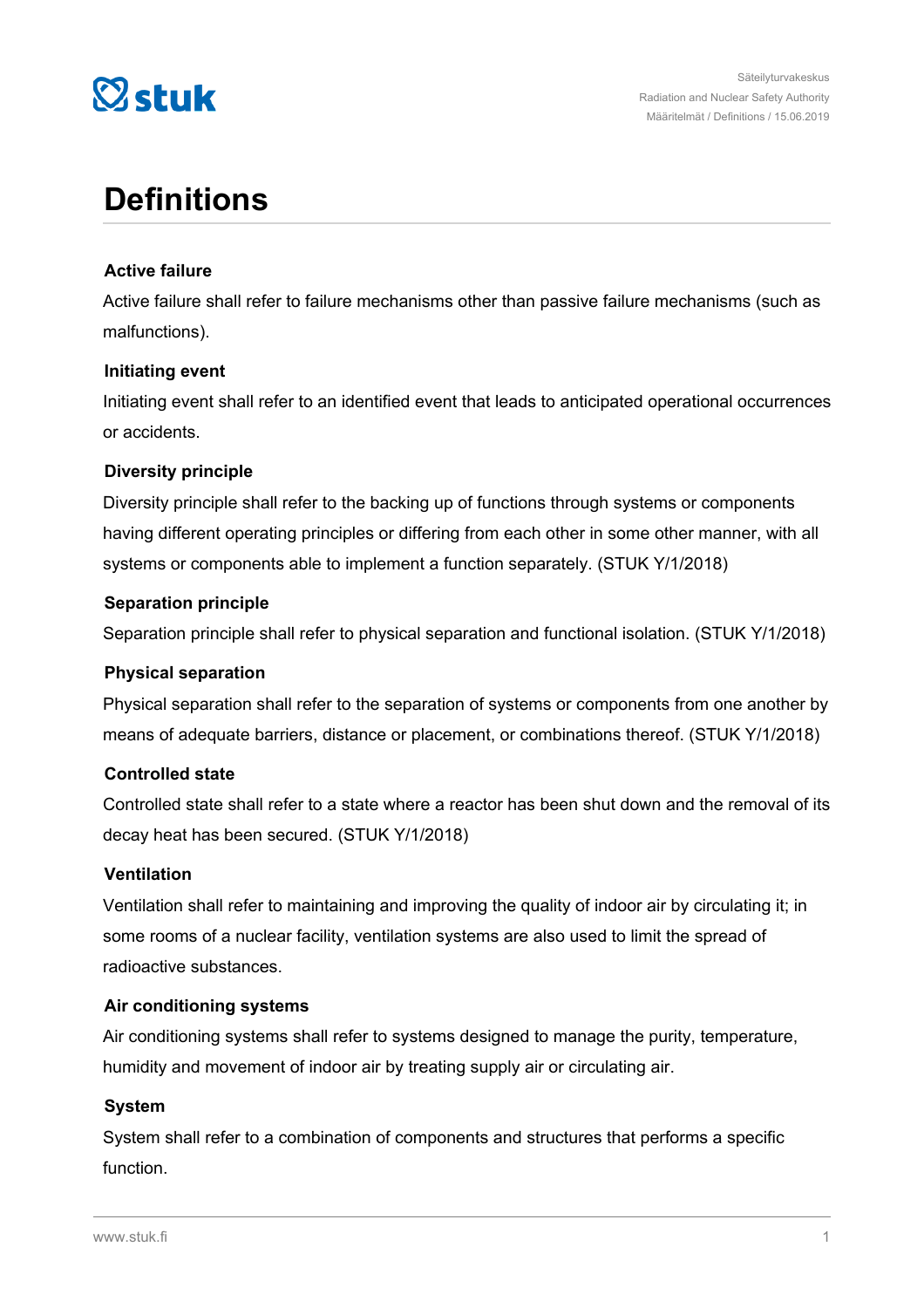

# **Review**

Review shall refer to activity undertaken to determine the suitability, adequacy and effectiveness of the measures needed to achieve set objectives.

# **Qualification**

Qualification is normally used as a synonym for "validation" in YVL-guides. Qualification shall refer to confirmation, through the provision of objective evidence, that the requirements for a specific intended use or application have been fulfilled.

# **Validation**

Validation shall refer to confirmation, through the provision of objective evidence, that the requirements for a specific intended use or application have been fulfilled.

# **Criticality**

Criticality shall refer to a state where the output and loss of neutrons, created in nuclear fission and maintaining a chain reaction, are in equilibrium so that a steady chain reaction continues. (STUK Y/1/2018)

# **Criticality accident**

Criticality accident shall refer to an accident caused by an uncontrolled chain reaction of nuclear fissions. (STUK Y/1/2018)

# **Redundancy**

Redundancy shall refer to the use of alternative (identical or diverse) structures, systems or system components, so that any one of them can perform the required function regardless of the state of operation or failure of any other.

#### **Normal power supply systems**

Normal power supply systems shall refer to power supply systems whose operation is not secured by safety-classified auxiliary power supply systems located within the plant site.

# **Anticipated operational occurrence**

Anticipated operational occurrence shall refer to such a deviation from normal operation that can be expected to occur once or several times during any period of a hundred operating years. (Nuclear Energy Decree 161/1988)

# **Postulated accident**

Postulated accident shall refer to a deviation from normal operation which is assumed to occur less frequently than once over a span of one hundred operating years, excluding design extension conditions; and which the nuclear facility is required to withstand without sustaining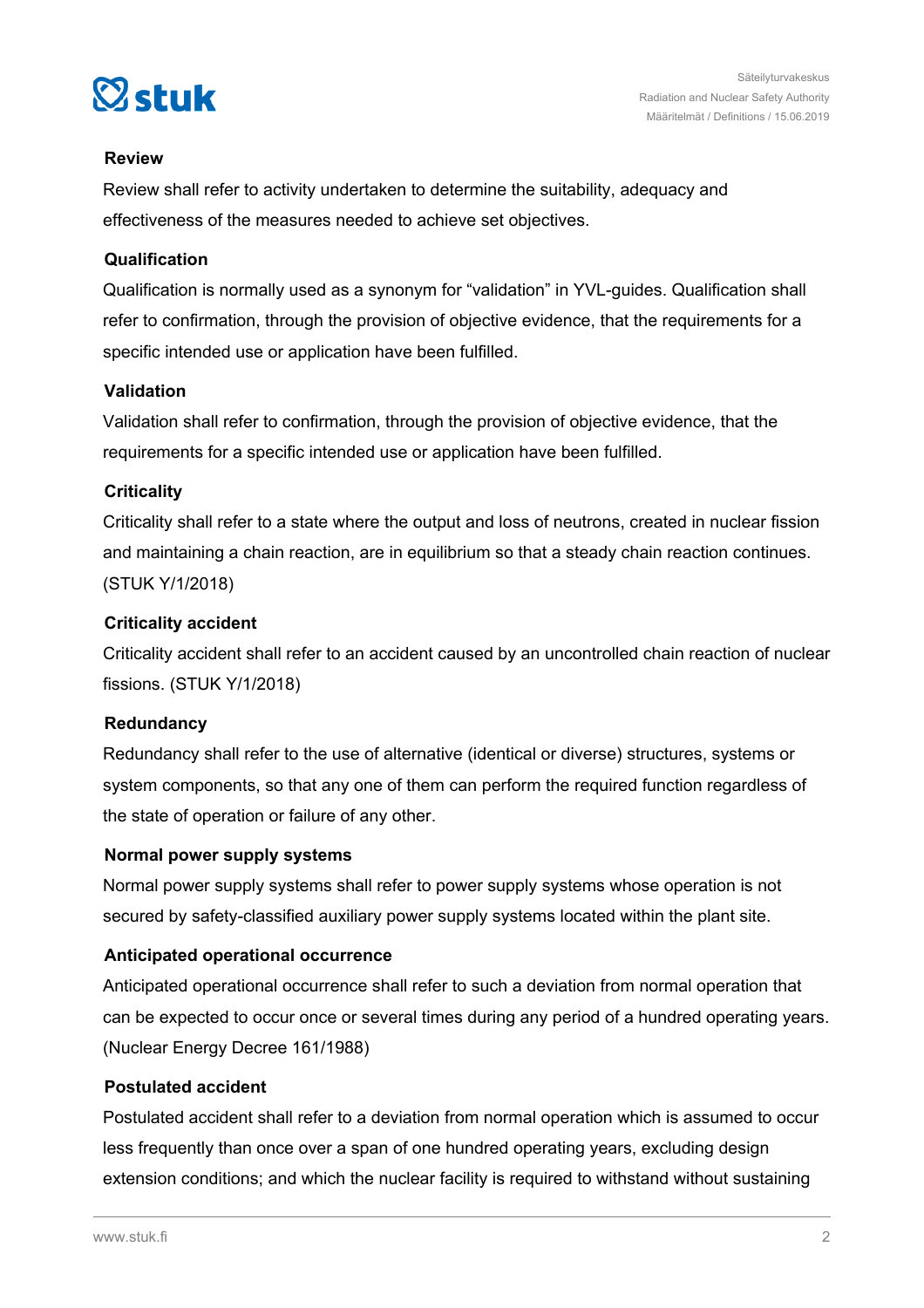

severe fuel failure, even if individual components of systems important to safety are rendered out of operation due to servicing or faults. Postulated accidents are grouped into two classes on the basis of the frequency of their initiating events: a) Class 1 postulated accidents, which can be assumed to occur less frequently than once over a span of one hundred operating years, but at least once over a span of one thousand operating years; b) Class 2 postulated accidents, which can be assumed to occur less frequently than once during any one thousand operating years. (Nuclear Energy Decree 161/1988)

# **Design extension condition**

Design extension condition shall refer to:

a. an accident where an anticipated operational occurrence or class 1 postulated accident involves a common cause failure in a system required to execute a safety function;

b. an accident caused by a combination of failures identified as significant on the basis of a probabilistic risk assessment; or

c. an accident caused by a rare external event and which the facility is required to withstand without severe fuel failure.

(Nuclear Energy Decree 161/1988)

#### **Power supply system**

Power supply system shall refer to systems designed to supply the necessary electrical power to the actuators and instrumentation and control systems of the plant unit.

#### **72-hour self-sufficiency criterion**

72-hour self-sufficiency criterion shall means that the system to which the criterion is applied must be able to perform its function for a minimum of 72 hours so that for the first 24 hours no material replenishments (such as filling the water or fuel tank of the system) are needed, and for the following 48 hours provisions and material reserves exist at the plant site to arrange the necessary material replenishments for the system.

#### **Accident**

Accident shall refer to postulated accidents, design extension conditions and severe accidents. (Nuclear Energy Decree 161/1988)

#### **Passive failure**

Passive failure shall refer to a mode of failure that can be treated as an operability deficiency (such as a total or partial lack of a device or operability).

#### **Baseline configuration**

Baseline configuration shall refer to a configuration of a product, formally established at a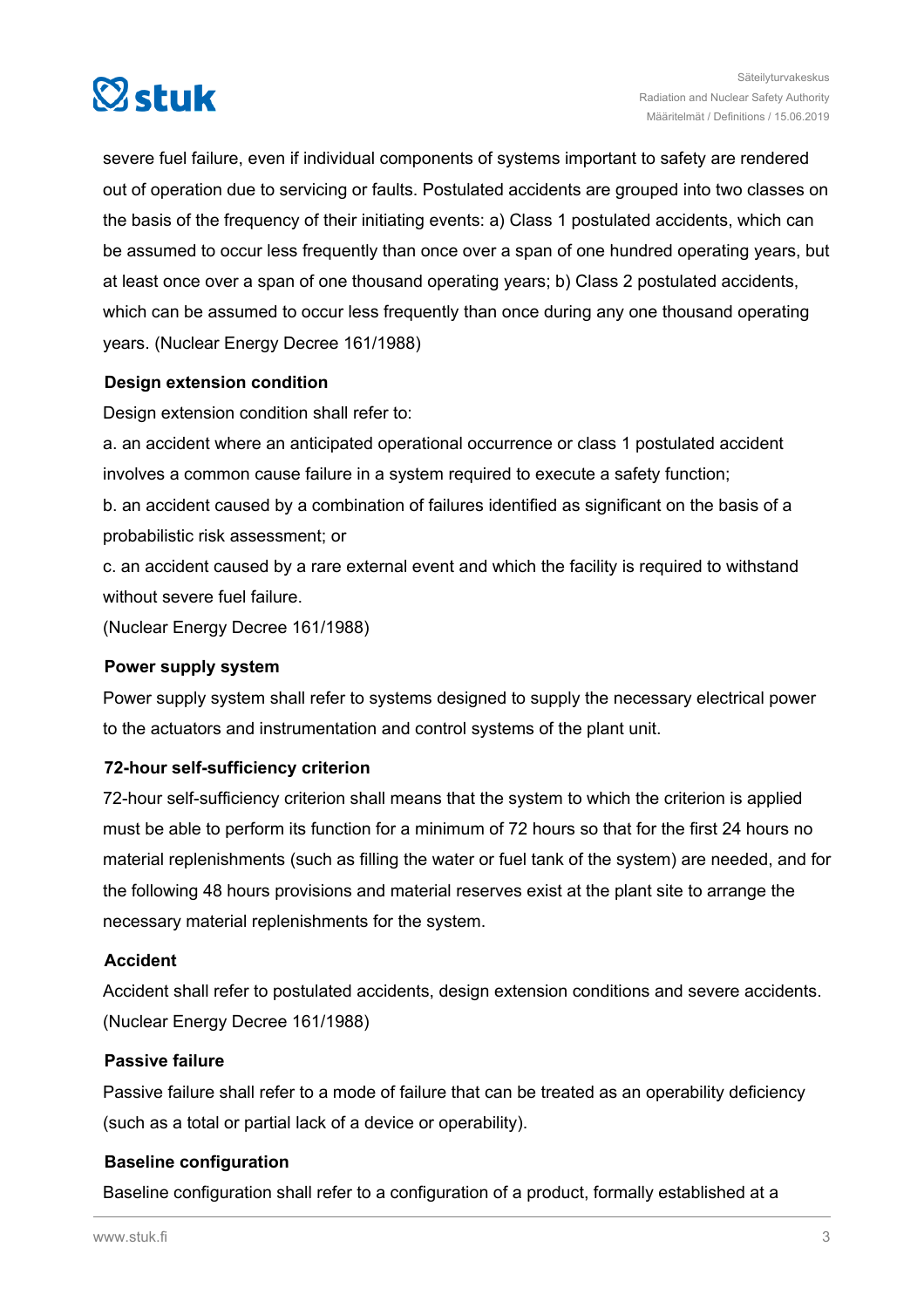

specific point in time, which serves as reference for further activities. (ISO 10007)

#### **Random failure**

Random failure shall refer to a failure the events of which cannot be anticipated other than by means of statistical or probability-based methods.

# **Consequential failure**

Consequential failure shall refer to a failure caused by a failure of another system, component or structure or by an internal or external event at the facility.

# **Internal events**

Internal events shall refer to events occurring inside a nuclear facility that may have an adverse effect on the safety or operation of the plant.

# **Protection I&C systems**

Protection automation shall refer to I&C systems that control systems needed to manage postulated accidents and design extension conditions in order to reach a controlled state and maintain it. Protection I&C systems also include I&C systems that control systems needed for accident management during possible I&C common cause failures.

#### **Design organisation**

Design organisation shall refer to any organisation involved in design activities, including any design modifications.

#### **Systematic failure**

Systematic failure shall refer to failure that is not random failure.

# **Probabilistic Risk Assessment, PRA**

Probabilistic risk assessment (PRA) shall refer to quantitative assessments of hazards, probabilities of event sequences and adverse effects influencing the safety of a nuclear power plant. (Nuclear Energy Decree 161/1988)

#### **Verification**

Verification shall refer to confirmation, through the provision of objective evidence, that set requirements have been fulfilled.

# **Functional isolation**

Functional isolation shall refer to the isolation of systems from one another so that the operation or failure of one system does not adversely affect another system; functional isolation also covers electrical isolation and isolation of the processing of information between systems. (STUK Y/1/2018)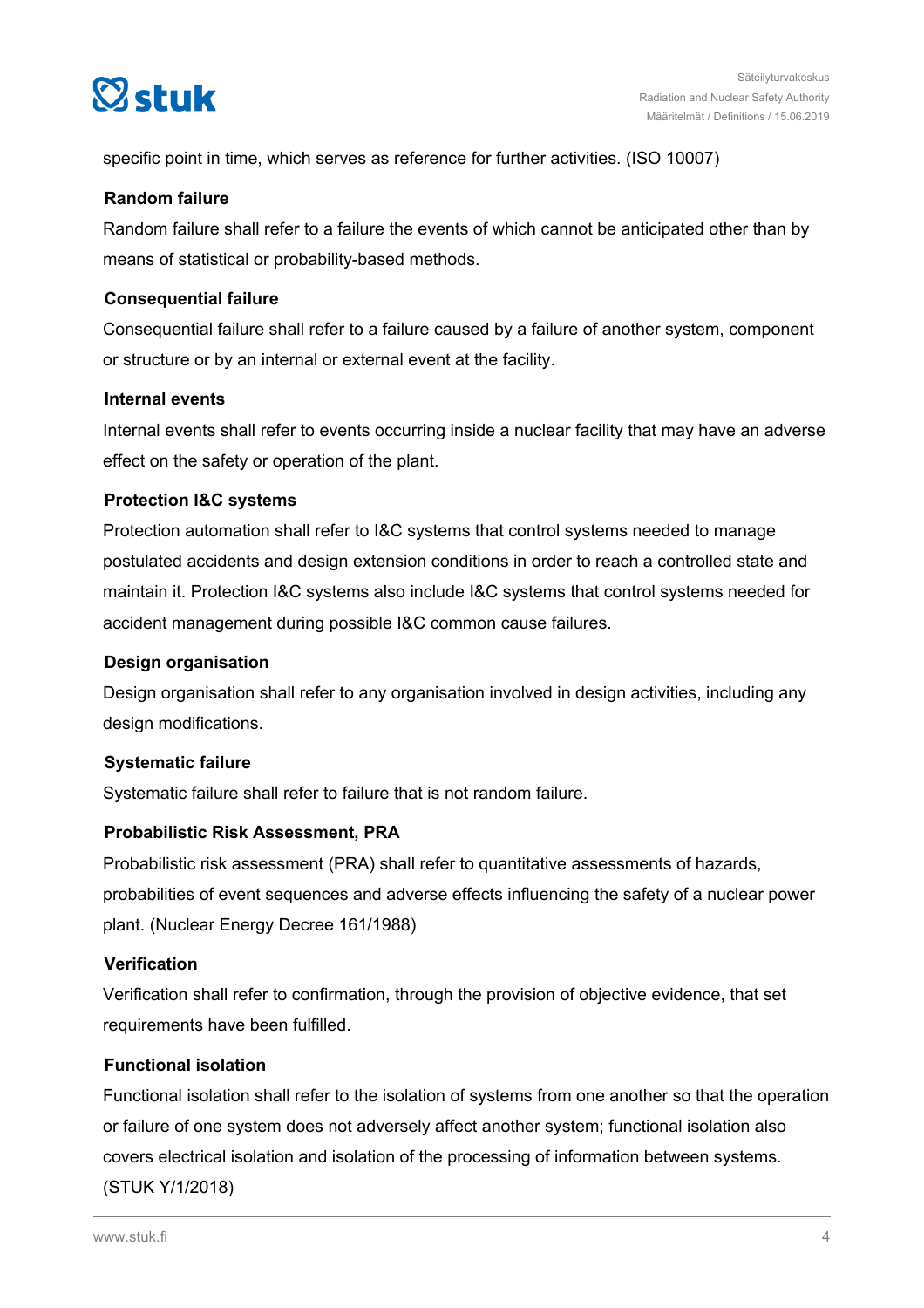

# **Auxiliary system**

Auxiliary system shall refer to a system required to actuate, control, cool or operate a system executing a safety function, or otherwise maintain the conditions required by the operational prerequisites of the safety function.

#### **Safe state**

Safe state shall refer to a state where the reactor has been shut down and is non-pressurised, and removal of its decay heat has been secured. (STUK Y/1/2018)

#### **System/structure/component important to safety**

System/structure/component important to safety shall refer to systems, structures or components in safety classes 1, 2 and 3 and systems in class EYT/STUK.

#### **Safety system**

Safety system shall refer to a system that has been designed to execute safety functions.

#### **Safety divisions**

Safety division shall refer to premises, physically separated from one another, and the components and structures contained therein, where one of the redundant parts of each safety system is placed.

#### **Safety-classified system/structure/component**

Safety-classified system/structure/component shall refer to a system, structure or component assigned to safety classes on the basis of its safety significance.

#### **Safety functions**

Safety functions shall refer to functions important from the point of view of safety, the purpose of which is to control disturbances or prevent the generation or propagation of accidents or to mitigate the consequences of accidents. (STUK Y/1/2018)

#### **External events**

External events shall refer to exceptional situations or incidents occurring in the vicinity of a nuclear facility that could have a detrimental effect on the safety or operation of the plant.

#### **Severe reactor accident**

Severe reactor accident shall refer to an accident in which a considerable part of the fuel in a reactor loses its original structure. (STUK Y/1/2018)

# **Failure criterion (N+1)**

(N+1) failure criterion shall mean the same as the single failure criterion. Single failure criterion (N+1) shall mean that it must be possible to perform a safety function